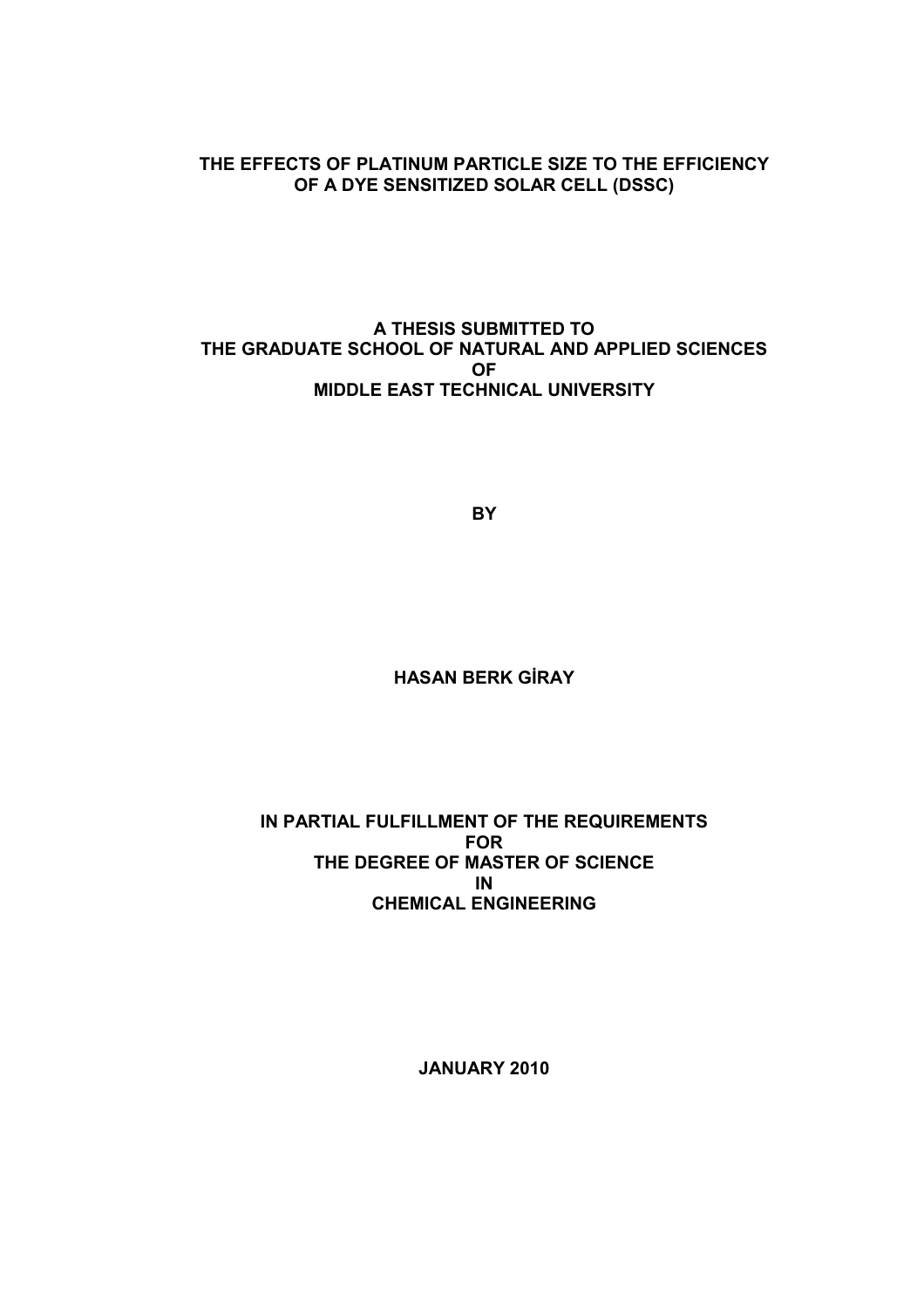Approval of the thesis:

### THE EFFECTS OF THE PLATINUM PARTICLE SIZE TO THE EFFICIENCY OF A DYE SENSITIZED SOLAR CELL (DSSC)

submitted by HASAN BERK GIRAY in partial fulfillment of the requirements for the degree of Master of Science in Chemical Engineering Department, Middle East Technical University by,

| Prof. Dr. Canan Özgen<br>Dean, Graduate School of Natural and Applied Sciences    |  |
|-----------------------------------------------------------------------------------|--|
| Prof. Dr. Gürkan Karakaş<br>Head of Department, Chemical Engineering              |  |
| Prof. Dr. Deniz Üner<br>Supervisor, Chemical Engineering Dept., METU              |  |
| Prof. Dr. Engin Umut Akkaya<br>Co-Supervisor, Chemistry Dept., Bilkent University |  |
| <b>Examining Committee Members:</b>                                               |  |
| Prof. Dr. Gürkan Karakaş<br>Chemical Engineering Dept., METU                      |  |
| Prof. Dr. Deniz Üner<br>Chemical Engineering Dept., METU                          |  |
| Prof. Dr. Hayrettin Yücel<br>Chemical Engineering Dept., METU                     |  |
| Prof. Dr. Rașit Turan<br>Physics Dept., METU                                      |  |
| Assist. Prof. Barış Bayram<br>Electrical and Electronics Engineering Dept., METU  |  |
| <b>Date</b>                                                                       |  |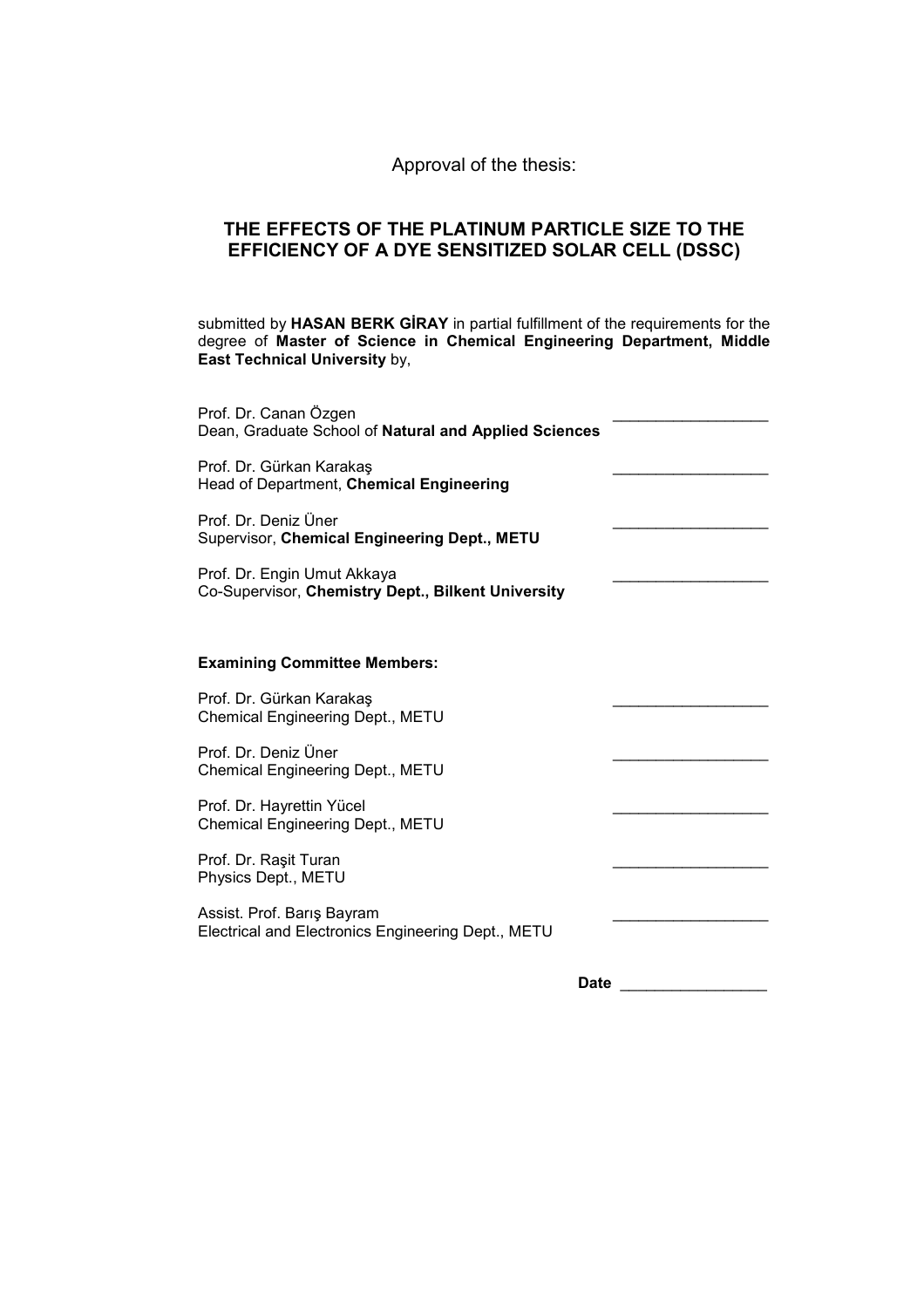I hereby declare that all information in this document has been obtained and presented in accordance with academic rules and ethical conduct. I also declare that, as required by these rules and conduct, I have fully cited and referenced all material and results that are not original to this work.

Name, Last Name: Hasan Berk GİRAY

Signature :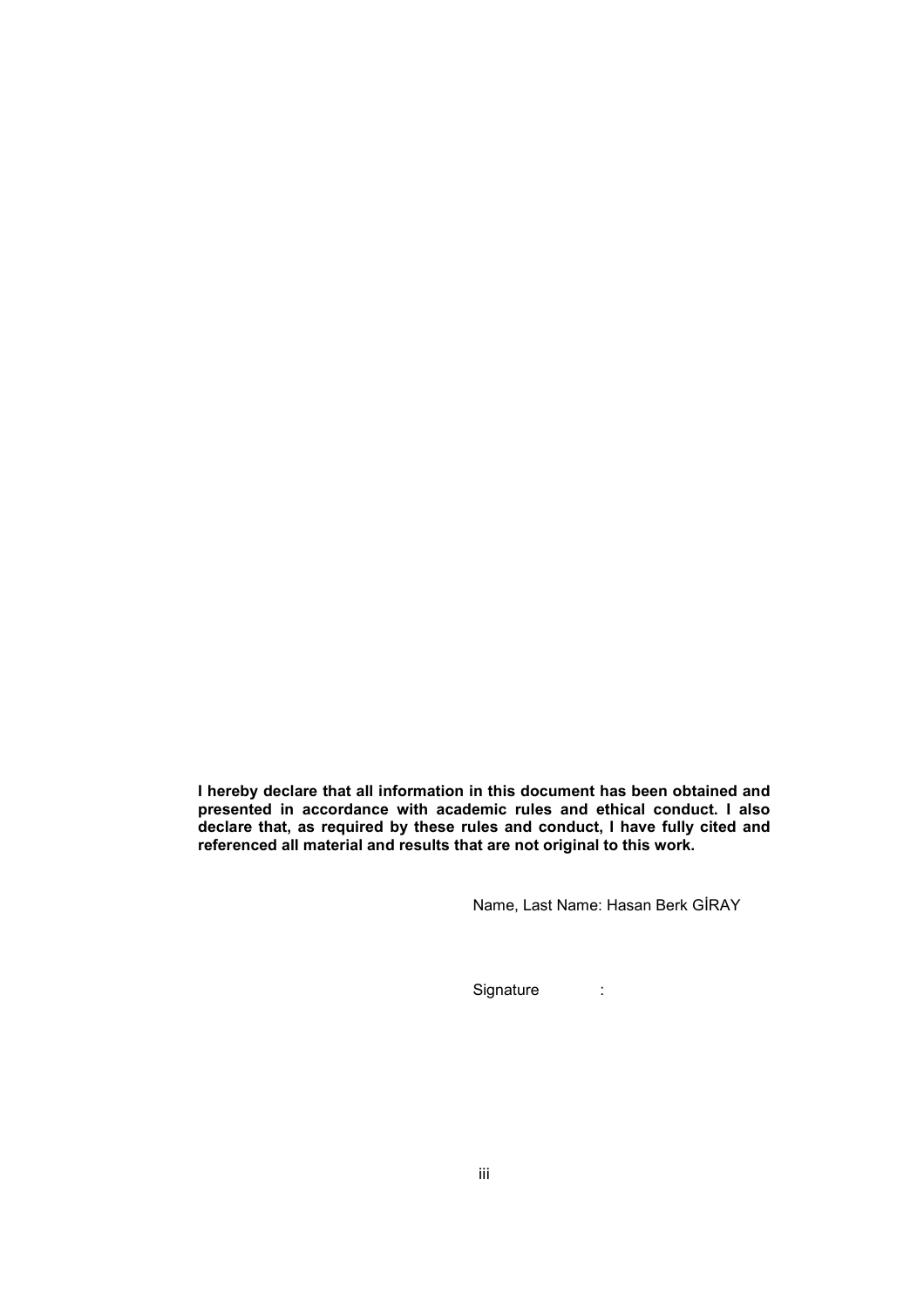### ABSTRACT

## THE EFFECTS OF THE PLATINUM PARTICLE SIZE TO THE EFFICIENCY OF A DYE SENSITIZED SOLAR CELL (DSSC)

Giray, Hasan Berk M.S., Department of Chemical Engineering Supervisor: Prof. Dr. Deniz Üner Co-Supervisor: Prof. Dr. Engin Umut Akaya

January 2010, 69 pages

The aim of this study was to modify the platinum particle size to observe the effects on the efficiency of a Dye Sensitized Solar Cell (DSCC). DSSC was prepared as follows: On the anode side,  $TiO<sub>2</sub>$ was annealed on the transparent conducting oxide (TCO) which is SnO2:F coated and a cis-bis (isothiocyanato) bis (2,2'-bipyridyl-4,4' dicarboxylato)–ruthenium(II) dye was adsorbed on the  $TiO<sub>2</sub>$ . On the cathode side, platinum was coated on TCO from an alcohol based solution of platinum (plasitol) by thermal decomposition method. Potassium iodide and iodine were dissolved in ethylene glycol to prepare the electrolyte.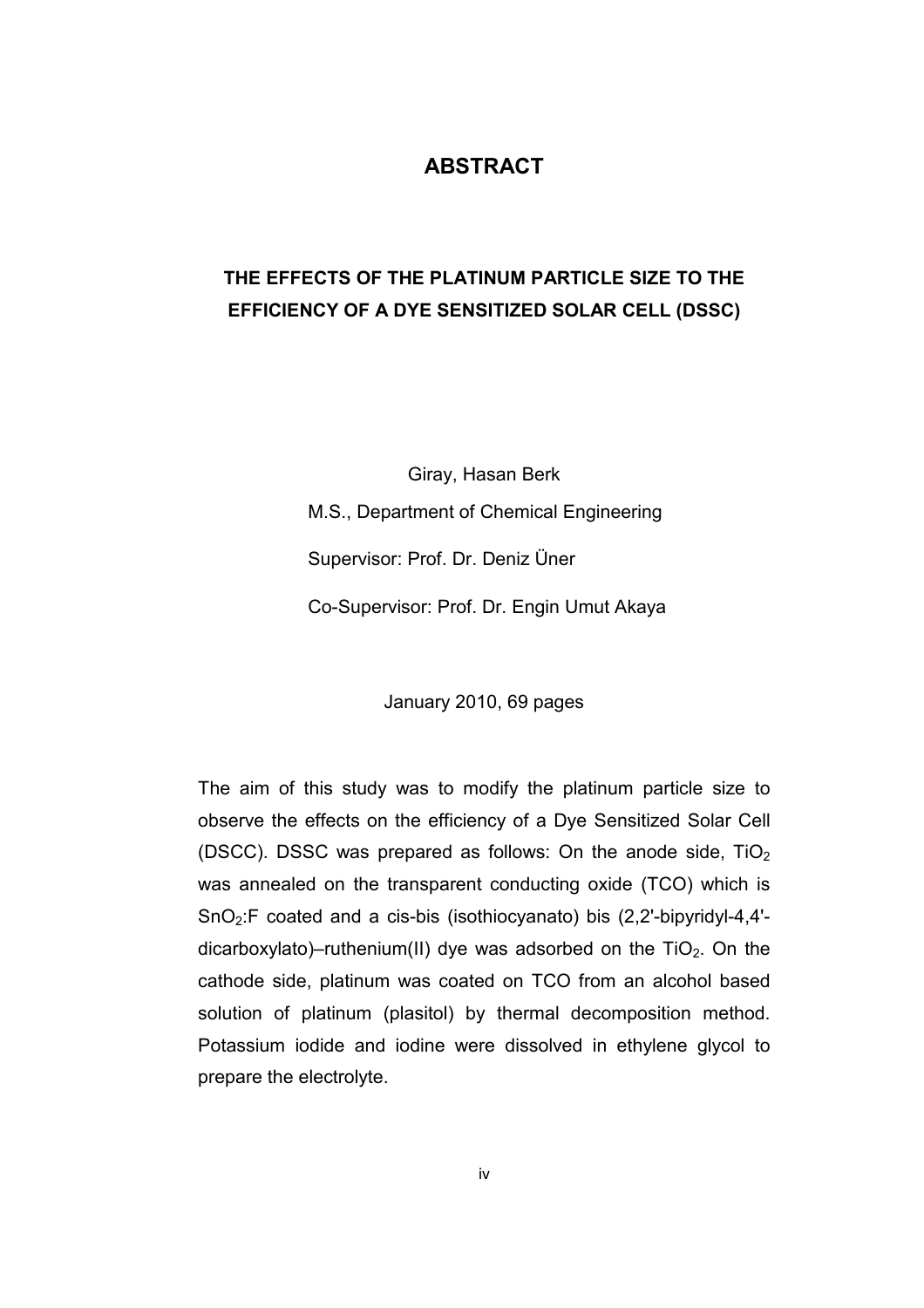Four cathode surfaces were prepared by thermal decomposition method at 400  $^{\circ}$ C and 5 min. Cathode surface morphology was changed by changing the annealing conditions. Current-voltage measurements were performed for determining the cell efficiency. One cathode glass was used as such giving a cell efficiency of 2.36%. Three glasses were further thermally treated at 450  $^{\circ}$ C, 500  $\rm{^{\circ}C}$  and 550  $\rm{^{\circ}C}$  for 30 min. highest efficiency was measured with the counter electrode annealed at 550  $^{\circ}$ C for 30 min as 2.89%.

SEM micrographs of the substrate which was  $SnO<sub>2</sub>:F$  coated TCO revealed a decrease in average surface particle size with an increase in annealing temperature. EDX mappings showed that as the annealing temperature increased, Pt particles segregated together to form porous patches.

In this study, it was demonstrated that as the annealing temperature of cathode increased, DSSC efficiency increased. These results can be used to design cheaper DSSCs with higher efficiencies.

Keywords: DSSC, solar cell, solar panel, platinum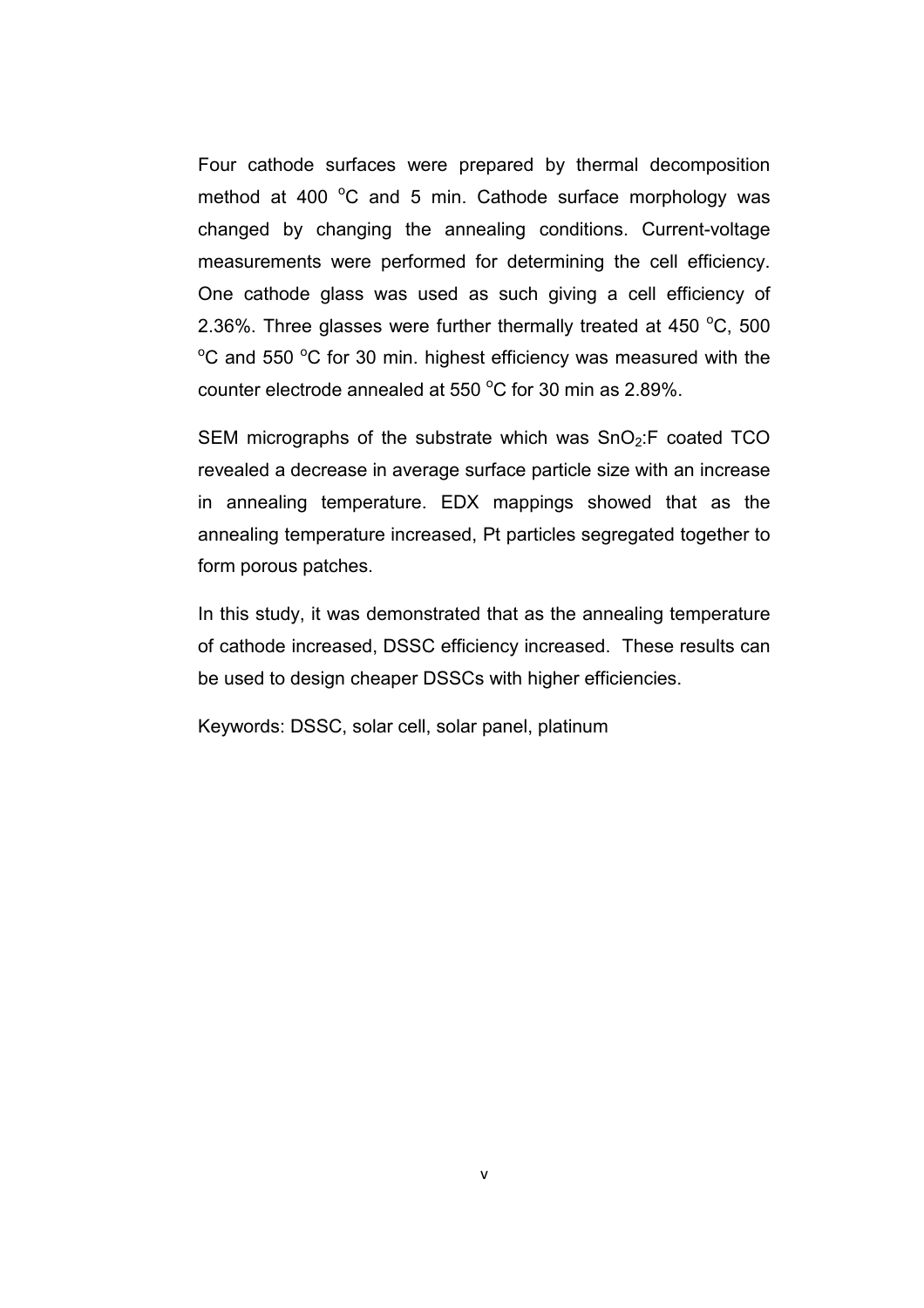## PLATİN PARÇACIK BOYUTUNUN DUYARLILAŞTIRILMIŞ BOYA GÜNEŞ PANELİ (DBGP) VERİMLİLİĞİNE ETKİSİ

Giray, Hasan Berk Yüksek Lisans, Kimya Mühendisliği Bölümü Tez Yöneticisi: Prof. Dr. Deniz Üner Ortak Tez Yöneticisi: Prof. Dr. Engin Umut Akkaya

Ocak 2010, 69 sayfa

Bu çalışmanın amacı, platin parçacık boyutlarının Duyarlılaştırılmış Boya Güneş Pili (DBGP) verimliliği üzerindeki etkisinin incelenmesidir. Anodun hazırlanması için,  $TiO<sub>2</sub>$ , SnO<sub>2</sub>:F kaplamalı geçirgen iletken oksit (GİO) üzerine tav edildi ve sonrasında cis-bis (isothiocyanato)bis(2,2'-bipyridyl-4,4'-dicarboxylato) - ruthenium (II) boya, tav edilmiş olan  $TiO<sub>2</sub>$  üzerine adsorblandı. Platinin alkol bazlı bir karışımının (plasitol) GİO üzerine ısıl parçalanma yolu kullanılarak kaplanması ile DBGP'nin katodu hazırlandı. Potasyum iyodür ve iyotun, etilen glikol içinde çözülmesi ile elektrolit çözelti hazırlandı.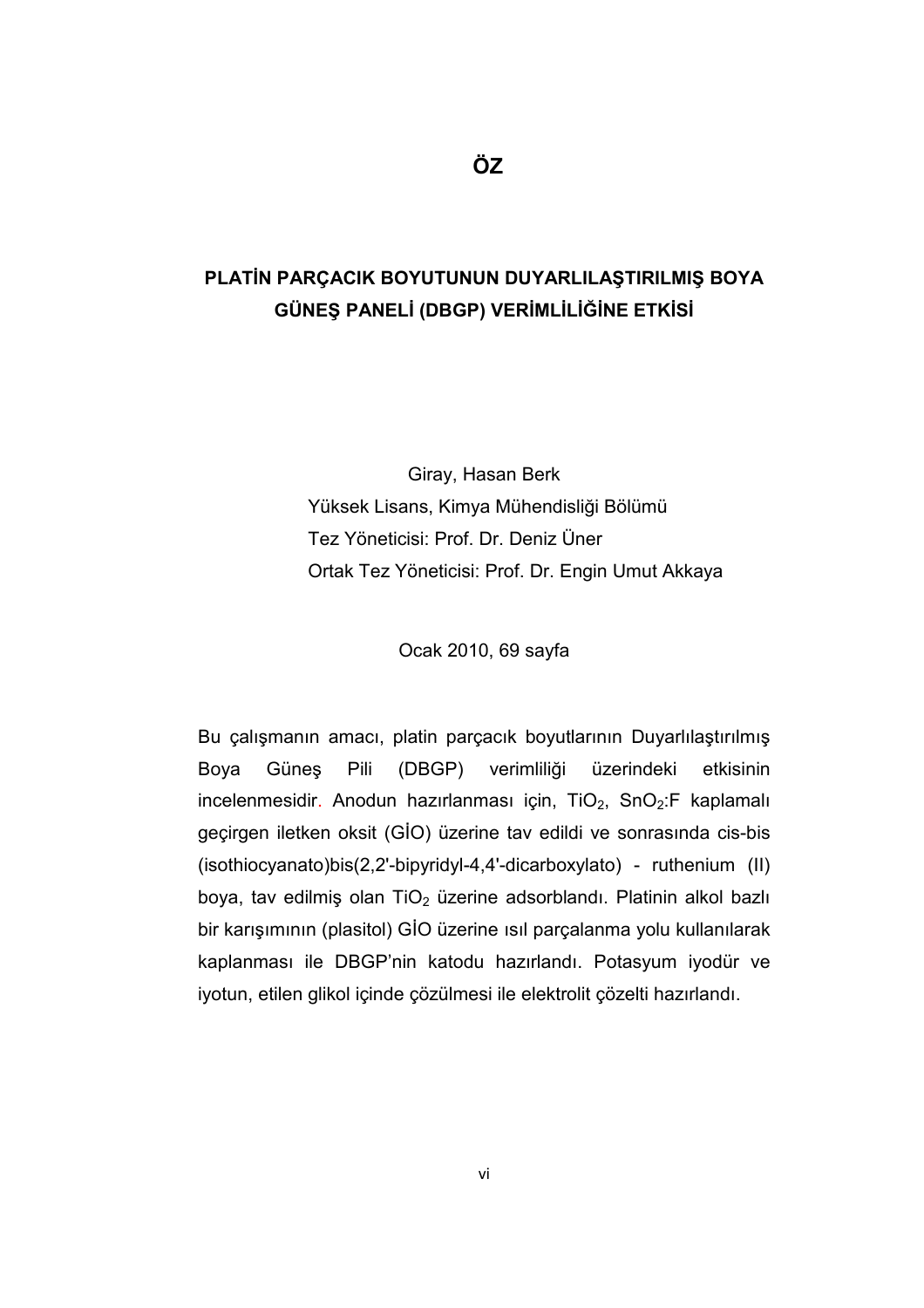Dört değişik katot yüzey, Plasitol'ün GİO yüzeyine fırça ile uygulanması ve ısıl parçalanma için 400 $\degree$ C sıcaklıkta 5 dakika tutulması ile hazırlandı. Tav edilme koşullarının değiştirilmesi ile katod yüzey morfolojisi değiştirildi. Akım-voltaj ölçümleri verimlilik hesaplamaları için gerçekleştirildi. Bu yüzeylerin birisi kullanılarak DBGP verimi 2.36% olarak ölçüldü. Diğer üç camın her biri, 450 °C, 500 °C e 550 °C 30 dakika tavlanarak farklı yüzey mofolojileri elde edildi. En yüksek verim 550 °C sıcaklıkta tav edilmiş katot ile 2.89% olarak elde edildi.

SnO2:F kaplı cam alttaş'ın SEM resimleri, tavlanma sıcaklığı ile yüzey ortalama parçacık boyutunun azaldığını gösterildi. Tavlanma sıcaklığının artması ile Pt parçacıklarının gözenekli ağyapılar oluşturdukları EDX haritalandırması ile gözlemlendi.

Bu çalışmada, yüksek tavlama sıcaklığı ile hazırlanan katotların DBGP verimliliğini yükselttiği gösterilmiştir. Bu sonuç, platinin daha verimli kullanıldığı DBGP üretimi için kullanılabilir.

Anahtar kelimeler: DBGP, güneş hücresi, güneş paneli, platin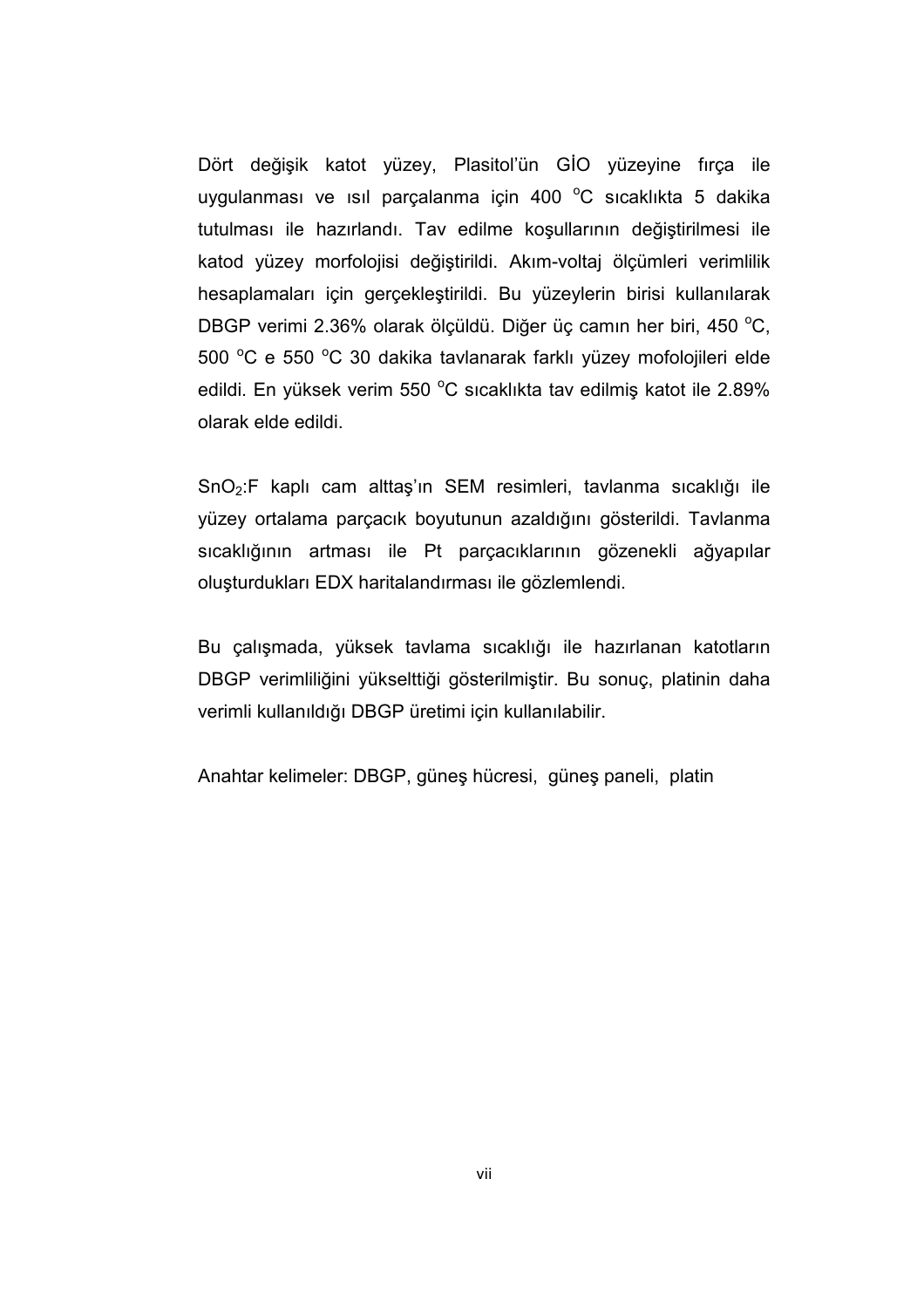to my sunshine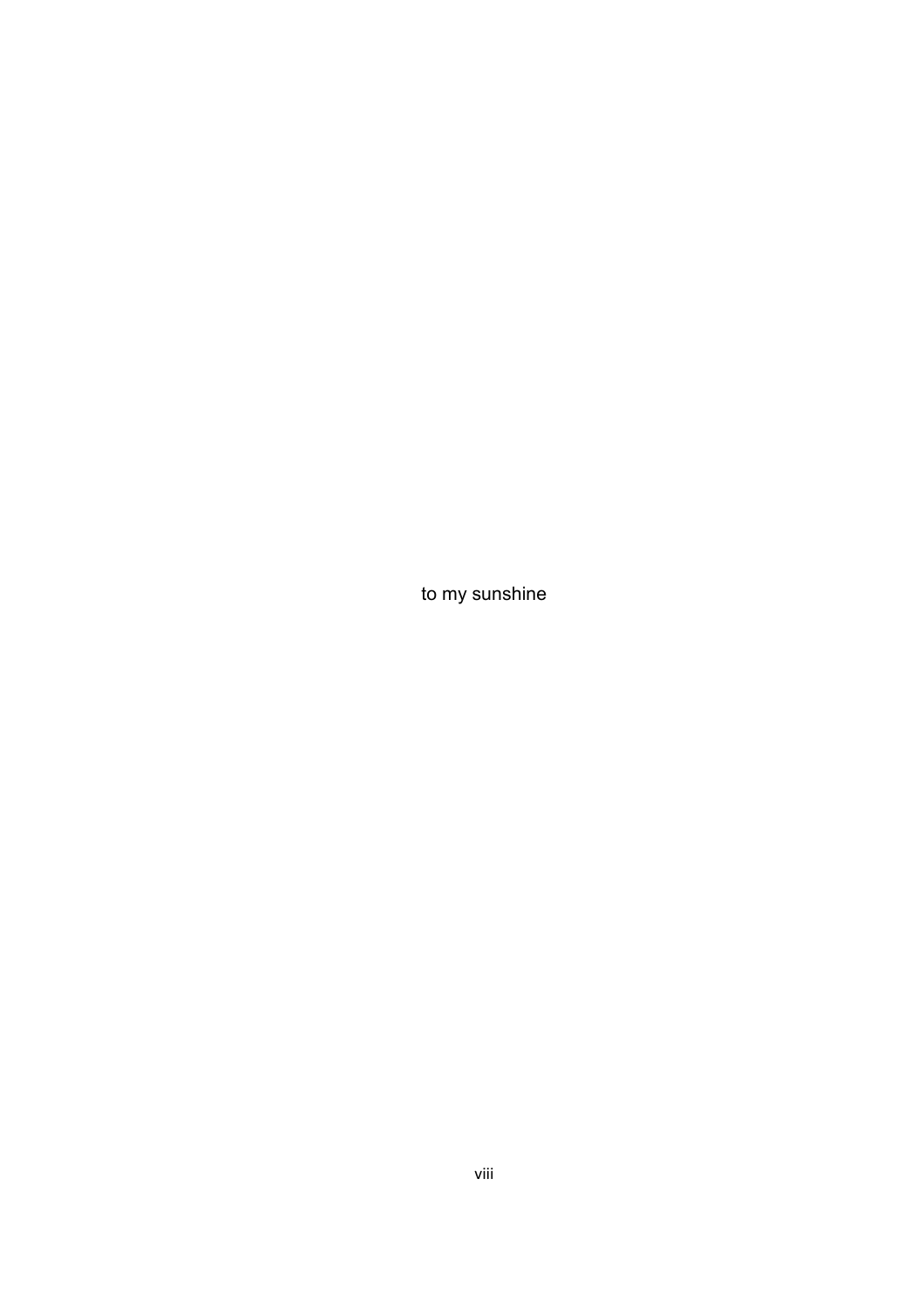## ACKNOWLEDGMENTS

I would like to thank to my supervisor Prof. Dr. Deniz Üner for her guidance, encouragements, positive criticism and support throughout this study. Her wisdom both about this study and my life is always be unforgettable. I am also thankful to my co-supervisor Prof. Dr. Engin Umut Akkaya for his cooperation. I am grateful to Prof. Dr. Gürkan Karakaş for allowing to use his facilities.

I am also thankful to my wife, Esra Giray. She is the sun shine to both my life and my thesis study. Everything is meaningful with her.

I am also deeply thankful to my mother Tuna Giray, my father Haldun Giray, my brother Tolga Giray and my grandmother Servet Çopuroğlu for lightening my path, for making me always smile and for their endless support.

I would like to express my thanks to Tevfik Yüksel and Bülent Taşkeli for their invaluable support and sharing their wisdom. I feel lucky for not only working with them but also being a member of the printed circuit board production family at Aselsan.

The author is thankful to Onur Yurtsever, Mehmet Kaptan, Saygın Aras, Osman Karslıoğlu, Mert Oymak, Başar Cağlar, Orçun Ergün, Hilal Demir Kıvrak, Arzu Kanca and Mukaddes Can for their support and gorgeous conversations. I know that each of them deserves the best for everything.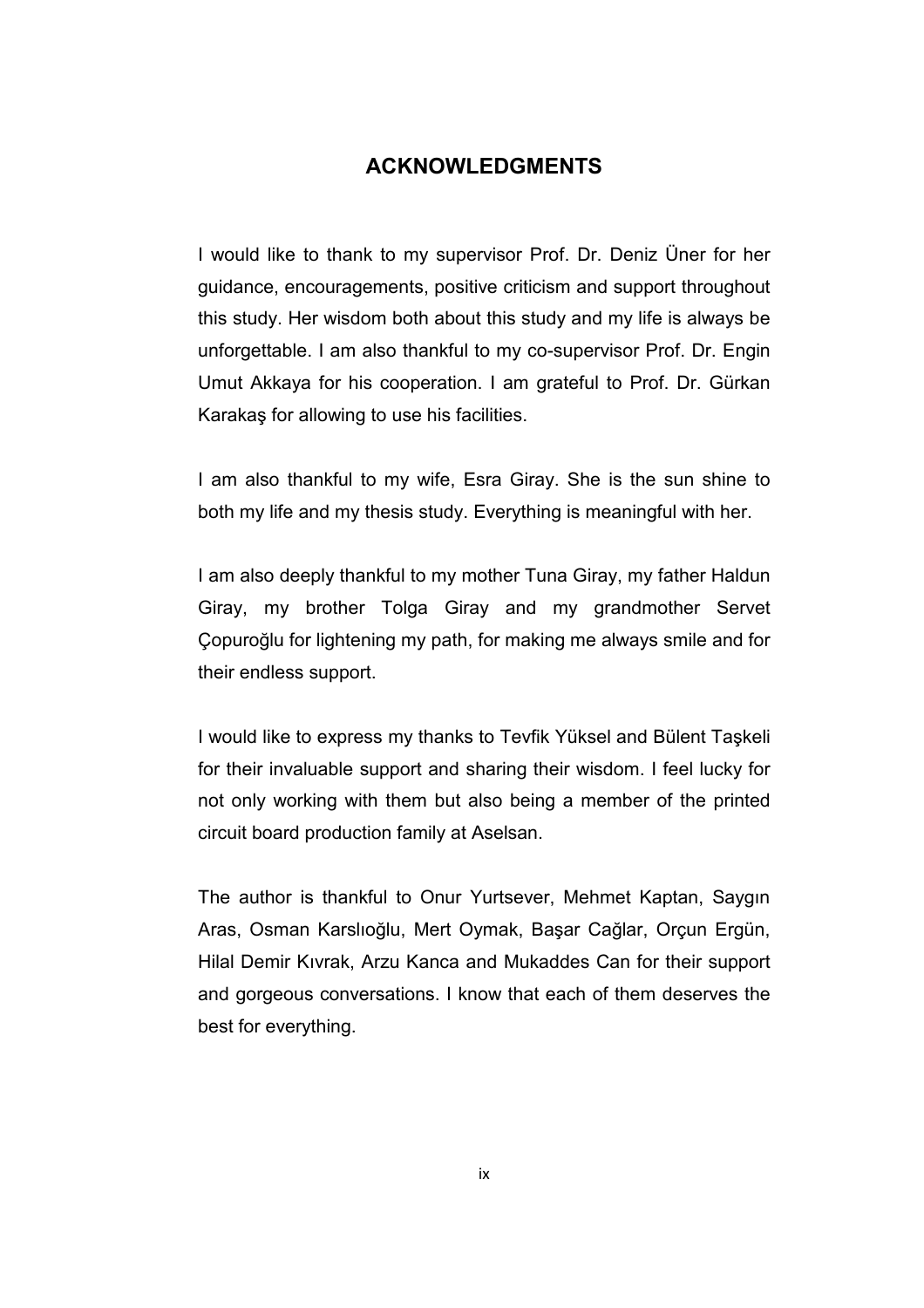I am thankful to UNAM and METU Metallurgical and Materials Engineering Department for providing SEM facilities. Financial support was provided by TUBITAK through 1002 project 108M631.

With the support of all those mentioned (and unintentionally forgotten), I was able to make my personal contribution to alternative energy technologies in the world. I know that journey of a thousand miles must begin with a single step and I am grateful to all helping me to the first step.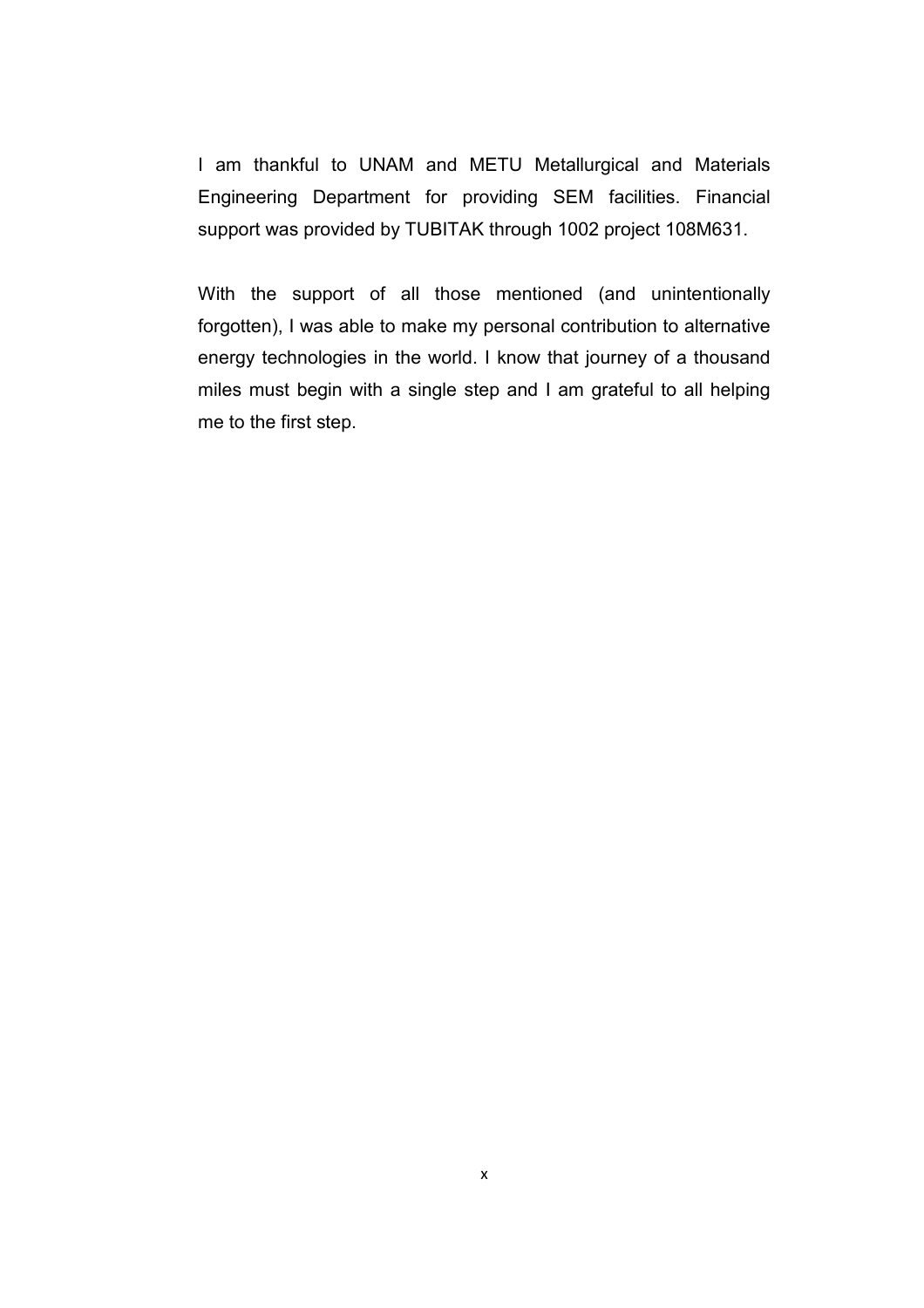# TABLE OF CONTENTS

| <b>CHAPTER</b> |
|----------------|
|                |
|                |
|                |
|                |
|                |
|                |
|                |
|                |
|                |
|                |
|                |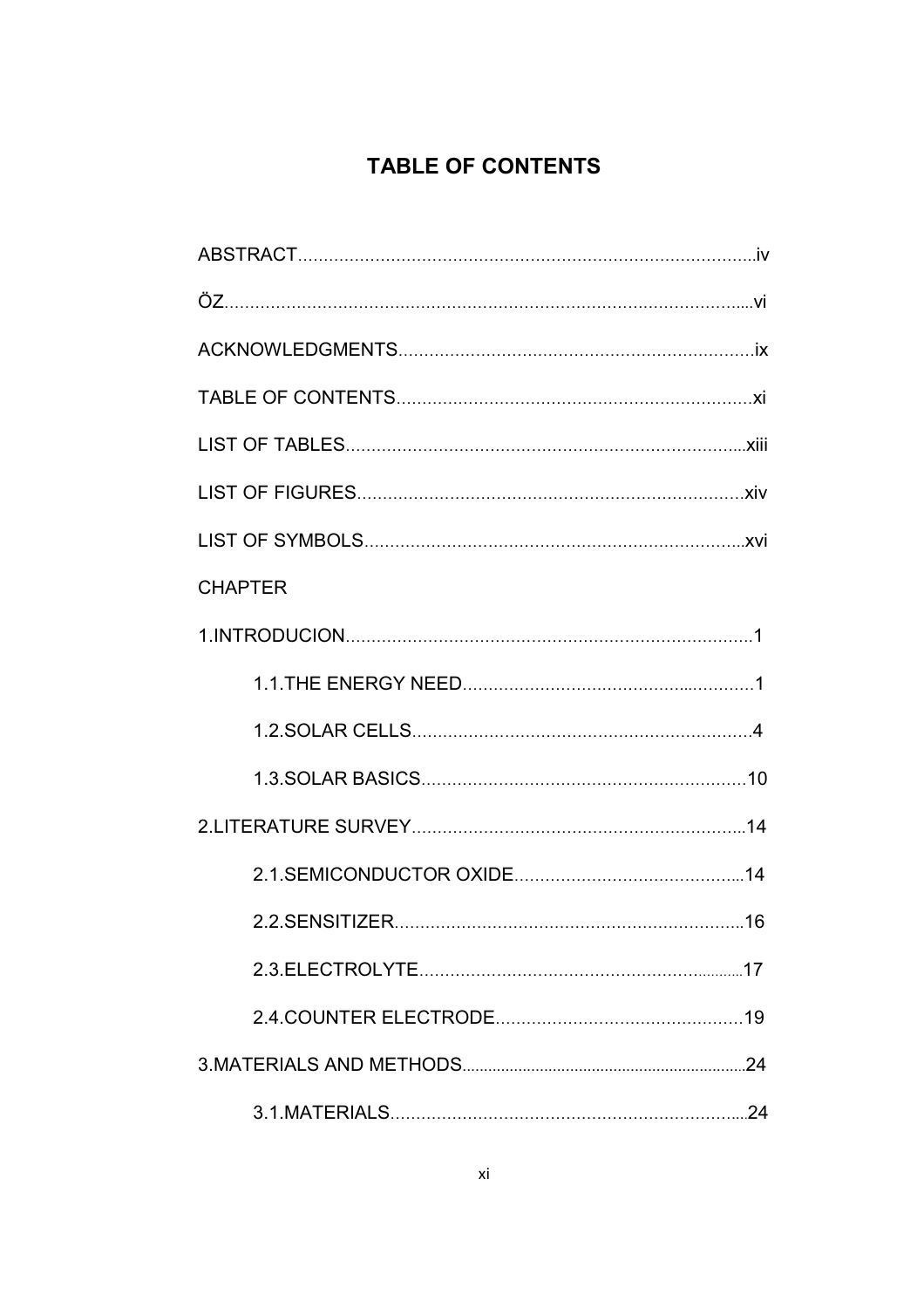|                   | 3.2.3. Preparation of Counter Electrode26 |  |
|-------------------|-------------------------------------------|--|
|                   |                                           |  |
|                   |                                           |  |
|                   |                                           |  |
|                   |                                           |  |
|                   |                                           |  |
|                   |                                           |  |
|                   |                                           |  |
|                   |                                           |  |
| <b>APPENDICES</b> |                                           |  |
|                   | A. RESISTANCE, CURRENT, VOLTAGE AND POWER |  |
|                   | <b>B. PERFORMANCE PARAMETERS SAMPLE</b>   |  |
|                   | C. CURRENT-VOLTAGE MEASUREMENT SETUP69    |  |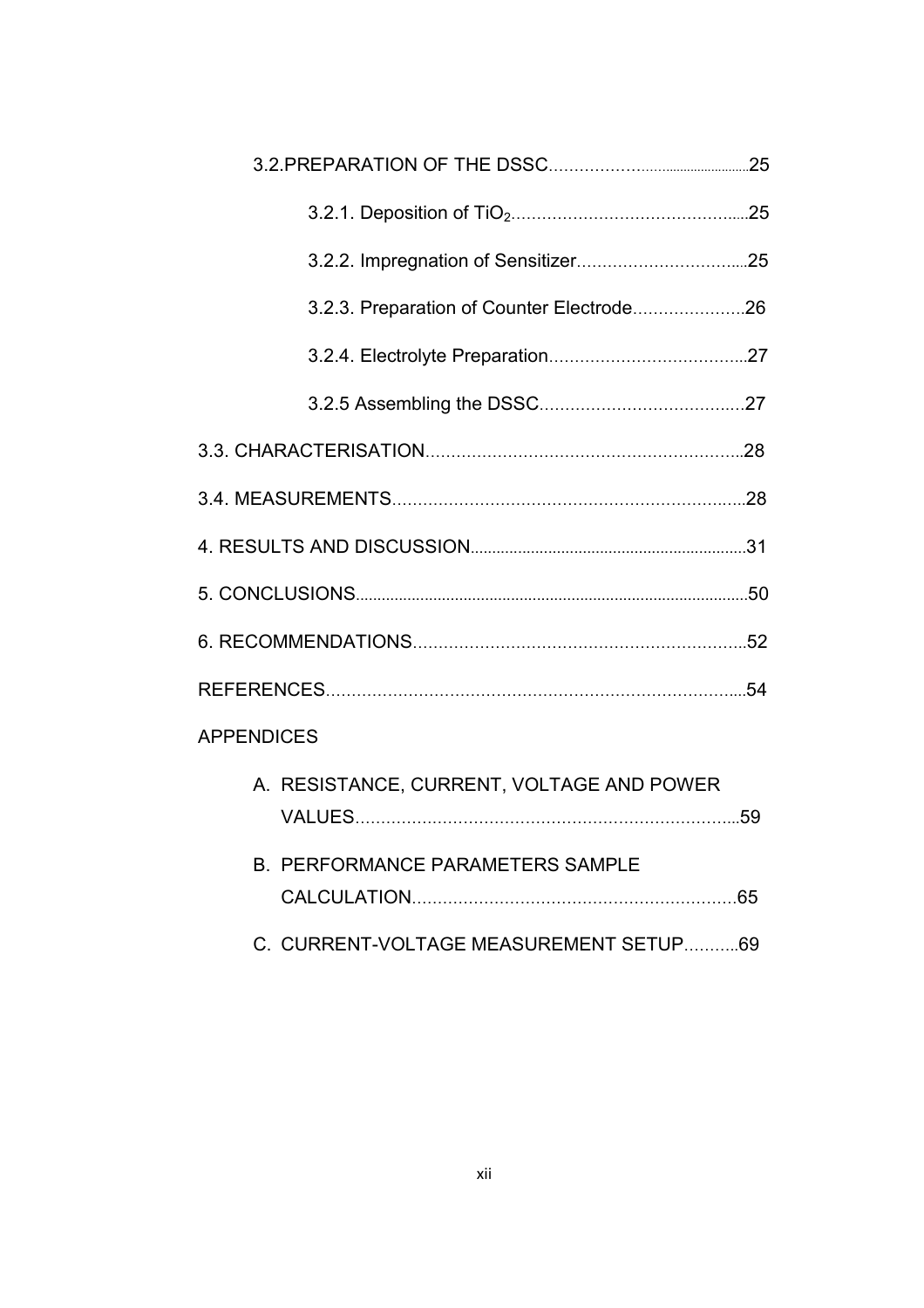## LIST OF TABLES

## TABLES

| Table 1.1. Solar potential of Turkey by regions [4]3                   |
|------------------------------------------------------------------------|
| Table 1.2. Some examples of performance parameters of DSSC12           |
| Table 3.1. Sintering parameters of counter electrodes26                |
| Table 4.1. Image analysis results of the samples33                     |
| Table 4.2. Open circuit voltage and short circuit current densities 45 |
| Table 4.3. Power, filling factor and efficiency of the samples47       |
| Table A.1. Resistances used during measurements59                      |
| Table A.2. Current-voltage measurements for the sample 160             |
| Table A.3. Current-voltage measurements for the sample 261             |
| Table A.4. Current-voltage measurements for the sample 362             |
| Table A.5. Current-voltage measurements for the sample 463             |
|                                                                        |
| Table B.1. Calculated current values for sample 166                    |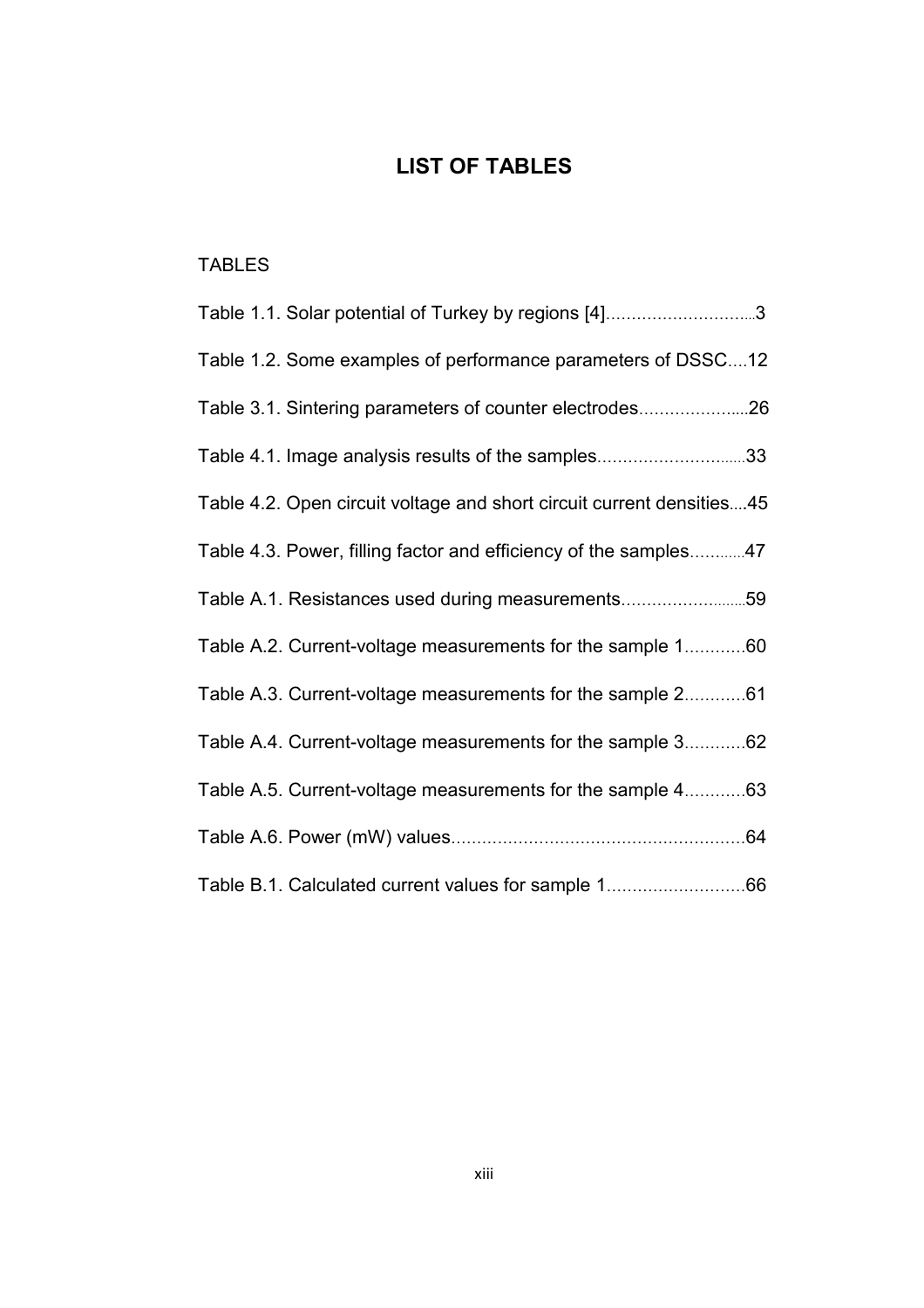## LIST OF FIGURES

## **FIGURES**

| Figure 3.1. Representative illustration of assembled DSSC [15]27    |
|---------------------------------------------------------------------|
| Figure 3.2. Schematic illustration of current-voltage measurement   |
| Figure 4.1. SEM micrographs at 50.000 magnification of (a) sample 1 |
| Figure 4.2. Particle area distribution sample 134                   |
| Figure 4.3. Particle area distribution sample 235                   |
| Figure 4.4. Particle area distribution sample 335                   |
| Figure 4.5. Particle area distribution sample 435                   |
| Figure 4.6. Side view of platinum covered TCO36                     |
| Figure 4.7. SEM micrographs at 80.000 magnification of (a) sample 1 |
| Figure 4.8. SEM micrographs at 100.000 magnification of (a) sample  |
| Figure 4.9. TEM image of the platinum nanoclusters on the TCO [32]  |
|                                                                     |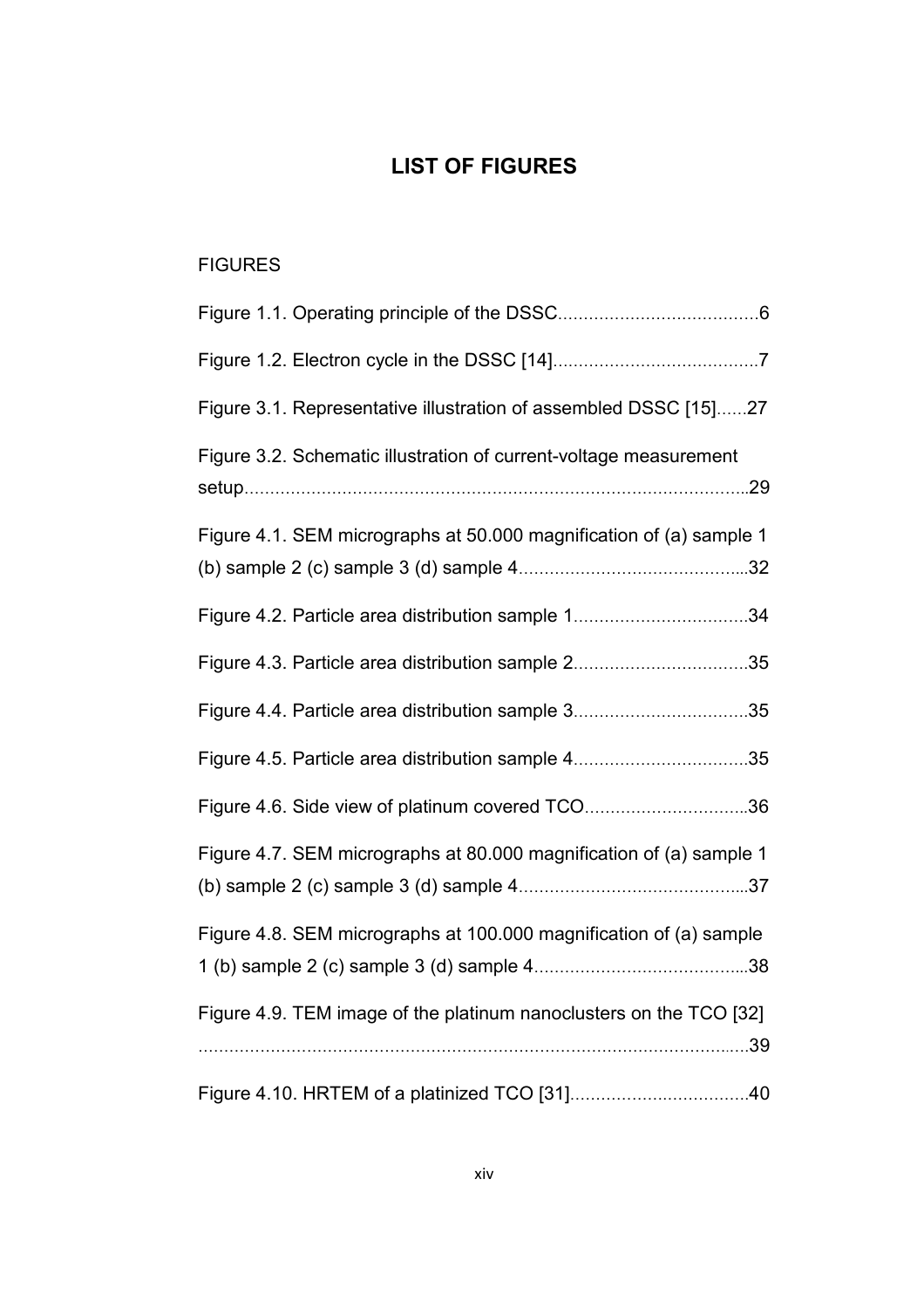| Figure 4.11. Figure 4.8. Backscattered electron images from Pt       |
|----------------------------------------------------------------------|
| dense area at 100.000 magnification of (a) sample 1 (b) sample 2 (c) |
|                                                                      |
| Figure 4.12. Backscattered electron images from Pt sparse area at    |
| 80.000 magnification of (a) sample 1 (b) sample 2 (c) sample 3 (d)   |
|                                                                      |
| Figure 4.13. EDX mapping for Sn of (a) sample 1 (b) sample 2 (c)     |
|                                                                      |
| Figure 4.14. EDX mapping for Pt of (a) sample 1 (b) sample 2 (c)     |
|                                                                      |
| Figure 4.15. Current and voltage values of the samples under 650     |
|                                                                      |
| Figure 4.16. Power-values according to measured voltages46           |
|                                                                      |
|                                                                      |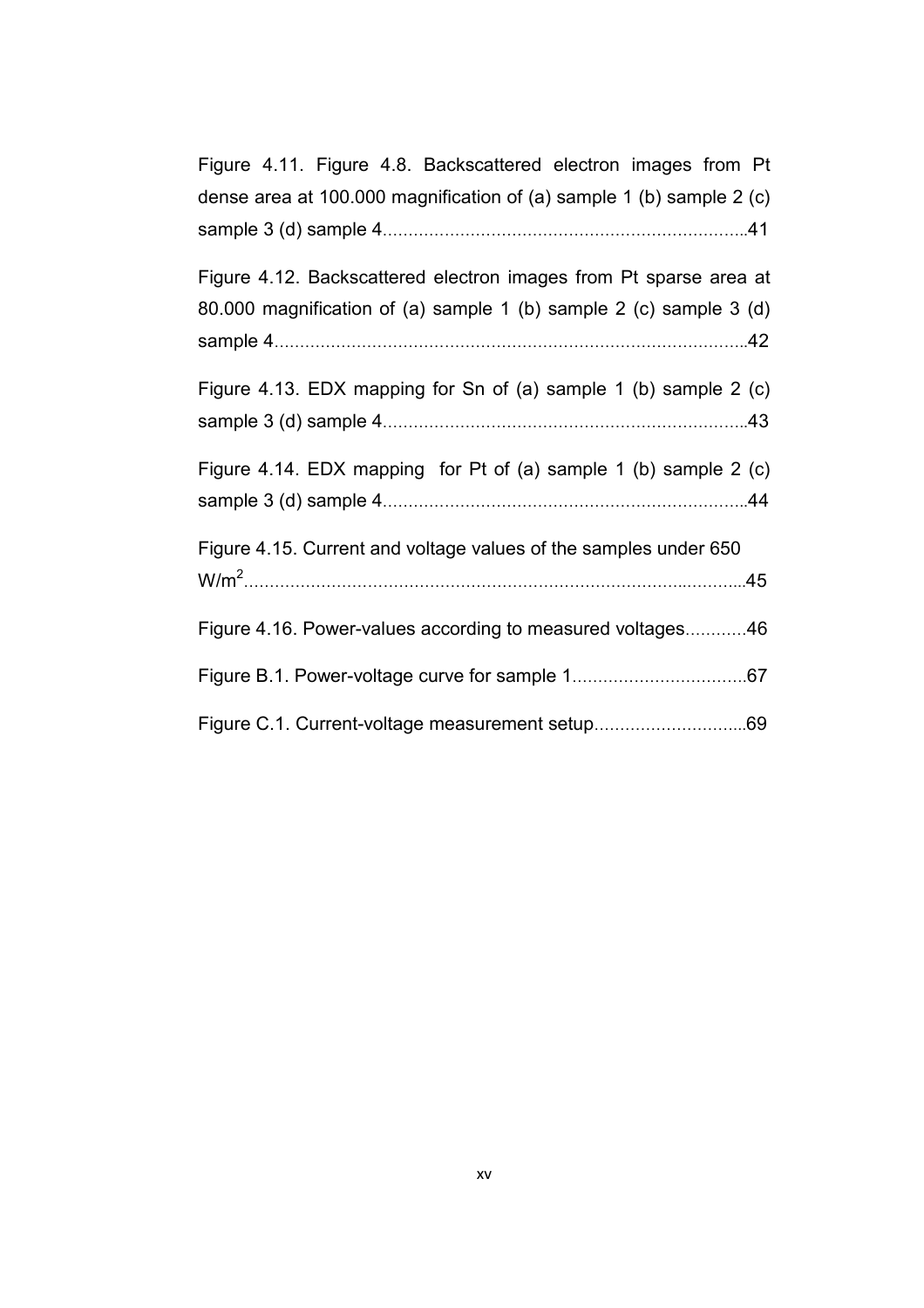## LIST OF SYMBOLS

| V           | Voltage, V                                        |
|-------------|---------------------------------------------------|
|             | Current, mA                                       |
| -i          | Current density, mA/cm <sup>2</sup>               |
| P           | Power, mW                                         |
| R.          | Resistance, ohm                                   |
| $P_{MPP}$   | Maximum power point, mW                           |
| $V_{MPP}$   | Maximum voltage point, V                          |
| <b>IMPP</b> | Maximum current point, mA                         |
| FF.         | <b>Filling factor</b>                             |
| $V_{OC}$    | Open circuit voltage, V                           |
| $I_{SC}$    | Short circuit current, mA                         |
| $J_{SC}$    | Short circuit current density, mA/cm <sup>2</sup> |
| <b>TCO</b>  | Transparent conducting oxide                      |
| <b>PV</b>   | Photovoltaics                                     |
| <b>DSSC</b> | Dye sensitized solar cell                         |
| toe         | Tons of oil equivalent                            |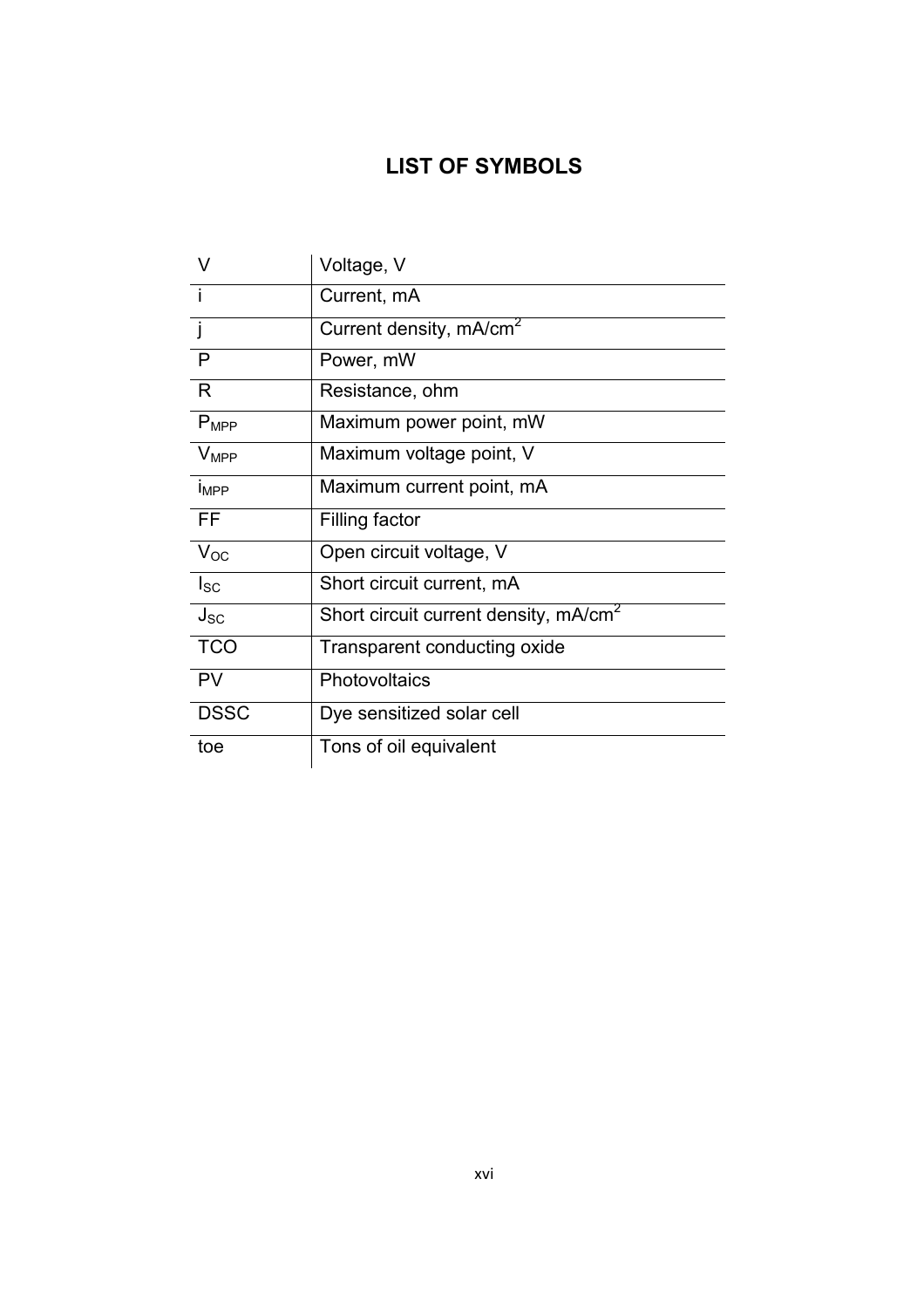## CHAPTER 1

## INTRODUCTION

### 1.1. THE ENERGY NEED

Today, most of worldwide energy use is based on fossil fuels. It is expected that world demand for fossil fuels will exceed annual production soon and shortages of fossil fuel may cause international economic and political crises and conflicts. Moreover, it is known that combustion of fossil fuels releases emissions to the environment and the combustion products have not only local but also global effects. World public opinion, declared by international and national institutions and other organizations, are increasingly aware of these risks and they are pointing to a need for a fundamental transform of main energy source from fossil fuels to renewable energy sources. Even today, renewable energy sources provide many opportunities to fulfill the energy demand. According to World Economic Council Report [1], the share of renewable energy sources is expected to grow by 56% over the next 24 years. A major contribution to this transformation can be expected to come from solar energy. In several regions of the world, we can see the signs of this transformation, not only at the technological level, but also at political levels.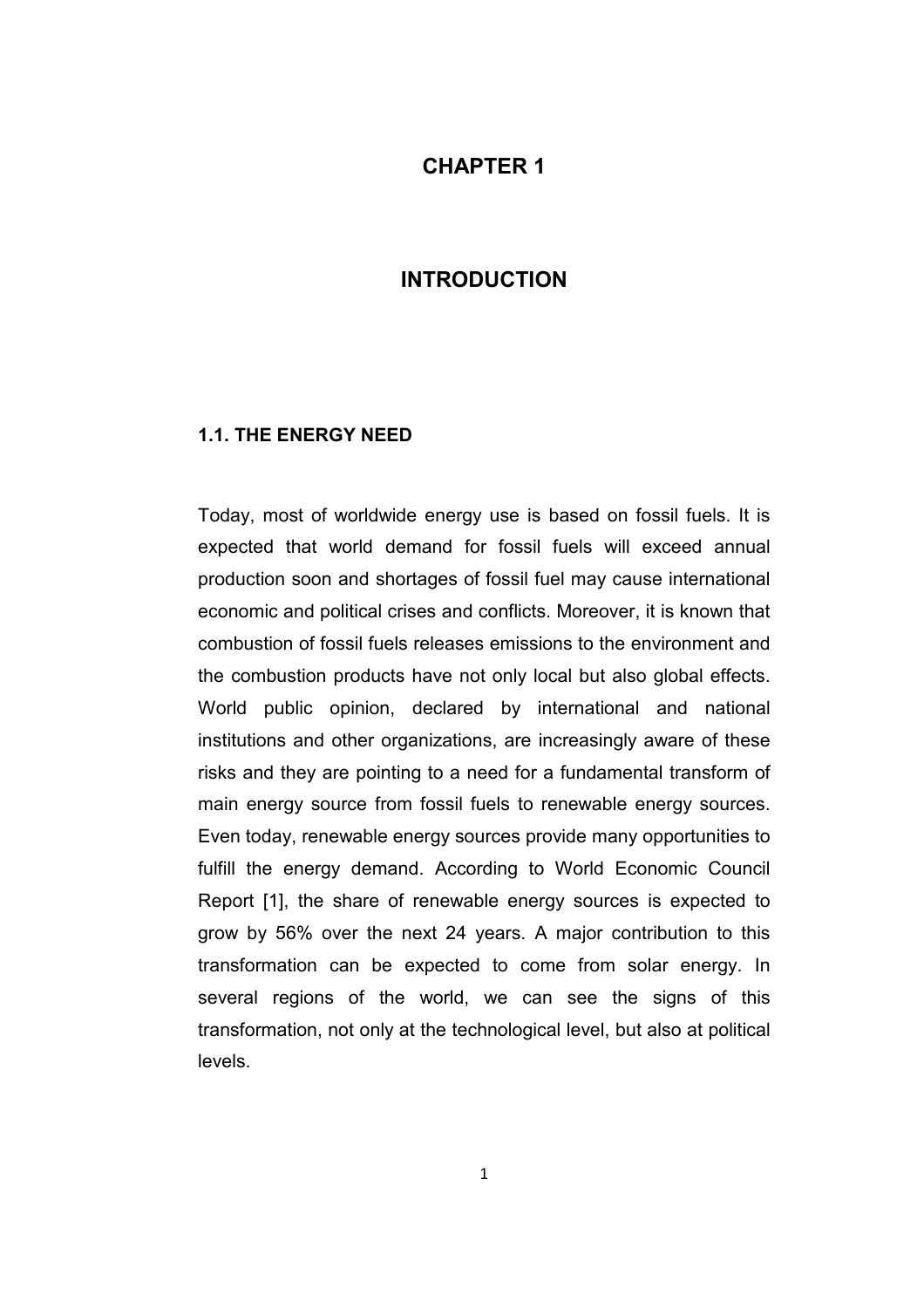Thus, solar radiation which is the earth's prime source of renewable energy becomes more attractive each year to satisfy the energy demand. Although the photovoltaic (PV) power generation is still the most expensive solar technology, cheaper systems are available and many stand alone applications can be seen in many areas. Actually, solar applications are already taking place in the building construction industry, in particular with water heating. Roofs and walls are already becoming the potentially largest area in which PV and thermal systems are installed to collect solar radiation.

With its rapidly growing economy and with a population of more than 70 million people, Turkey is in the World's 20 largest economies. The energy demand of Turkey has increased rapidly as a result of social and economic development. Also, it is known that Turkey is an oil importer country and has to meet its energy demand on its own sources for a sustainable growth. As far as it is believed that Turkey is not lucky by fossil fuels, potentials for renewable resources have to be examined. At this point, it should be emphasized that Turkey is in the solar rich area. According to the International Energy Agency [2], the daily average solar intensity is 3.6 kWh/m<sup>2</sup> in Turkey. Moreover, it is reported that 10 million  $m^2$  installed solar thermal collectors indicates the positive attitude of Turkish people towards solar energy. Consequently, solar energy provides a great potential to supply the energy demand of Turkey.

Turkey is in between 36-42 north latitude and in the middle of a solar rich area. According to Ministry of Energy and Natural Resources [3], Turkey has an average of 2609 sunshine hours/year and it changes from one region to another. Also, it is given in the report that the most sunny area is exposed to 3016 hours and the least sunny area is exposed to 1966 hours. Also in the report, the seasonal changes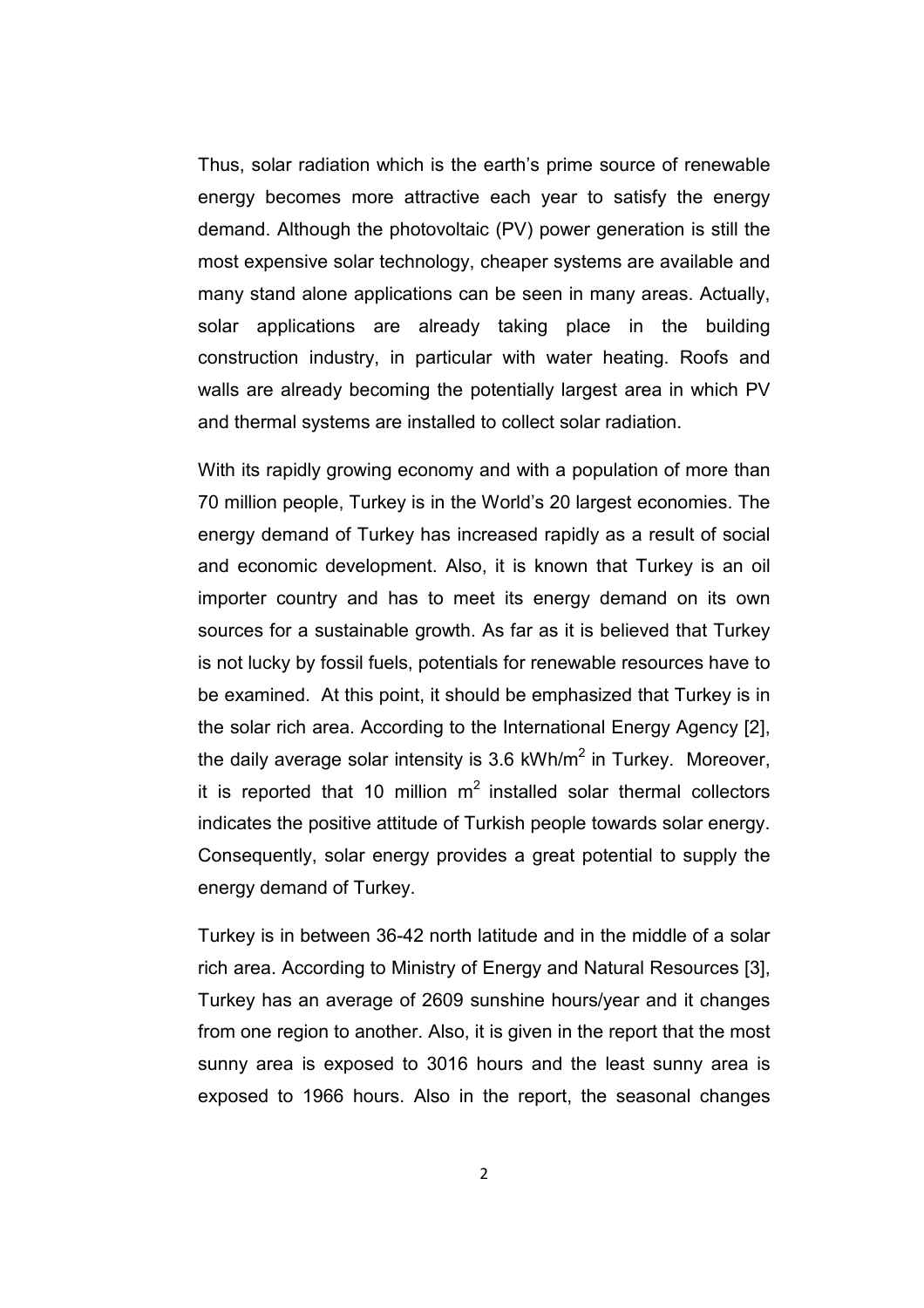over the country was given to be between 5.9 kWh/m<sup>2</sup>.day to 1.5 kWh/m<sup>2</sup>.day [3]. In addition to these, the regional solar potential of Turkey is given in Table 1.1 to clarify the regional solar potential changes better.

|                        | Yearly               |                   | July                 |                   | <b>December</b>      |                   |
|------------------------|----------------------|-------------------|----------------------|-------------------|----------------------|-------------------|
| <b>Region</b>          | MJ/m <sup>2</sup> .d | kW/m <sup>2</sup> | MJ/m <sup>2</sup> .d | kW/m <sup>2</sup> | MJ/m <sup>2</sup> .d | kW/m <sup>2</sup> |
| South East<br>Anatolia | 14.3                 | 0.477             | 23.0                 | 0.767             | 8.5                  | 0.283             |
| Central<br>Anatolia    | 13.9                 | 0.463             | 21.7                 | 0.723             | 5.5                  | 0.183             |
| Mediterranean          | 13.7                 | 0.457             | 21.6                 | 0.720             | 4.8                  | 0.160             |
| Aegean                 | 13.5                 | 0.450             | 21.7                 | 0.723             | 5.0                  | 0.167             |
| East Anatolia          | 13.4                 | 0.447             | 20.0                 | 0.667             | 4.9                  | 0.163             |
| Marmara                | 10.9                 | 0.363             | 17.8                 | 0.593             | 4.0                  | 0.133             |
| <b>Black Sea</b>       | 10.3                 | 0.343             | 15.3                 | 0.510             | 4.7                  | 0.157             |

Table 1.1. Solar potential of Turkey by regions [4]

According to Turkish Industrialist's and Businessmen's Association [4], it was reported that Turkey's capacity of producing thermal energy from solar energy is 120,000 toe/year in 1998 and it is predicted that in 2020 and 2025 this production will be 745,000 toe/year and 932,000 toe/year respectively. Also in the same report,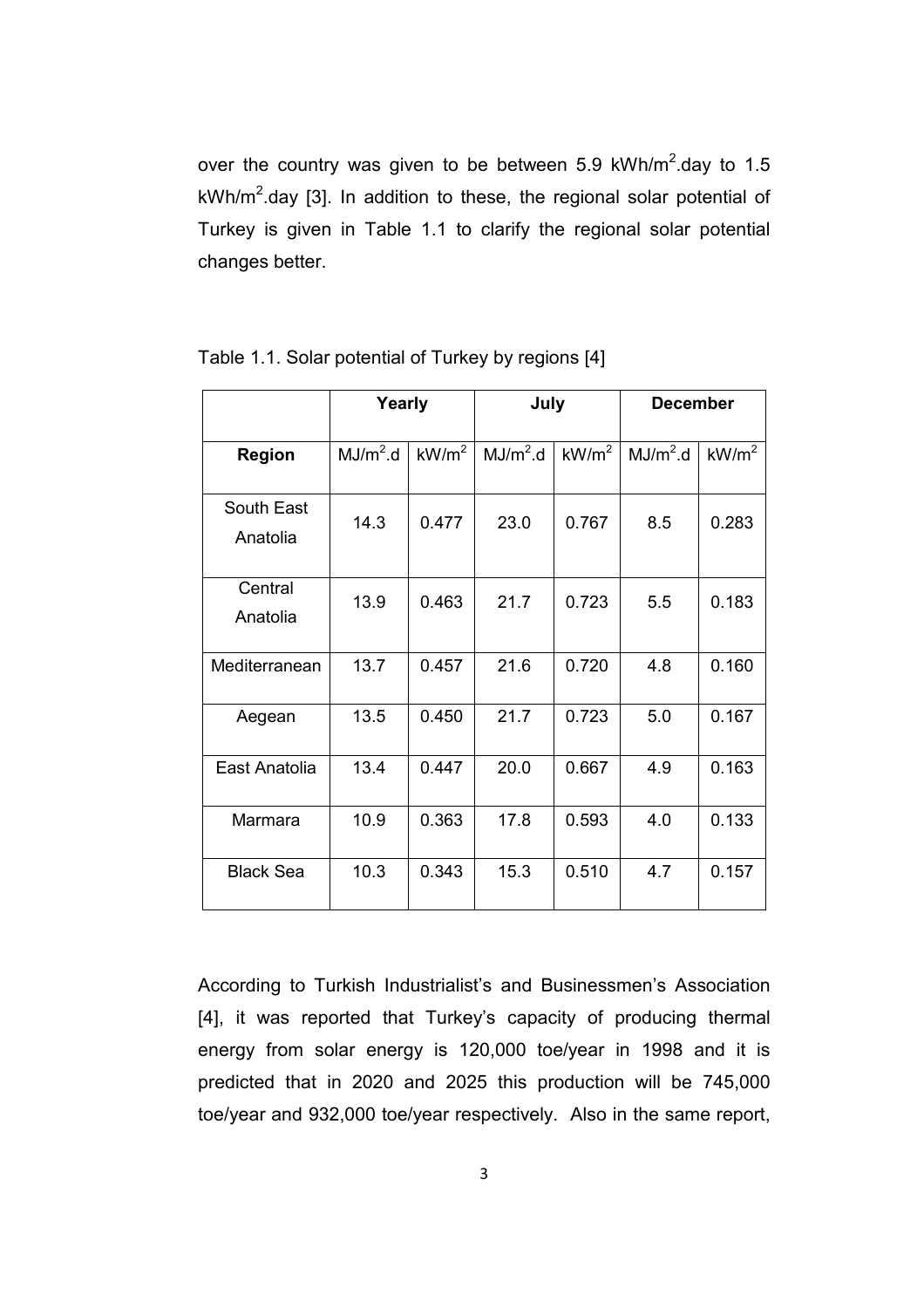gross potential for solar energy is given as 80.000 Mtoe/year. It is reported that most of the thermal energy production by using solar energy is located especially in the south part of Turkey.

### 1.2. SOLAR CELLS

There are many solar cell types and applications in the world for finding a solution to energy problem. The most preferred solar cell type is conventional silicon solar cell which is also known as photovoltaics. In conventional silicon solar cells, two types of crystals are used. One is the n-doped which has a free electron to move and the other is p-doped which has a lack of electron. When these two crystals are combined, the free electron tends to move from n-doped crystal to the p-doped crystal to fill the missing electron which is named as electon hole. As soon as solar radiation hits the surface of the cell, photons in the light excites the valence electrons of p-doped crystals and this photoexcited free electrons move to the n-doped crystal. Then the electon again transferred from n-doped crystal to pdoped crystal to fill the electon hole. Thus, the current is produced by using the solar radiation. A typical crystalline silicon cell composed of two kinds of silicon layers. The first one is the layer where sun light hits which is negatively doped with phosphorus and the second one is the layer which is positively doped with boron. At the boundary layer of two layers, charge separation occurs. Besides, a metallic contact is used on the front and back sides of the cell to take the power to outside of the cell.

There are some problems in PV technology to be solved. For instance, some of the freshly ejected electrons from p-doped area are taken from the other p-doped crystals in the system. Surely this is

4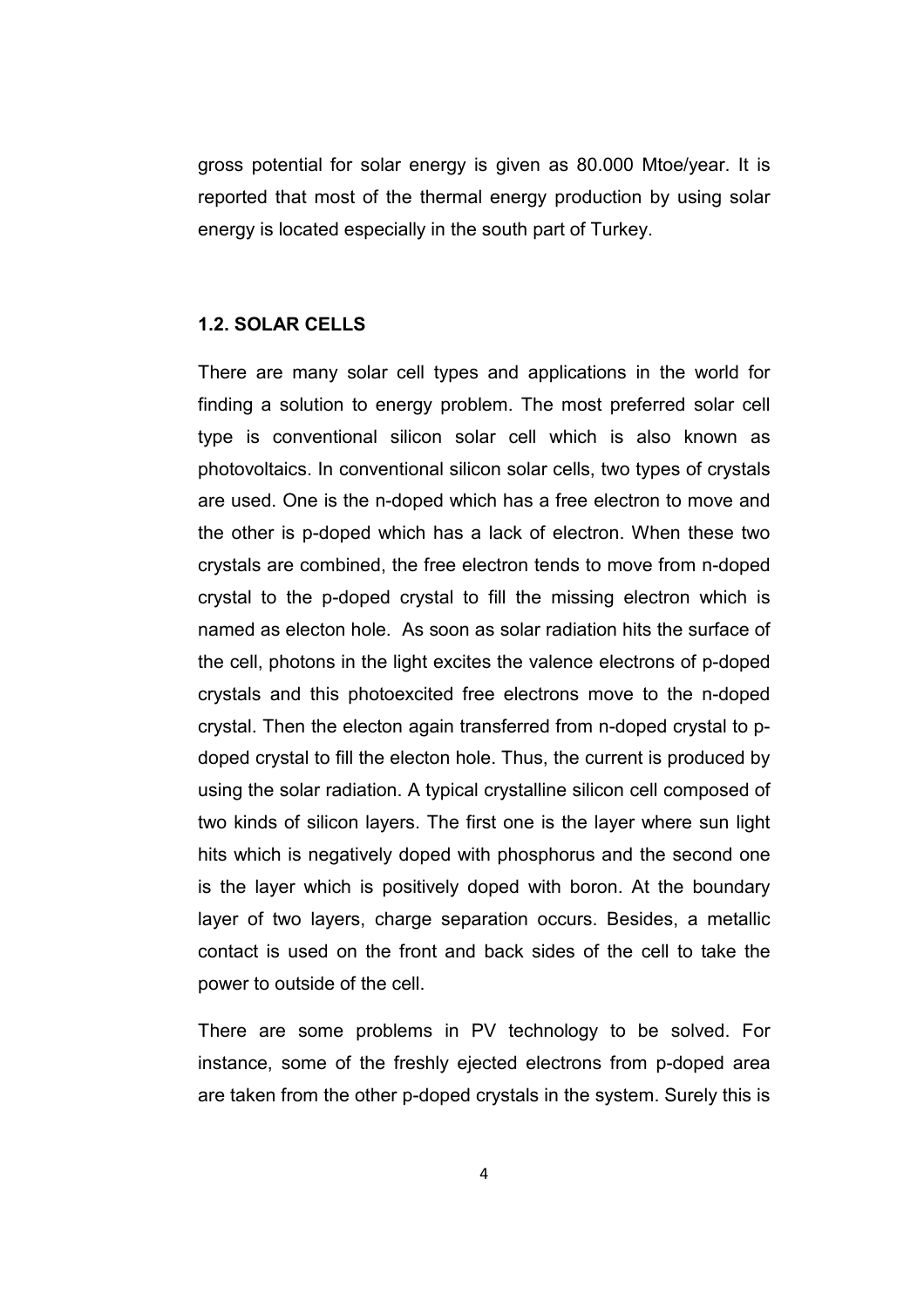one of the major factors for inefficiency of conventional PV solar cells. Besides, because some photons have a higher energy than the required energy for photo excitement, remained energy transformed to heat after the photo excitement. Also, silicon is an expensive material and many practical obstacles exist to reduce the cost of processing silicone [5].

Besides, a stand alone traditional PV system has the following components: PV module, charge controller, rechargeable battery, load, inverter. Generally, PV systems need some energy storage systems because the electricity produced by the PV modules can not be consumed immediately. Most common semiconductor material is silicon but gallium, cadmium, tellurium and copper can be used in photovoltaic cells also. Many types of PV exist but crystalline solar cells are the most preferred one in worldwide market.

In 1991, the first dye sensitized solar cell (DSSC) with a conversion of 7.1% was announced [6]. DSSC is a system which mimics the photosynthesis in terms of transforming the solar energy to another form of energy which is electricity. It is announced in 2005 that a %11 efficiency is attained for a DSSC [7]. A typical DSSC achieved more than 10% sunlight to electrical power conversion efficiency [8] while 15-17% conversion efficiency has been attained by typical commercial silicon solar cell modules [9]. Note that 1% efficiency is a typical value for tropical forest ecosystems, [10] and 13% for the calculated limit for natural photosynthesis [11].

Mainly, a typical DSSC is composed of a wide band gap oxide semiconductor, an electrolyte, a sensitizer (dye) and a counterelectrode as it is shown in Figure 1.1. On the anode side of the cell, dye is adsorbed on the semiconductor oxide which is sintered on Transparent Conducting Oxide (TCO) glass. On the cathode side,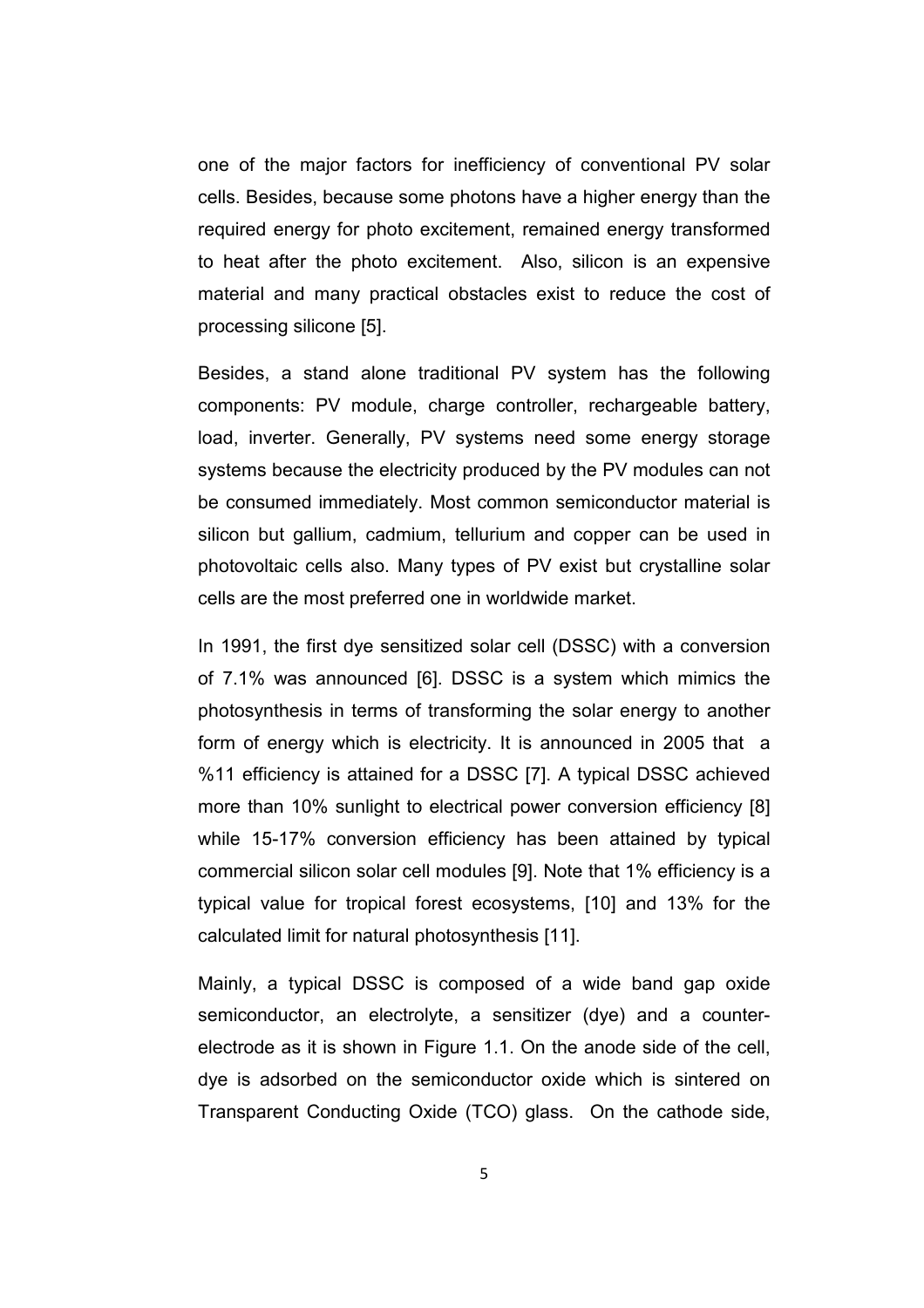there is another TCO with a catalyst coating over it. A redox electrolyte fills the gap between two TCO glasses. In general, semiconductor of choice is titanium dioxide, electrolyte couple is iodide/triodide (I<sup>-</sup>/l<sub>3</sub><sup>-</sup>), counter electrode is platinum and the dye is the ruthenium base one [12]. The working principle of a DSSC is as following; the sensitizer is photo excited by adsorbing the incident solar rays. After the sensitizer is excited, it injects its electron to the conduction band of the oxide which is anchored to the sensitizer. Then, excited sensitizer is regenerated by the electron from electrolyte which is a redox couple which is typically iodide/triodide in an organic solvent. The oxidized dye is regenerated by the taking electron from the iodide and forming triiodide. Next, the iodide is regenerated by the triiodide at the counter-electrode. Cycle is completed by the electron migration between  $TiO<sub>2</sub>$  (anatase) and counter-electrode which is usually Pt coated TCO. The electron cycle of the system is showed in Figure 1.1 [8, 13].



Figure 1.1 Operating principle of the DSSC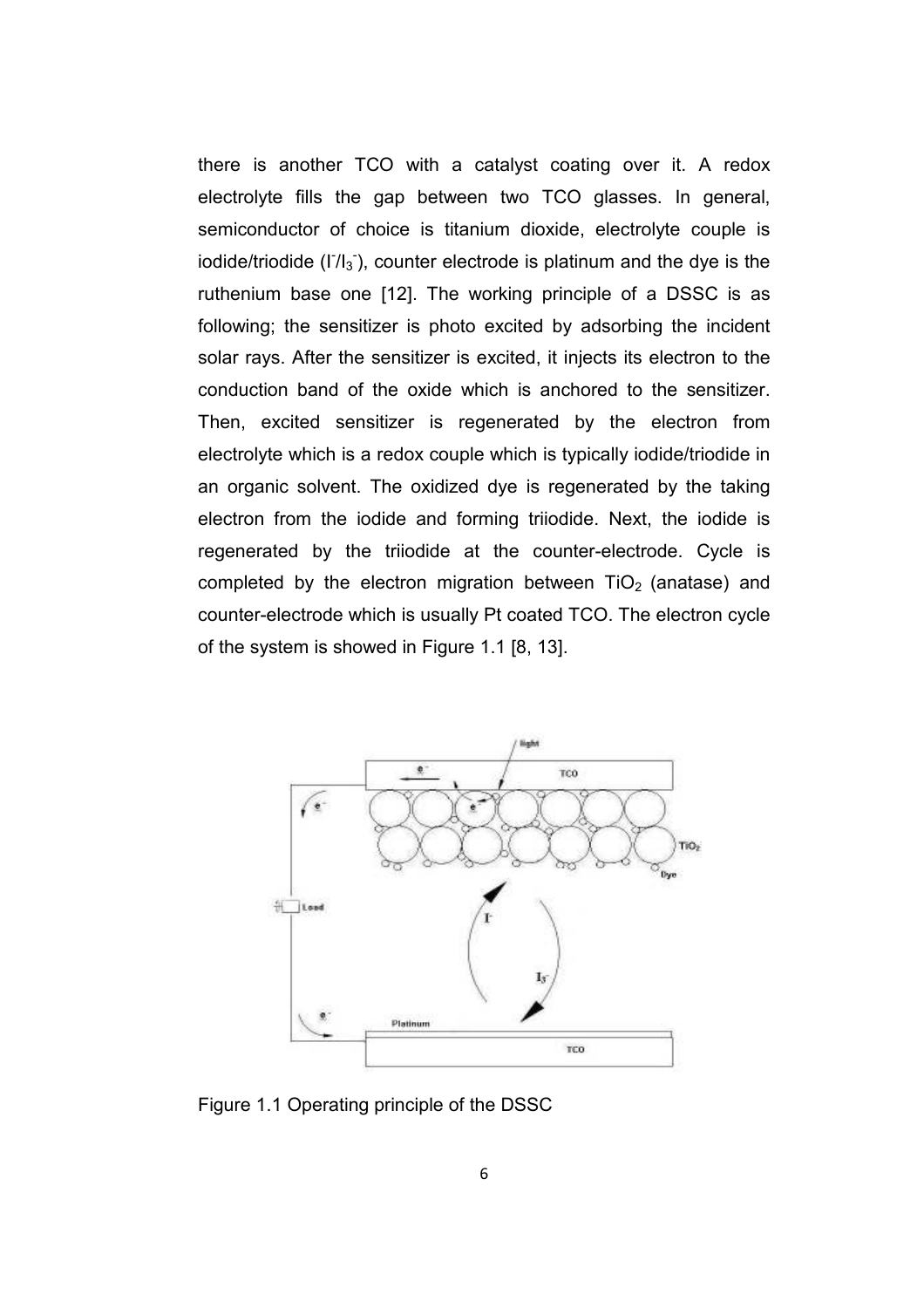The electron cycle in the cell was studied by Gratzel, 2001 [14] and is given in Figure 1.2.



Figure 1.2. Electron cycle in the DSSC [14]

For harvesting the solar energy, a sensitizer is adsorbed on a semiconductor oxide as mentioned before. However, a monolayer of dye can absorb very limited amount of solar energy due to the limited cross section area of the dye molecules. Also, multilayer application of dye is not a solution because the layers filter the solar rays. Thus, another strategy is used to increase the light capture cross section. Mesoporous nano size  $TiO<sub>2</sub>$  is used to increase the total surface area. It is emphasized that, solar rays are absorbed by the dye covered nano-oxide sponge much better due to the increase of the surface area by the use of such nano particles. Surface gets 1000 times larger for a 10 µm mesoporous nano-thick oxide film which means that the efficiency in sunlight captured by dye covered oxide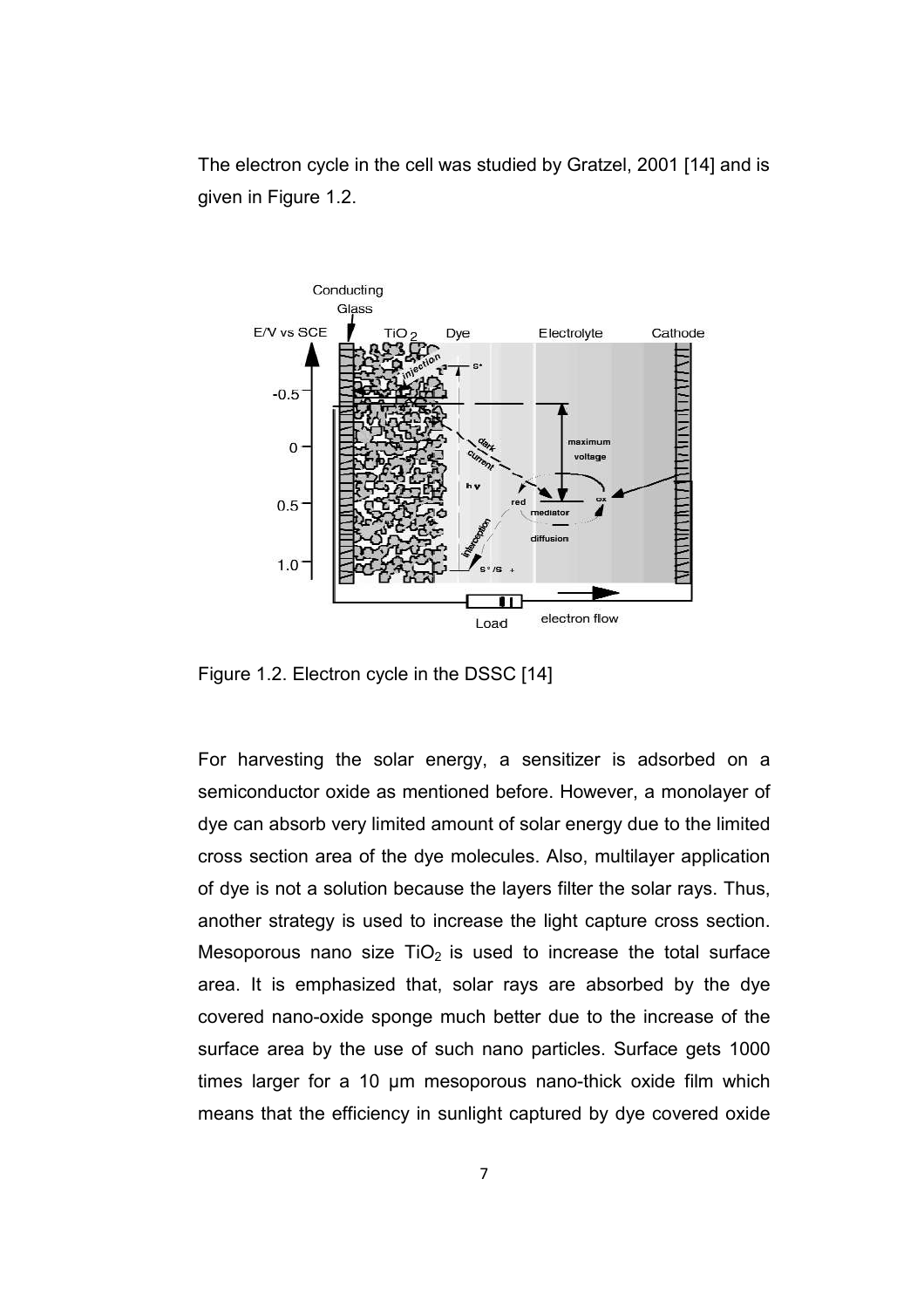gets much larger [14]. Although alternative wide band gap oxides such as  $ZnO$  and  $Nb<sub>2</sub>O<sub>5</sub>$  can also be used as semi-conductor oxide,  $TiO<sub>2</sub>$  is the most preferred one because it is abundant due to the large scale use in paint industry, non-toxic and relatively inexpensive. Note that mesoporous nano scale anatase particles are used to increase the area which is exposed to sun light to raise the efficiency. There are two main regeneration phase systems in a DSSC which are solid state DSSC and liquid state DSSC. DSSC using a liquid electrolyte includes a redox couple to regenerate the sensitizer. Electrolyte is composed of an organic solvent and a  $17I_3$  redox couple. The aim of using electrolyte is the regeneration of DSSC. IT ion in the electrolyte regenerates photo excited dye molecule. Voltage produced by DSSC is the difference between the chemical potential of the titanium dioxide (Fermi level) and the redox potential of the electrolyte. Generally, KI or LiI and  $I_2$  are dissolved in an organic solvent, usually acetonitrile (ACN) or ethylene glycol . The main reactions proceeding in the system are described by Smestad [15] and also by Hauch and George [12] and they are given by the equations from (1-1) to (1-4).

Dye molecule is photo excited by the equation (1-1).

$$
Dye + light \rightarrow Dye^* \tag{1-1}
$$

Then, it ejects its electron to the conduction band of the semiconductor oxide as it is shown in equation (1-2).

$$
Dye^* + TiO_2 \rightarrow e^-(TiO_2) + Dye^+ \tag{1-2}
$$

Dye molecule is reduced by the electrolyte couple with the reaction given below:

2 Dye<sup>+</sup> + 3 
$$
\Gamma \rightarrow I_3^-
$$
 + 2 Dye (1-3)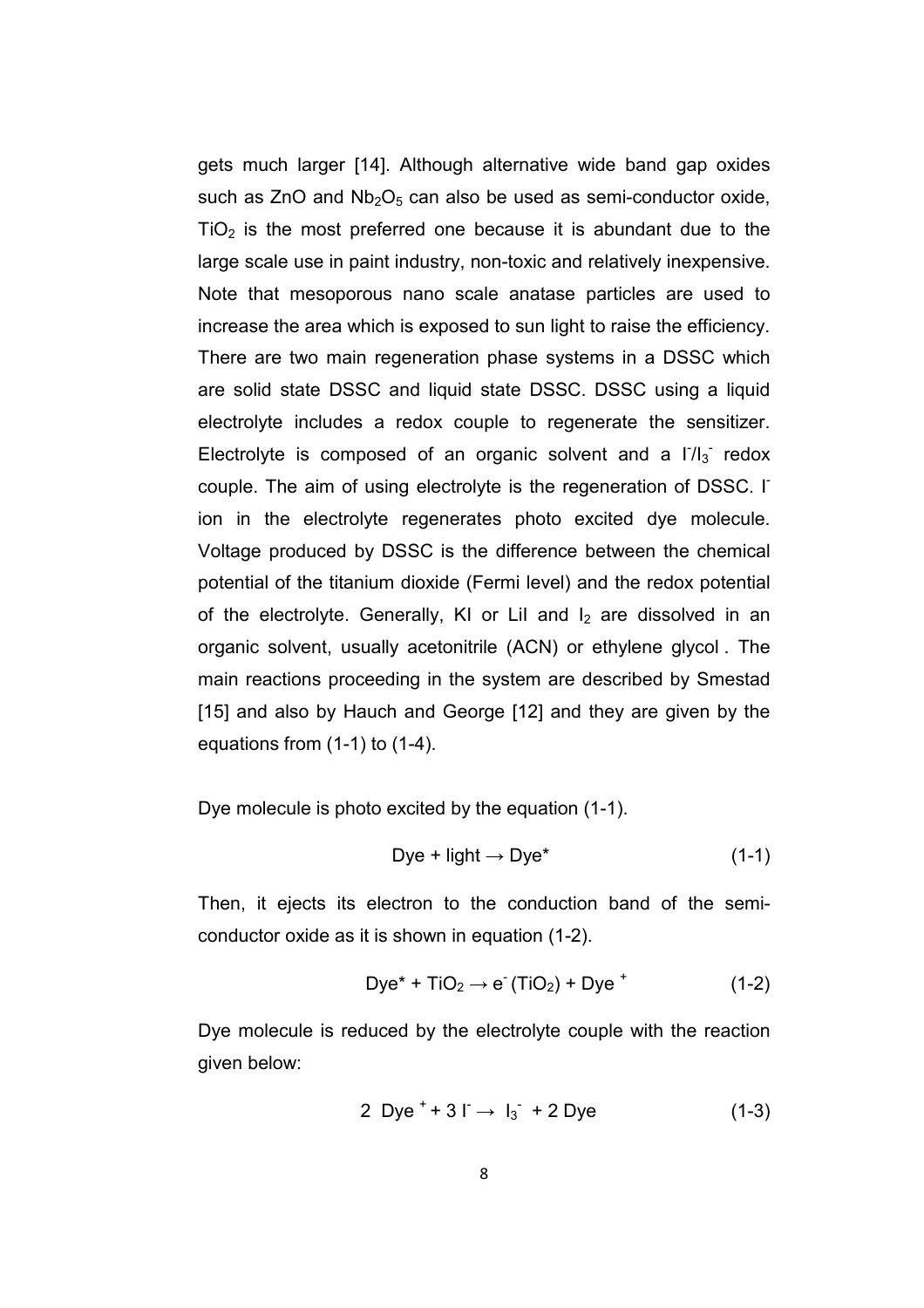Then, at the cathode side of the cell which is usually Pt, iodide is regenerated by taking the electron.

$$
I_3^{\phantom{1}} + 2 e^{\phantom{1}} \rightarrow 3 I^{\phantom{1}} \tag{1-4}
$$

Surely the charge transfer resistance of Pt and diffusion constant of triiodide are also important parameters for the regeneration process [12, 15].

Counter electrode or cathode, is used to regenerate the electrolyte couple which in turn, regenerates the photo excited dye molecule. In other words, counter electrode is responsible for catalytic cathodic reduction of triiode to iodide. Although many other materials like carbon and conductive polymer are tried, platinum is still the most preferred material because it shows high catalytic activity for triiodide / iodide reduction and its light reflectivity is at an acceptable amount. Many platinum coating techniques are used like electon beam evaporation, sputtering, thermal decomposition, electrodeposition and thermal treatment for platinization of the cathode.

The efficiency of a DSSC strictly depends on the sensitizer of choice. Following properties for a sensitizer are quite important. Absorption spectrum of the dye is critical because dye should adsorb the visible light. Also, the redox properties of the ground state and excited state of the dye molecule have to be examined. Because both electron transfer between sensitizer and electrolyte and between sensitizer and  $TiO<sub>2</sub>$  strictly depends on this criteria. Besides, anchoring ability of dye to the  $TiO<sub>2</sub>$  affects the electron transfer. Energy levels of the dye and semi conductor oxide must be proper such that electron can be transferred from dye molecule to the semi conductor oxide as it is described in Figure 1.2. Carboxyl or hydroxamate groups can anchor the dye molecules to  $TiO<sub>2</sub>$  well so electron transfer from dye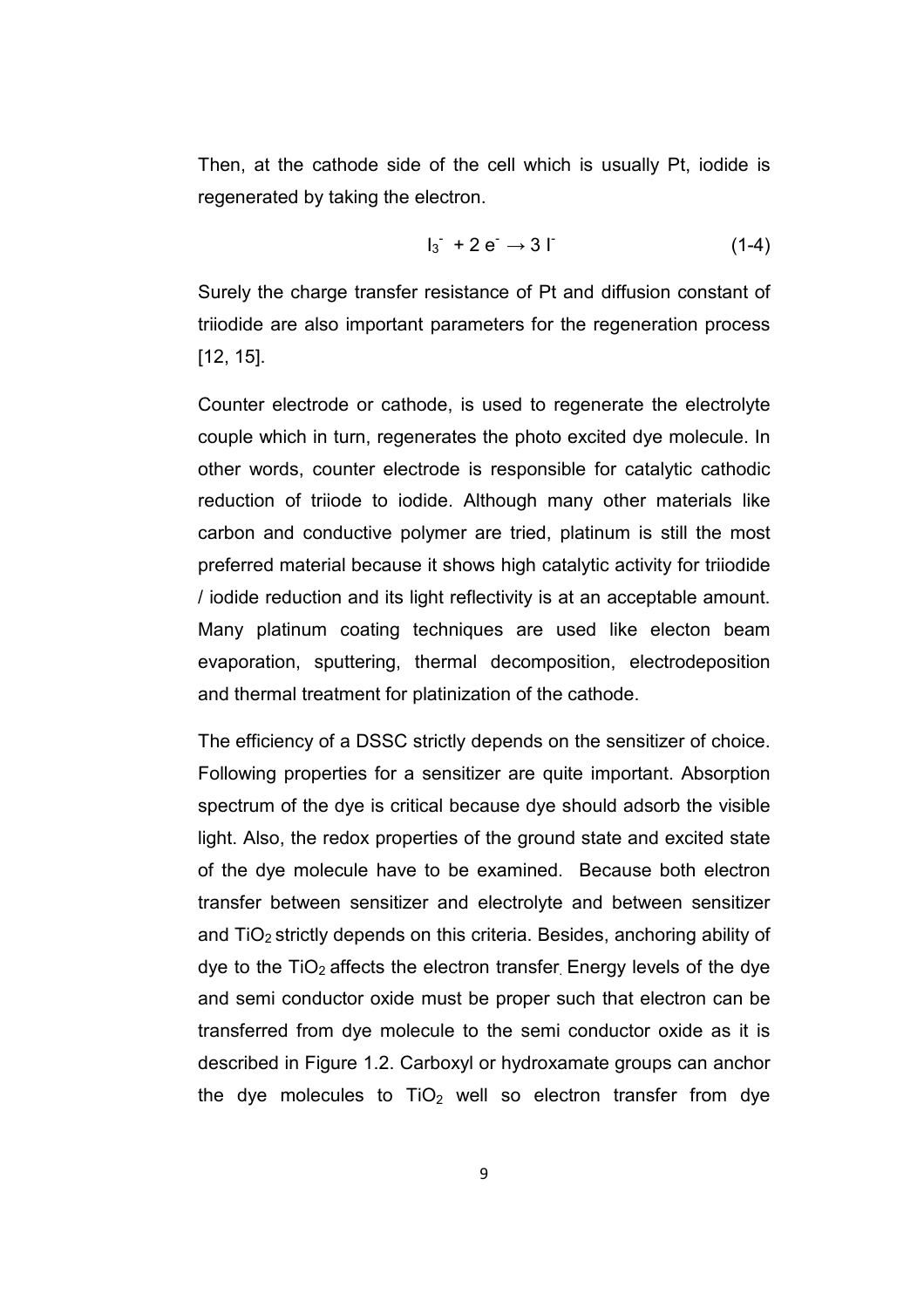molecule to the conduction band of  $TiO<sub>2</sub>$  molecule can be made successfully. In addition to these, dye should be regenerated fast enough after loosing its electron. Finally, it should be stable for 20 years of exposure to natural light for being economically feasible [8]. According to the criteria given above, Ru and Os based sensitizers are the best molecules reported up to now. General structure of a typical sensitizer is  $ML_2(X)_2$ , where L 2,2'-bipyidyl-4,4'-dicarboxylic acid, M is Ru or Os and X is halide like cyanide, thiocyanate or water. Note that most famous dye N3 was found in 1993 and ruthenium complex of it is cis-RuL<sub>2</sub>-(NCS)<sub>2</sub>. Nowadays, a better one is found which is called as black dye which adsorbs the near-IR is better than N3 [14, 16, 17].

### 1.3. SOLAR BASICS

Intensity of the solar radiation depends on the distance between sun and earth. Because the distance changes between 1.47 x 10 $^8$  km and 1.52 x 10<sup>8</sup> km, the intensity changes between 1325 W/m<sup>2</sup> and 1412 W/ $m^2$ . Also, not all of the solar irradiation reaches the surface. The main reasons for decreasing the solar intensity are the reflection from atmosphere, adsorption by atmosphere, scattering by dust and pollutants in the air. In good weather, on the average 1000  $W/m^2$ solar intensity reaches to the surface at noon. Also solar altitude is important. When the altitude is perpendicular to the surface to the earth, solar radiation takes the shortest path to the surface and yields more energy to the surface; as the angle changes from  $90^\circ$ , path increases which cause a decrease in energy reaching the surface. Thus, air mass (A.M.) factor is used to define the relationship between solar altitude height and A.M. For Europe, A.M. 1.5 is used as the average annual value.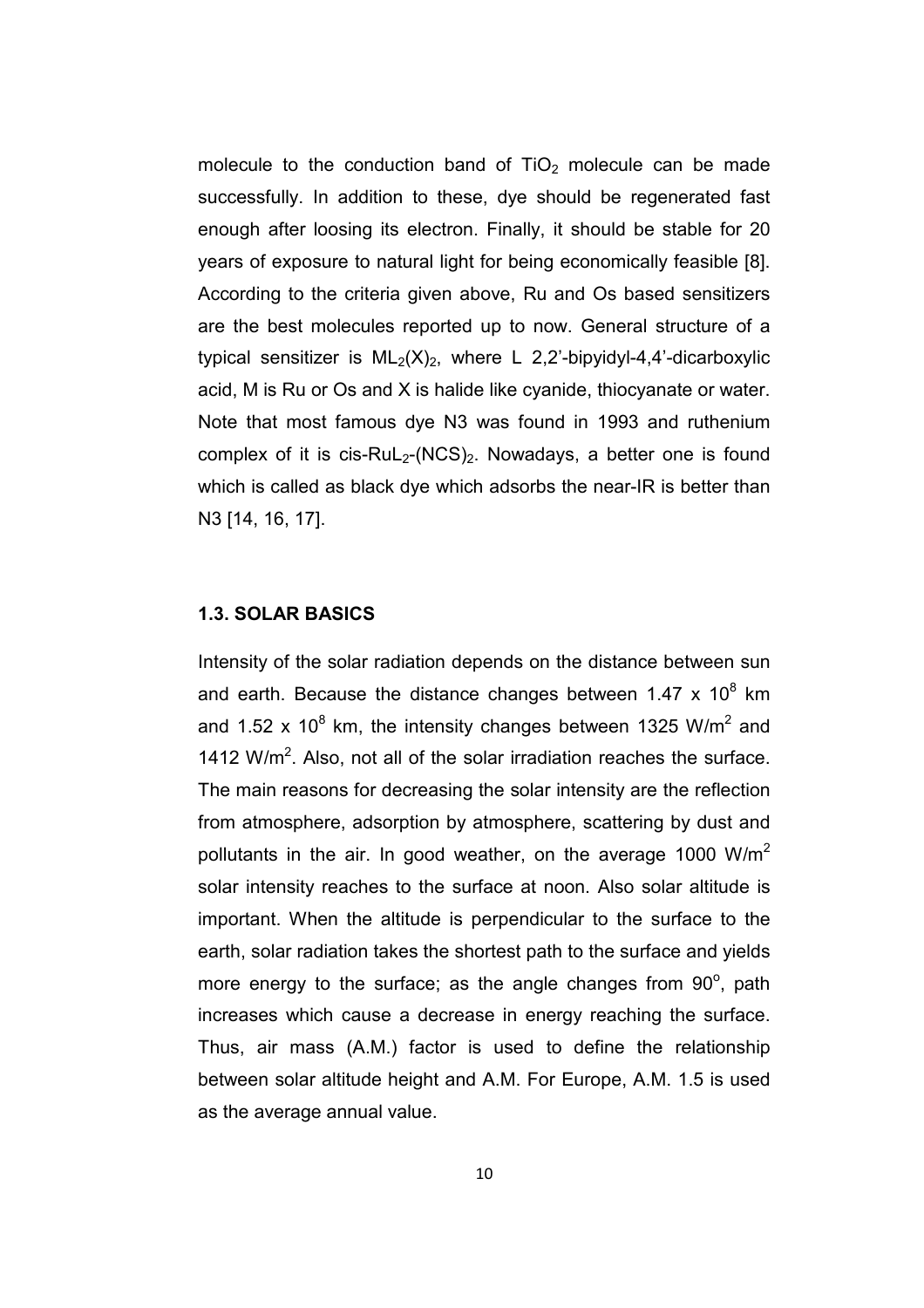For getting a more specific and precise solar radiation values, pyranometers, photovoltaic sensors and satellite images can be used. Pyranometers are the sensors that measure solar radiation of a planar surface. It gives very accurate results but it is slow. Photovoltaic sensors are cheaper but less sensitive than pyranometers and they can not measure all the spectrum of the light. Finally, satellite images can be analyzed by software's to estimate solar radiation hitting the earth.

These intensity measurement systems can also be used to increase the efficiency of the solar cells. For instance, energy yield from the sun increases if the surfaces of the PV panels are always perpendicular to the sun. Thus, electromechanical or hydraulic tracking system is used to move the panel surfaces according to the movement of the sun. By using this tracking system, 50 % energy yield increases in summer and 300% in winter compared to horizontally aligned panels.

In order to compare different cells, current-voltage curves of the cells are used. For overall cell efficiency, the most important parameters are open circuit voltage ( $V_{\text{oc}}$ ), short circuit current density ( $J_{\text{sc}}$ ) and the maximum power point  $(P_{MPP})$ . Also voltage at the maximum power point ( $V_{\text{MPP}}$ ) and current at the maximum power point ( $i_{\text{MPP}}$ ) can be used. Another important parameter is the filling factor (FF) which is defined as the ratio of maximum power of the cell found from voltage-current curve to the theoretical maximum whose formula is given by equation (1-5).

$$
FF = P_{\text{MPP}} / V_{\text{oc}} \times I_{\text{sc}} \tag{1-5}
$$

These parameters are important for calculating the efficiency of the solar cell. The following equations are valid: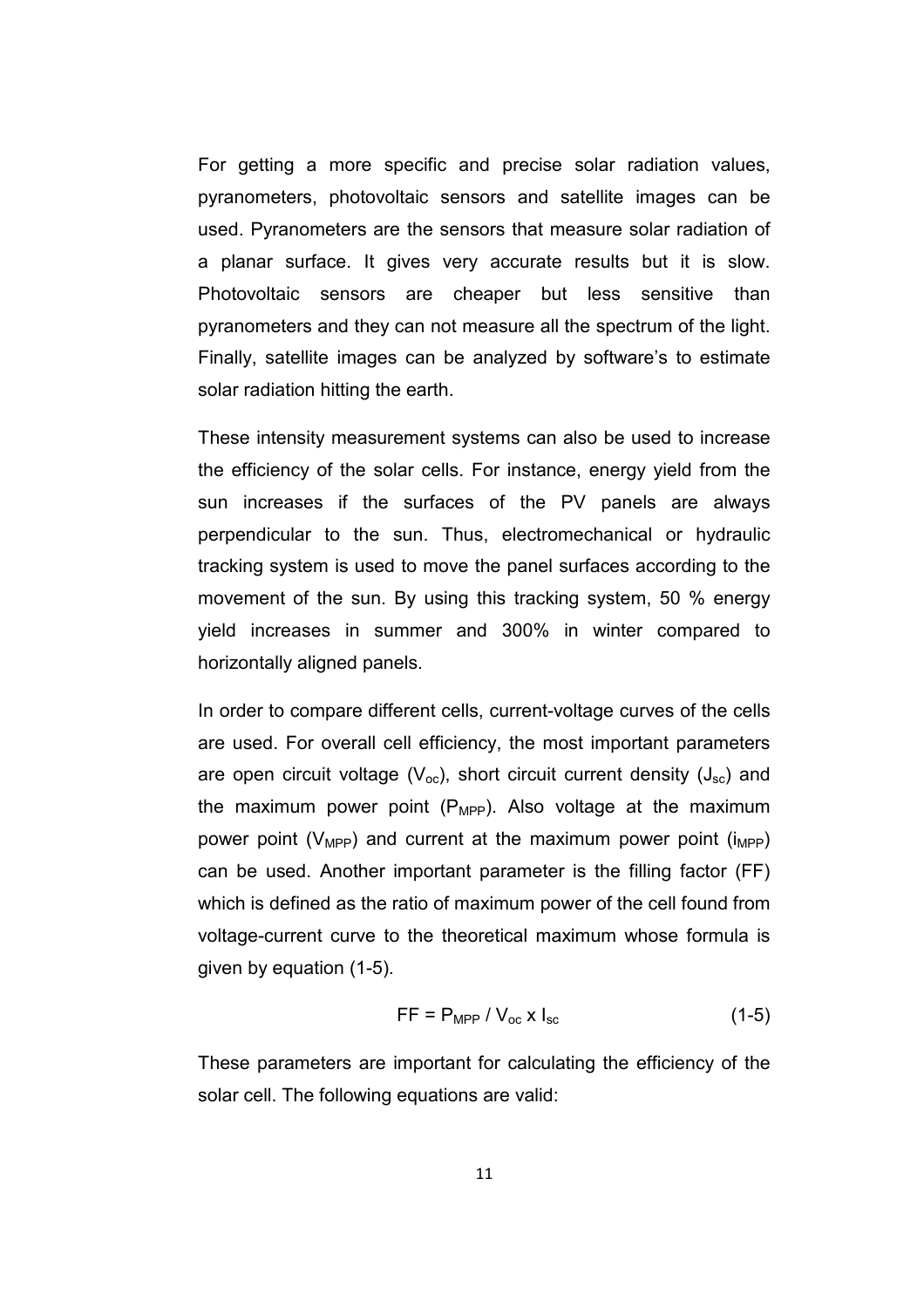$$
R = V / i \tag{1-6}
$$

$$
P = V \times i \tag{1-7}
$$

Efficiency of a solar cell  $(\eta)$  is expressed as the ratio of maximum power point to solar irradiance hitting to the panel surface.

$$
\eta = (P_{\text{MPP}}) / (E \times A) = (FF \times V_{\text{oc}} \times I_{\text{sc}}) / (E \times A)
$$
 (1-8)

where A is the effective area of the cell and E is the solar irradiance. The current density (j) is another parameter that is used frequently for calculations and defined as given in (1-9)

$$
j = i / A \tag{1-9}
$$

For instance, 10.6 % efficiency is reported by using N3 dye at A.M. 1.5 where E is 1000 W/m<sup>2</sup> [17]. Also some efficiency values from the literature are given in Table 1.2.

Table 1.2. Some examples of performance parameters of DSSC

| <b>Focus</b><br>of the study                | $V_{oc}$<br>(V) | jsc<br>(mA/cm <sup>2</sup> ) | <b>Efficiency</b><br>$(\% )$ |
|---------------------------------------------|-----------------|------------------------------|------------------------------|
| Ionic electrolyte [18]                      | 0.55            | 9.40                         | 2.4                          |
| Thermal<br>decomposition<br>of Platinum [9] | 0.70            | 13.87                        | 6.3                          |
| Electrodeposition<br>of Platinum [9]        | 0.73            | 15.38                        | 7.6                          |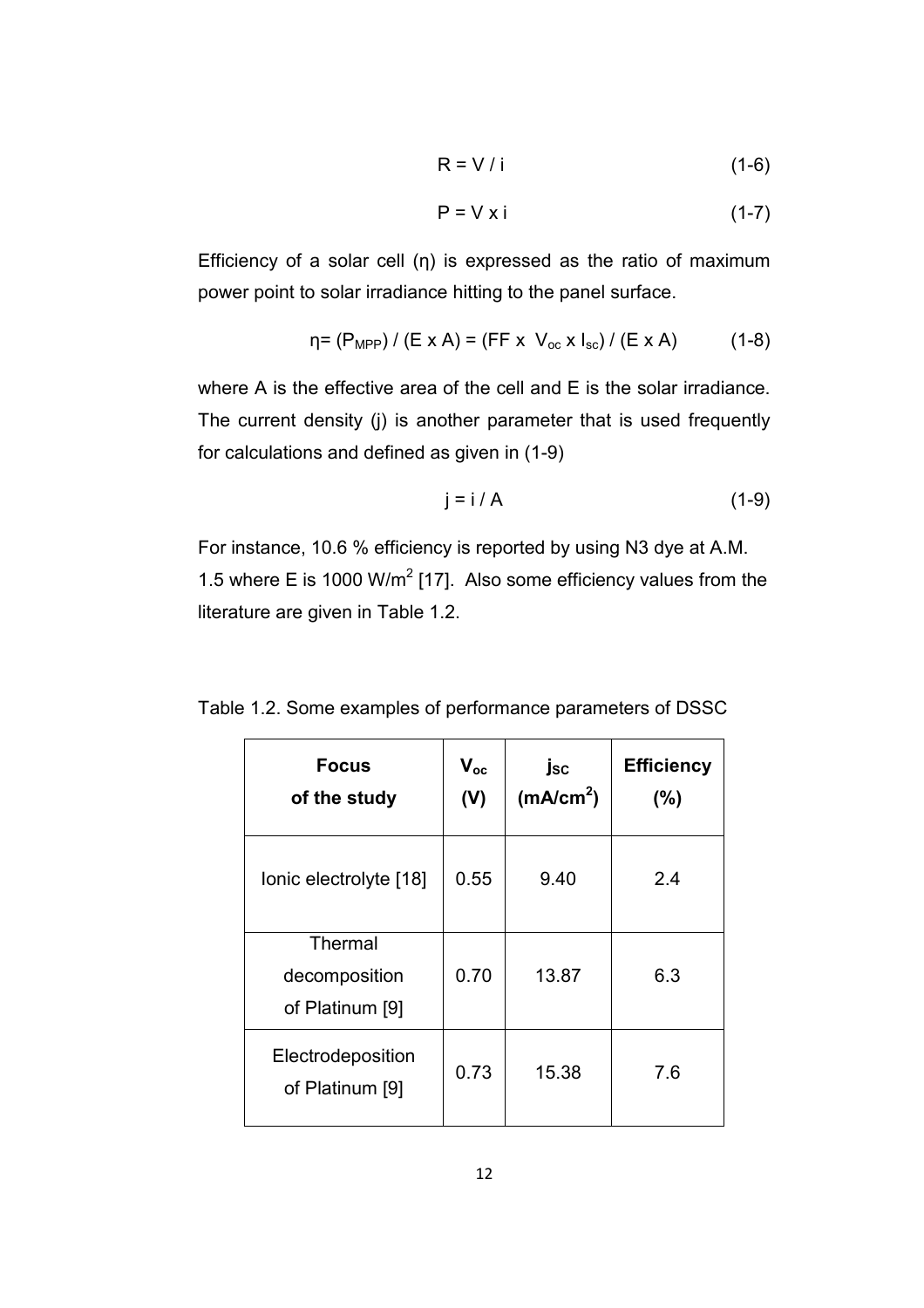The current is linearly proportional to the solar irradiance. A straight line is expected between the current and solar irradiation. Voltage increases with solar intensity sharply up to 100 W/m<sup>2</sup> and still increases slightly after 100 W/m<sup>2</sup> with the intensity [5].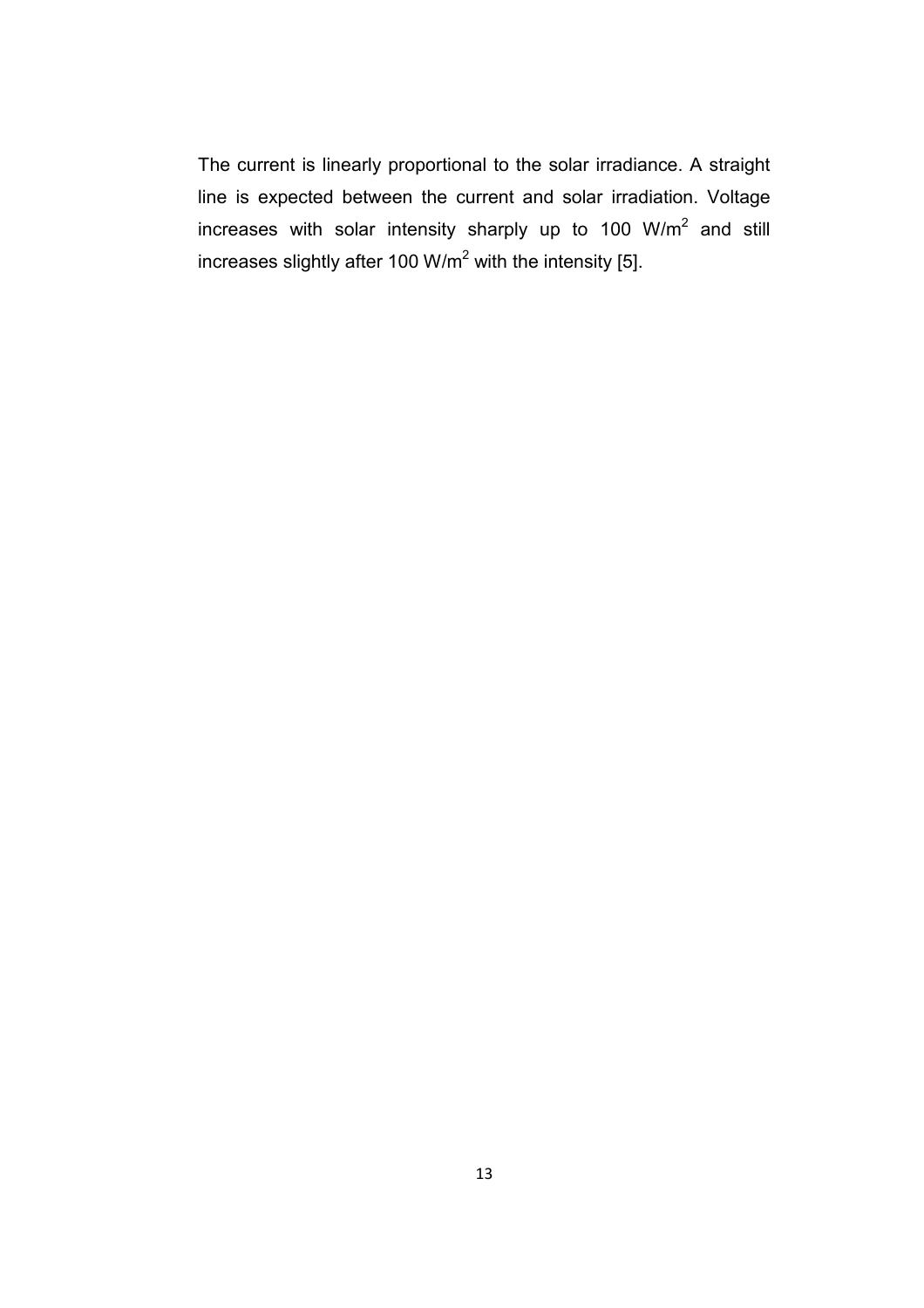### CHAPTER 2

## LITERATURE SURVEY

Because the energy demand of the world increases each year, the importance of the renewable energy sources like solar energy increases more and more each day especially for the countries in the solar rich region like Turkey. Many solar cell products are already in the market and new ones like DSSC are coming. DSSC is a new type of solar cell that mimics the photosynthesis. It is much cheaper than conventional solar cells and its production is simpler than photovoltaics. Numerous studies have been conducted for each part of the DSSC to increase the efficiency. Some studies are summarized in this chapter.

#### 2.1. SEMICONDUCTOR OXIDE

Mesoporous nano sized anatase particles are typically prepared by sol-gel procedure. The main advantage of this procedure is that it is quite easy to adjust the particle size, nanostructure and porosity of mesoporous nano-oxide film. Process is strictly temperature dependent. Basically sol gel procedure involves the following steps. Firstly, amorphous precipitate of titanium dioxide  $(TiO<sub>2</sub>)$  is produced by hydrolysis. Then, the sol was produced by peptisation in acid or alkaline water. Next, the sol was left in an autoclave for Ostwald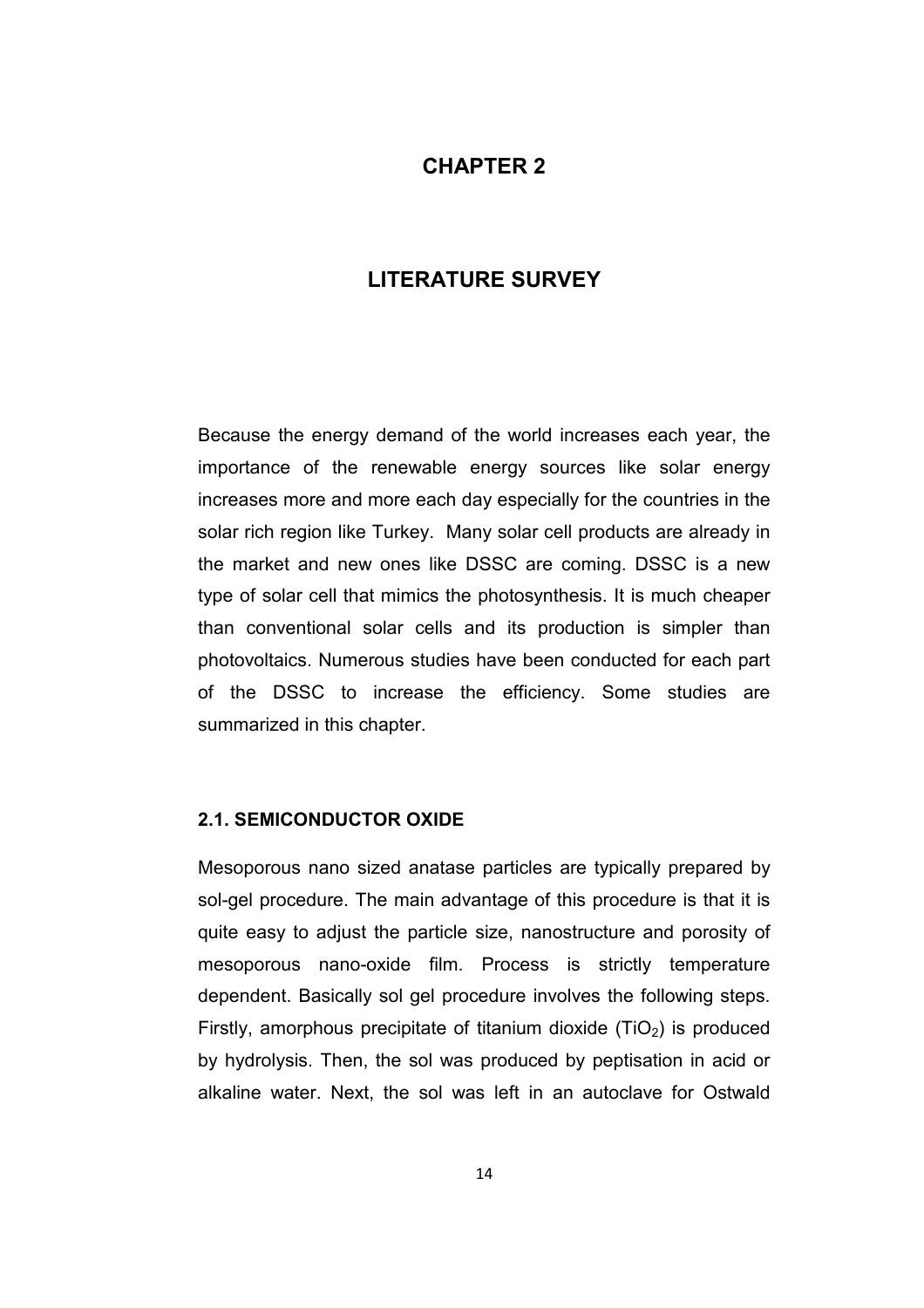ripening. It is noted that the resulting  $TiO<sub>2</sub>$  particles are in the form of anatase or rutile according to the parameters used in sol-gel procedure. A standard sol is treated for about 450 $\degree$ C to establish a strong contact between the particles and it is reported that resulting film thickness is typically 5-20  $\mu$ m and TiO<sub>2</sub> mass is about 1-4 mg/cm<sup>2</sup>, porosity is 50-65 % [13, 14].

It is known that choosing the semiconductor is the heart of the process and some requirements must be satisfied by the semiconductor. For instance, mesoporous sponge structured oxide films are needed to be n-doped to conduct electrons. Also, it has to be a wide band gap oxide. Many materials like  $TiO<sub>2</sub>$ , ZnO, SnO<sub>2</sub> and  $Nb<sub>2</sub>O<sub>5</sub>$  are the wide band gap oxides and have been investigated for years. TiO<sub>2</sub> (anatase) become the semiconductor of choice because it meets the all requirements mentioned above. Moreover, it is cheap, not toxic and easy to produce [8]. Also there are studies on semiconductors which are doped with other metals to increase the efficiency. For instance, Keis et al. announced that a higher efficiency is obtained for Al-doped ZnO films than the undoped ones. It is stated that Al doping process cause more free electrons results in better conductivity to increase the efficiency [20].

There are some optical enhancement studies focusing on increasing the light capture capabilities of the DSSC. For example, titania inverse opals are covered on the nanocrystalline  $TiO<sub>2</sub>$  layer such that it forms a bilayer of semiconductor oxide. A polymer film is used to prevent filling of titania inverse opals into the mesoporous structure of nanocrytalline  $TiO<sub>2</sub>$  in such kind of systems. Lee et al. announced that addition of titania inverse opals to nanocrystaline  $TiO<sub>2</sub>$  layer increase the efficiency from 6.5 to 8.3 % under the anode side illumination [21].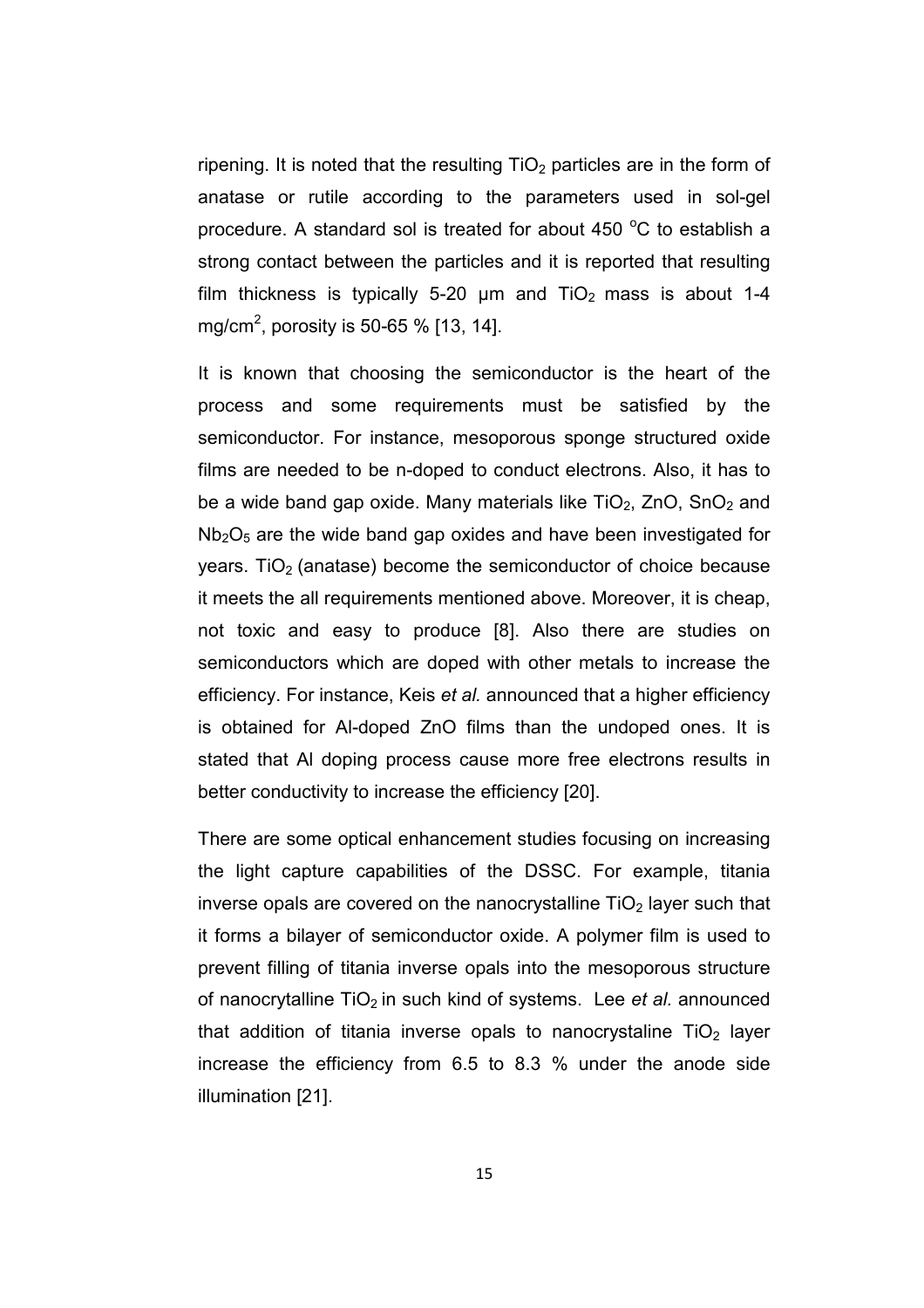There are many studies for making the  $TiO<sub>2</sub>$  deposition more proper for mass production. For instance, sputtering process is thought to be one of the best candidates for mass production. Magnusson et al. announced that 2.34 mA/cm<sup>2</sup> short circuit current density is attained for 9.7 µm film thickness prepared by sputtering instead of sol-gel procedure. Also they announced that maximum open current voltage value is 0.4-0.6 V. Moreover, it is stated that a higher short circuit current value is attained for sputtered deposition than the sol-gel prepared film for the same  $TiO<sub>2</sub>$  thickness [22].

### 2.2. SENSITIZER

Sensitizers are the chemicals which are used to adsorb the visible light and inject their electron to the semiconductor oxide to start the electon transport cycle in the cell. Most typically, Ru based dyes are preferred as sensitizers. For instance the standard dye is tris (2,2' bipyridyl, 4,4'-carboxylate) ruthenium(II) was used by Gratzel and his co-workers in 1991 [6]. There are numerous studies on sensitizers to increase the efficiency of the DSSC. For instance, a cis dithiocyanato bis (4,4A - bicarboxy - 2,2 A – bipyridine ) ruthenium (ii) complex gives a solar to electric power conversion efficiency of 10% at AM 1.5 condition. For improving the efficiency, sensitizer has to be more sensitive to red and near-IR region of the light. Nazeeruddin et al. announced that a black trithiocyanato–ruthenium (ii) terpyridyl complex where the terpyridyl ligand is substituted by three carboxyl groups is very efficient over the whole visible range and also it gives good response to the near-IR region up to 920 nm [23].

Besides, boradiazaindacenes (BODIPY) based dye is studied as sensitizer because these molecules are useful fluorescent labels for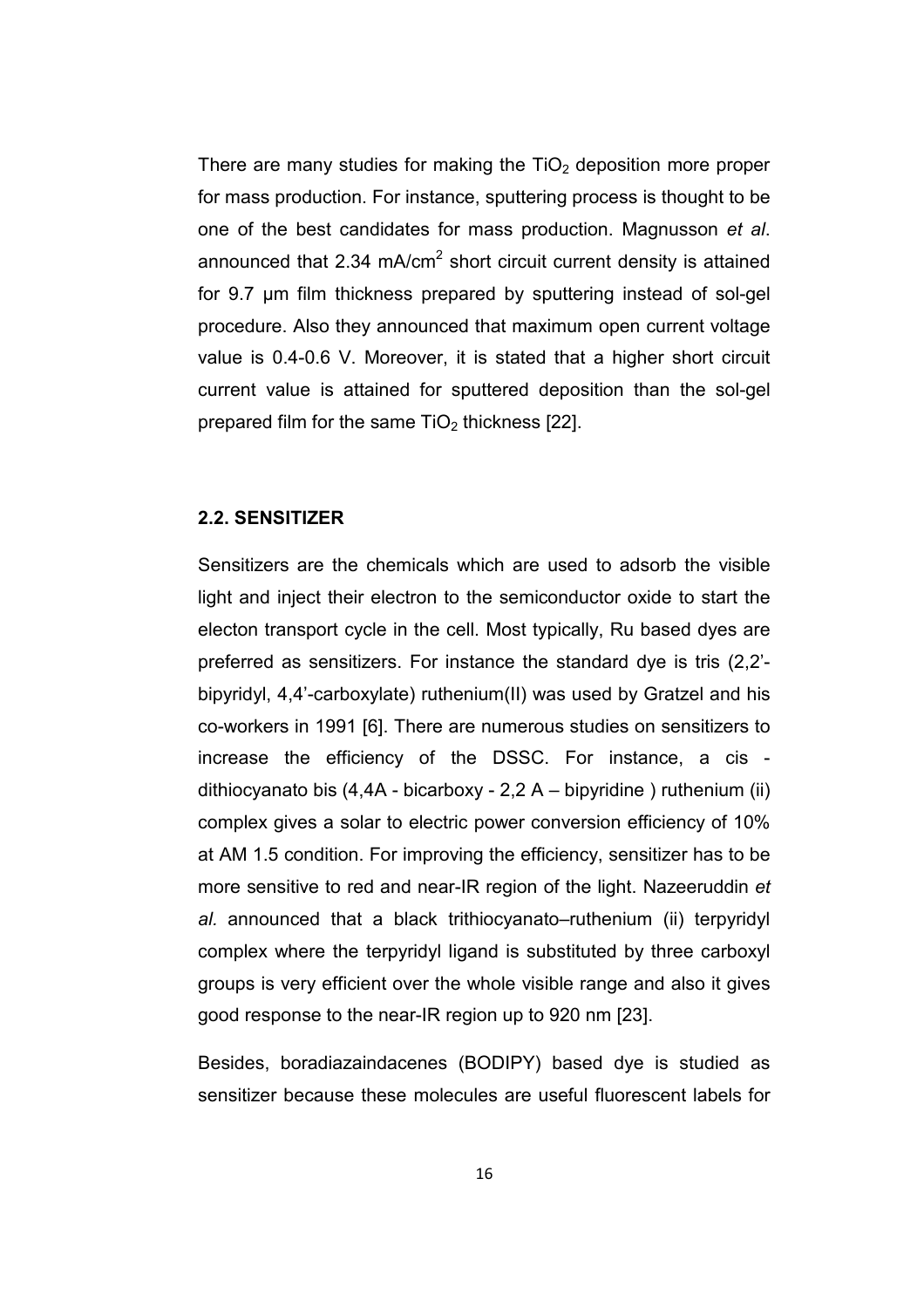biomolecules. Ela et al. announced that system gives 1.66% efficiency. Also, 4.03 mA/cm<sup>2</sup> short circuit current and 0.562 V open circuit voltage are attained [24].

Even though Ru based dyes are the most preferred ones because they provide the highest efficiencies, it is hard to synthesize them. It is also possible to use some kind of natural fresh fruits like raw berries and strawberries as sensitizers but their efficiencies are quite low and these dyes still require further purification processes. There are some studies on natural dyes such as chlorophyll derivatives and on the average 2.6% efficiency and current of 9.4 mA/cm<sup>2</sup> is announced by Kay et al. [25].

Successive adsorption of the light in a wavelength range from visible to IR is quite important to increase the efficiency of the cell. To achieve this aim, not only new sensitizers having larger adsorption ranges are developed but also co-sensitization of dyes are used at the same time such that one dye adsorbs blue part of the visible spectrum and the other adsorbs the red part and near IR spectrum.. The aim of using different dyes in the same DSSC is to increase the efficiency by making the DSSC compatible with a wider light spectrum. For example, Kuang et al. reported that the cosensitization of dyes yields 6.4% efficiency under A.M. 1.5 sunlight [26]. In co-sensitization process, a sequential impregnation of the sensitizers is applied to the anode side of the DSSC.

### 2.3. ELECTROLYTE

Many redox couples are studied to find the most suitable electrolyte system for DSSC. For instance, potassium iodide was mixed with iodine in water-free ethylene glycol by Smestad [15]. A few drops of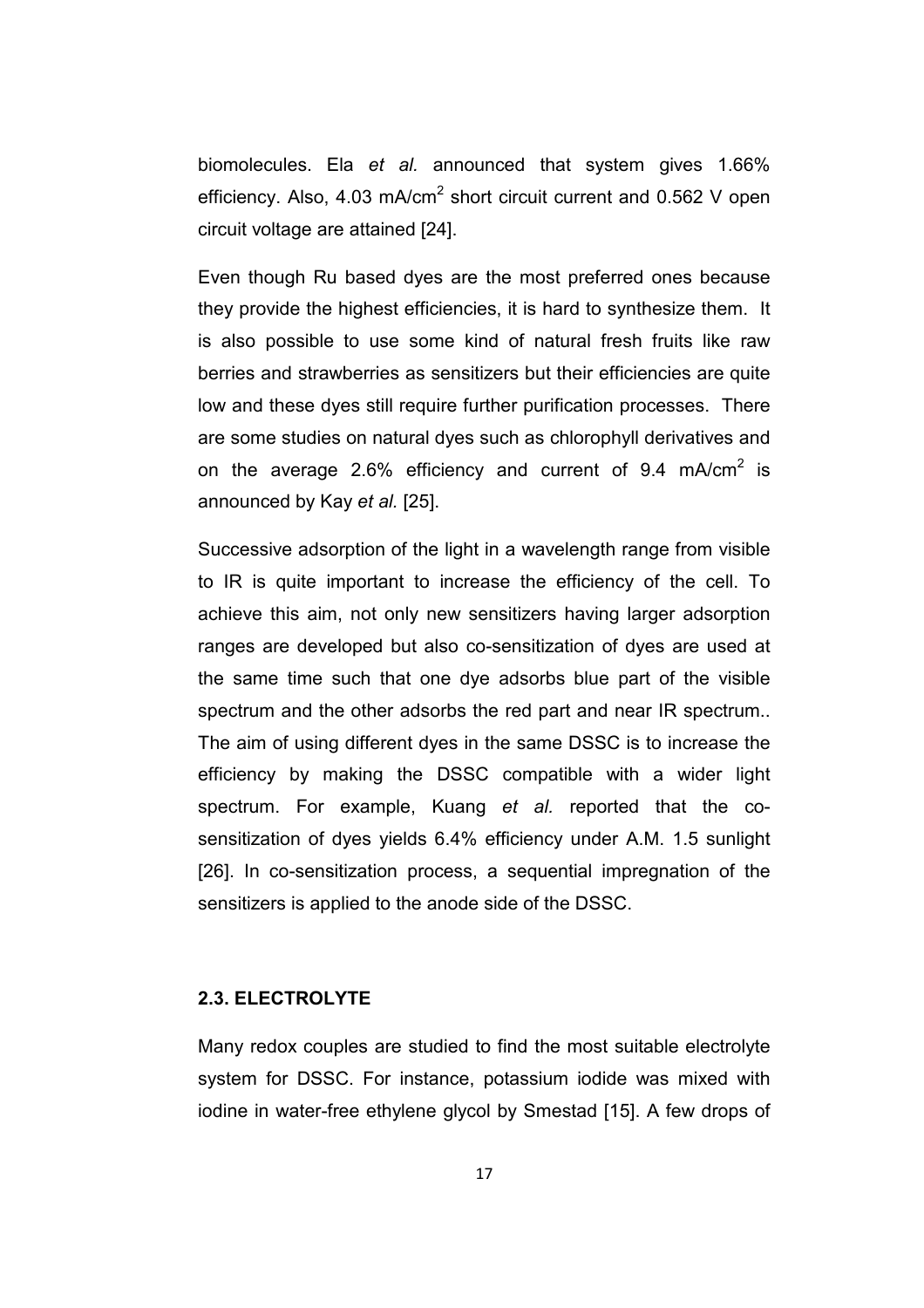electrolyte were added to edge of the DSSC and it was soaked by capillary force. In another study conducted by Hauch and George, DSSC was filled with the electrolyte of lithium iodide and iodine in acetonitrile [12].

Besides the studies on the redox couples, some studies for decreasing the loss of electrolyte in the DSSC were also conducted. For instance, the electrolyte may leak by the time because many sealing difficulties can be encountered during assembly, solid state DSSC was developed to eliminate the sealing problem. A typical solid state DSSC is composed of a n-type semiconductor, dye and a p-type semiconductor which means that sensitizer sandwiched between the two semiconductors. It is emphasized that preparing a solid state DSSC by using a solid electrolyte will be improper because of the low electron mobility. Thus, a choice of p-type semiconductor which is replaced with the electrolyte will be a better solution. Tennakone et al. stated that CuI is the best p-type because it has a high band gap, transparent and not expensive. Tennakone and his co-workers announced that 2.5 mA/cm<sup>2</sup> and 375 mV is attained under 800 W/m<sup>2</sup> light intensity which correspond to 0.8% energy conversion efficiency [16].

In a typical DSSC, electrolyte can leak by time as it is mentioned before. Another solution rather than using solid state DSSC is using an electrolyte having a higher viscosity to decrease the rate of leakage. For instance, viscosity of typical ionic liquids is about 100 times larger than that of acetonitrile which is a typical organic solvent in DSSC. The main advantages of ionic liquids are non-volatility, nonflammability and high ionic conductivity. Kawana and his co-workers prepared a DSSC having EMImDCA as ionic liquid and announced a efficiency 5.5% under 1000 W/ $m^2$  light intensity [18].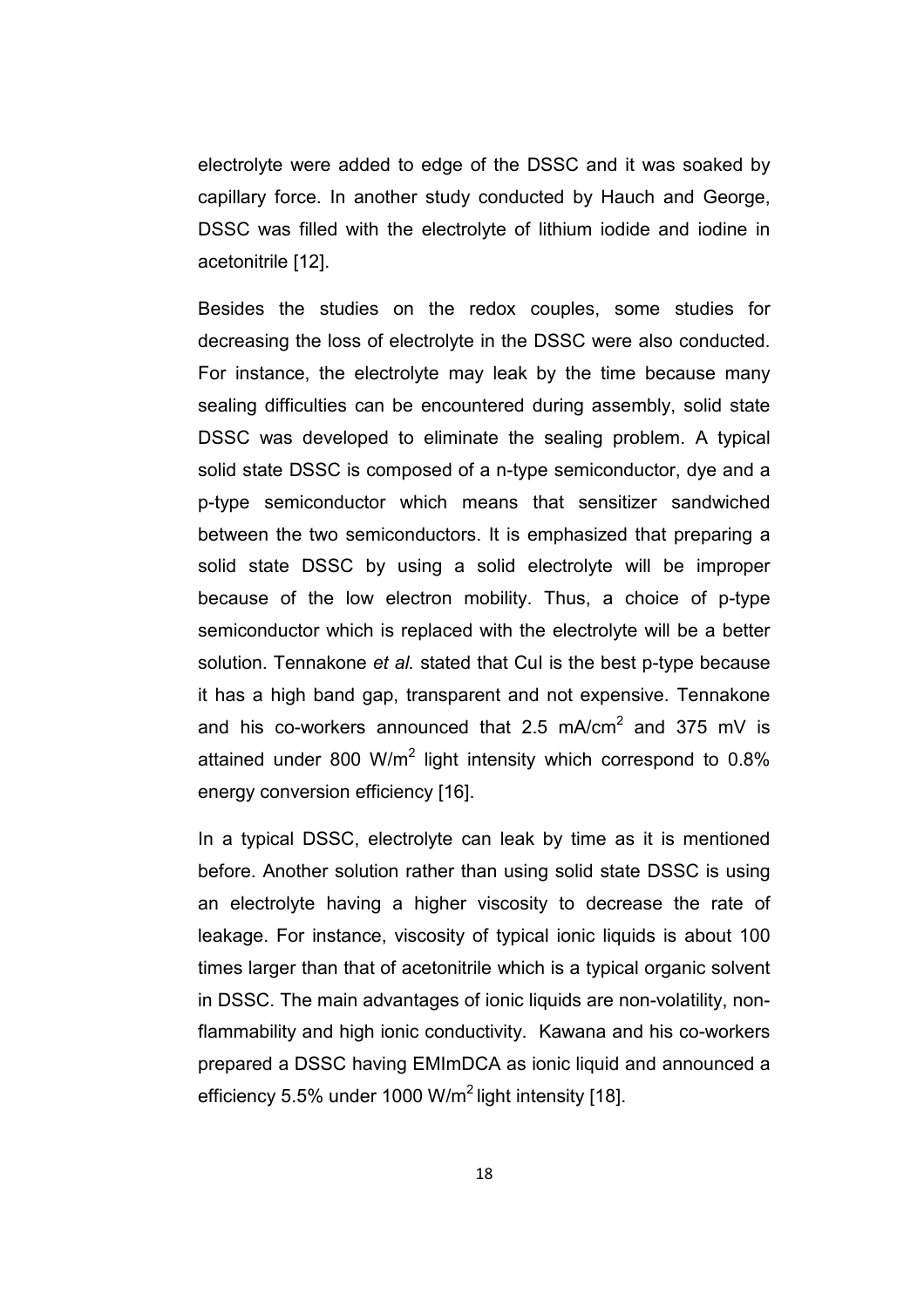Also, there are studies on the electron transport kinetics. For instance, Peter et al. stated that in an efficient cell, back transfer of electrons, which are resulted from photo injection, has to be as slow as possible such that electrons can accumulate in the oxide and generate voltage. However, regeneration process at the cathode side must be fast to prevent production of a large over potential loss when the current flows [27].

### 2.4. COUNTER ELECTRODE

Counter electrode is another critical component of a DSSC. The main purpose of the counter electrode is the reduction of triiodide. The reduction reaction rate at the cathode is important because after the reduction of triodide, iodide is formed which is used to regenerate the oxidized dye molecule at anode side of the cell. For having a feasible DSSC, cell must be stable for 20 years and this can be accomplished only by having enough regeneration cycles according to Hagfeldt and Gratzel [8]. For having a feasible cell, reaction at the anode side must be slow and reaction at the cathode side which is the counter electrode must be fast. Counter electrode is near the equilibrium potential of the redox couple but anode side is far from the equilibrium potential. This phenomena creates a voltage difference in the DSSC causing tri-iodide reduction [28, 29]. Although many materials like platinum, carbon, conductive polymers are used as counter electrode platinum is the still catalyst of choice. Platinum is a better catalyst for iodide/triiodide redox couple. Also light reflection value of platinum is also higher than carbon coating which causes reflection of more light into the cell. Because the counter electrode is the heart of the regeneration process in DSSC, there are many studies on it.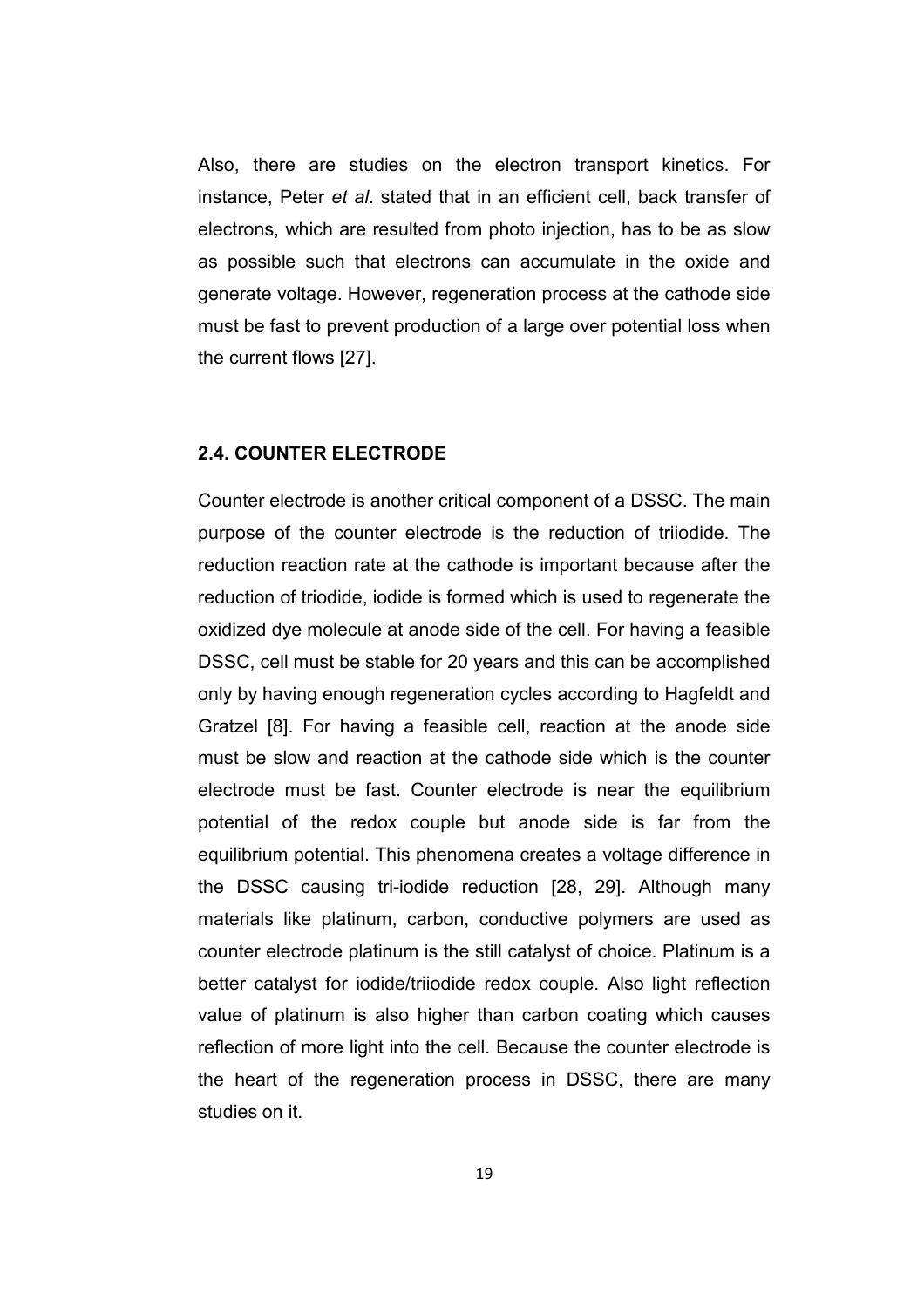Weak adhesion of the platinum and corrosion of the platinum by the electrolyte are two important problems to be solved in a DSSC and stability of the platinum strictly depend on platinization method. Also, for increasing the efficiency and having longer cell life, many platinum coating techniques are tried. There are many studies for comparing the platinum coating techniques. For example, Kim et al. stated that pulse electrodeposited Pt has higher active surface area than direct current electrodeposited Pt coating which was found by cyclic voltammetry curves. Moreover, they showed by using SEM images that Pt structures differ considerably from each other when different techniques are applied. Also, the short circuit current was increased from 10.34 mA/cm<sup>2</sup> to 14.11 mA/cm<sup>2</sup> and efficiency was increased from 3.68% to 5.03% by changing the coating method from direct current to pulse deposition. Besides, Kim and his co-workers concluded that pulse current method provides better particle size control, adhesion and uniformity in film morphology [30].

Another comparison study for the comparison of sputtering, thermal decomposition and electrodeposition techniques were performed by Yoon et al [9]. Thermal decomposition was used with  $H_2PtCl_6.2H_2O$ in 2-propanol, sputtering was achieved by deposition of Pt on conducting glass by a sputtering machine and electrodeposition was made by using potentiostat/galvanostat assembly. They found that electrodeposition gives more active surface area and its efficiency is better than sputtering and thermal decomposition. When the microstructures were examined by using SEM images, the following results were found; granules with imprecise shape in thermal decomposition well shaped polyhedrons in sputtering and spherical or elliptical granules in electrodeposition. Moreover, they found that 0.1% efficiency is attained without any Pt on the glass [9].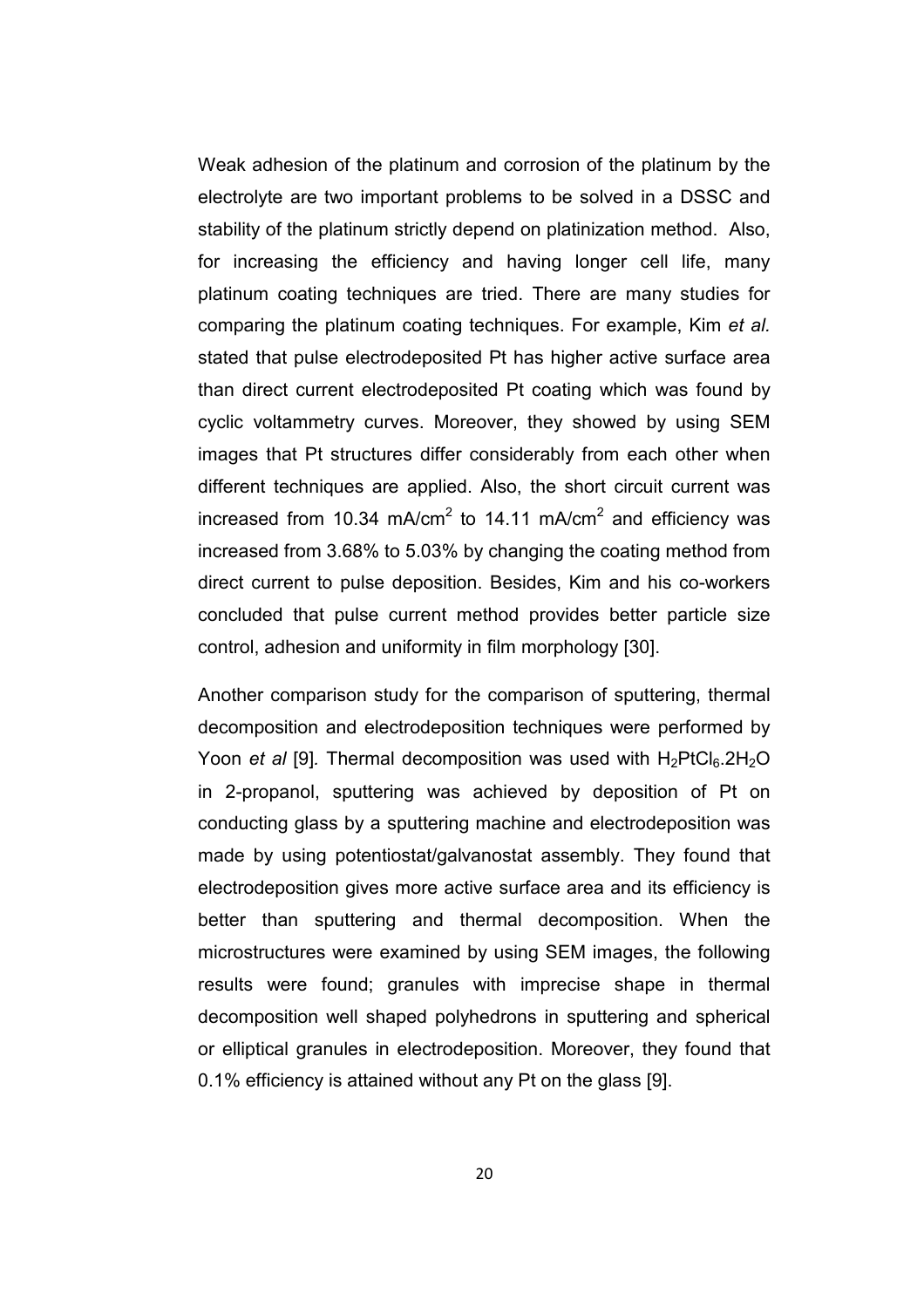Also there are many studies on the kinetics of the reactions proceeding over platinum. For instance, Hauch and George stated that rate determining step among the reactions in the DSSC is the oxidation of iodide on the platinum. Besides, it was emphasized in the study that adhesion of platinum over glass is critical because it may cause back current if platinum sticks on anode side of the DSSC. Also, a platinum thickness optimization was made in the study and they found that as the platinum thickness increases, the charge resistance decreases because the increase in the effective area shown in SEM images. Also, they found that only 2 nm was enough to decrease resistance considerably [12].

Papageorgiou et al. prepared a platinized surface by thermal decomposition of  $H_2PtCl_6$  at 380 °C for 10 minutes on SnO<sub>2</sub> coated glass substrate and they stated that process yields platinum nanoclusters having a particle size up to 20 nm and its performance was better than electrochemically deposited platinum because of having lower charge transfer resistance. Also, Papageorgiou and his coworkers showed nano size platinum clusters which were connected to  $SnO<sub>2</sub>$  by using HRTEM. Besides, Papageorgiou and his coworkers stated that low platinum loading like 3  $\mu$ g/cm<sup>2</sup> caused a transparent cathode appearance but it was enough to run the DSSC. Moreover, they emphasized two important conclusions. First, at high platinum loading amounts, current increased because the increase in active surface area dominated the negative effects of in larger particle sizes on current. Secondly, current value gives a peak by increasing annealing temperature and this peak was affected by the platinum loading to the cathode [31].

Bönnemann and his coworkers stated that higher platinization temperature leads a broader particle size distribution according to the

21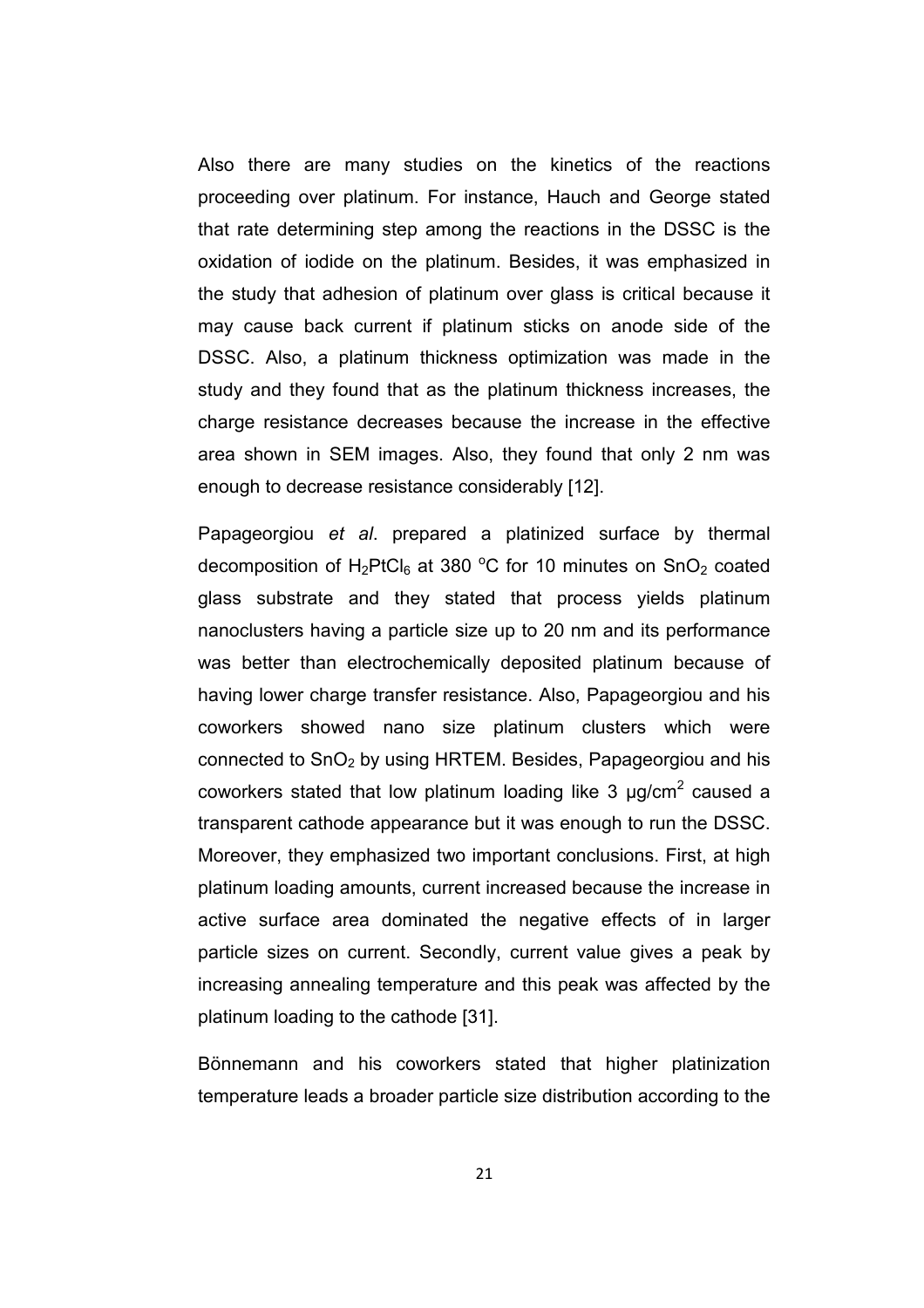TEM images. Besides, it is known that +2 and +4 oxidation state of platinum provides lower catalytic activity than zerovalent platinum for triiodide reduction reaction and Bönnemann et al. reported that 76% platinum precursor was at the zero valence state and the remaining part in at the +2 and +4 oxidation state when platinization was applied by thermal decomposition under 380  $^{\circ}$ C [32].

Khelashvili et al. stated that thermal decomposition at 380 $^{\circ}$  C, yields 76% zero valent platinum and thermal decomposition at 580 $^{\circ}$  C was needed to transform the  $H_2PtCl_6$  precursor totally to zero valent sate. This is a very critical result because it is known that at the zero valent state, platinum is more active for triioide/ioide reaction. Also Khelashvili and his coworkers confirmed that as the annealing temperature increases, platinum particles agglomerates more but particles size distribution gets broader. Besides, they confirmed the results of Bönnermann et al. such that higher annealing temperature cause an increase in platinum cluster sizes with a broader particles size distribution [33].

These findings are in good agreement with the supported catalyst literature. For the most supported precious metal catalysts, active sites of the catalyst are characterized by gas phase hydrogen and carbon monoxide chemisorption. For liquid phase systems, Kivrak et al. made a comparison of all terrace and defect sites and claimed that nearly all reaction proceeds at the defects of the metal particles located at the edges and corner sites. It is also known that the defect sites are related with the particle size of the catalyst. Then, playing with the particle sizes changes the defect size amounts and it effects the reaction rates [34]. The edge and corner site densities increase as the particle size decreases. Uner and Uner showed that because calcination temperature changes the particles sizes, it is possible to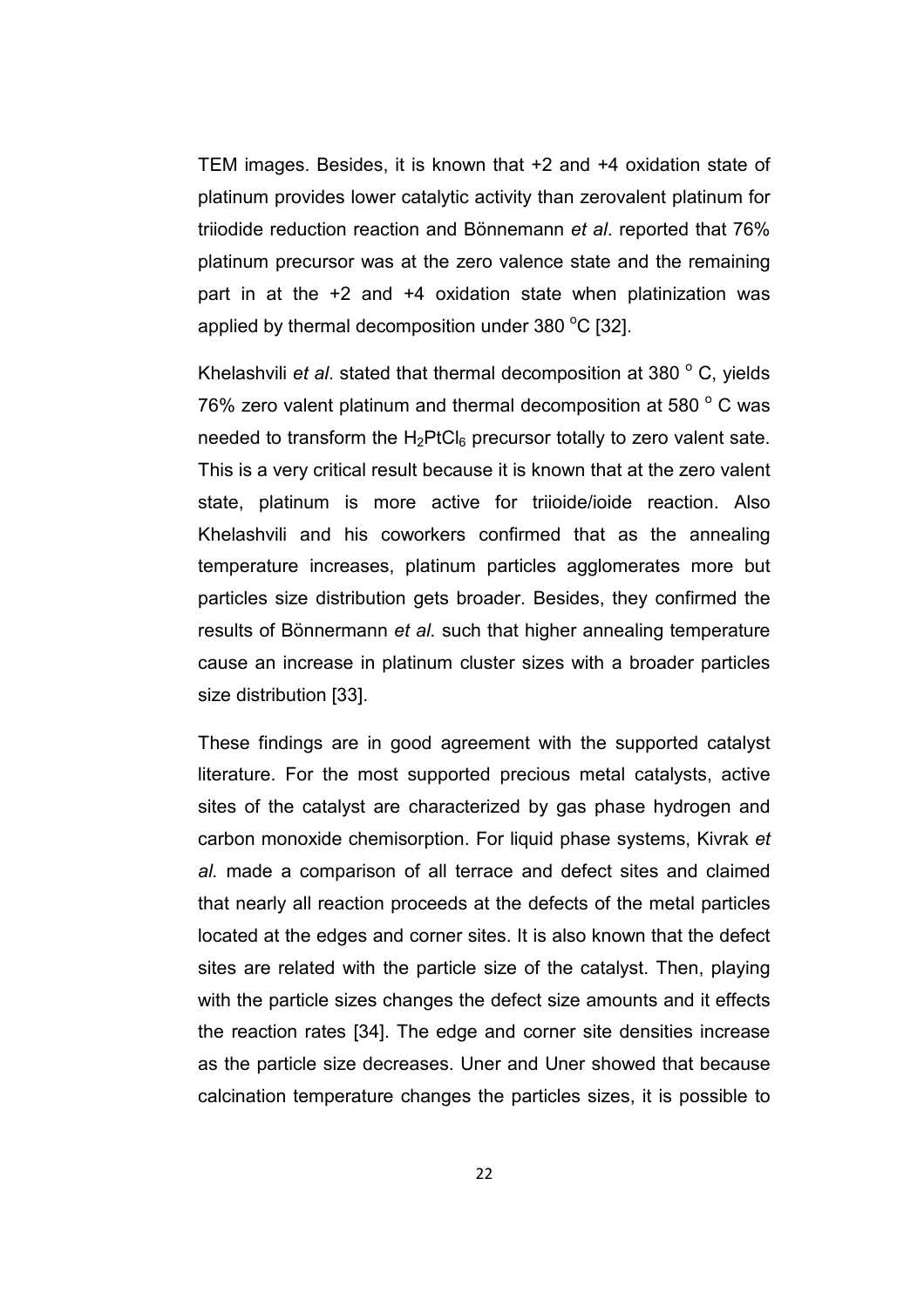change the defects by changing the temperature and microcalorimetry can be used to make characterization [35].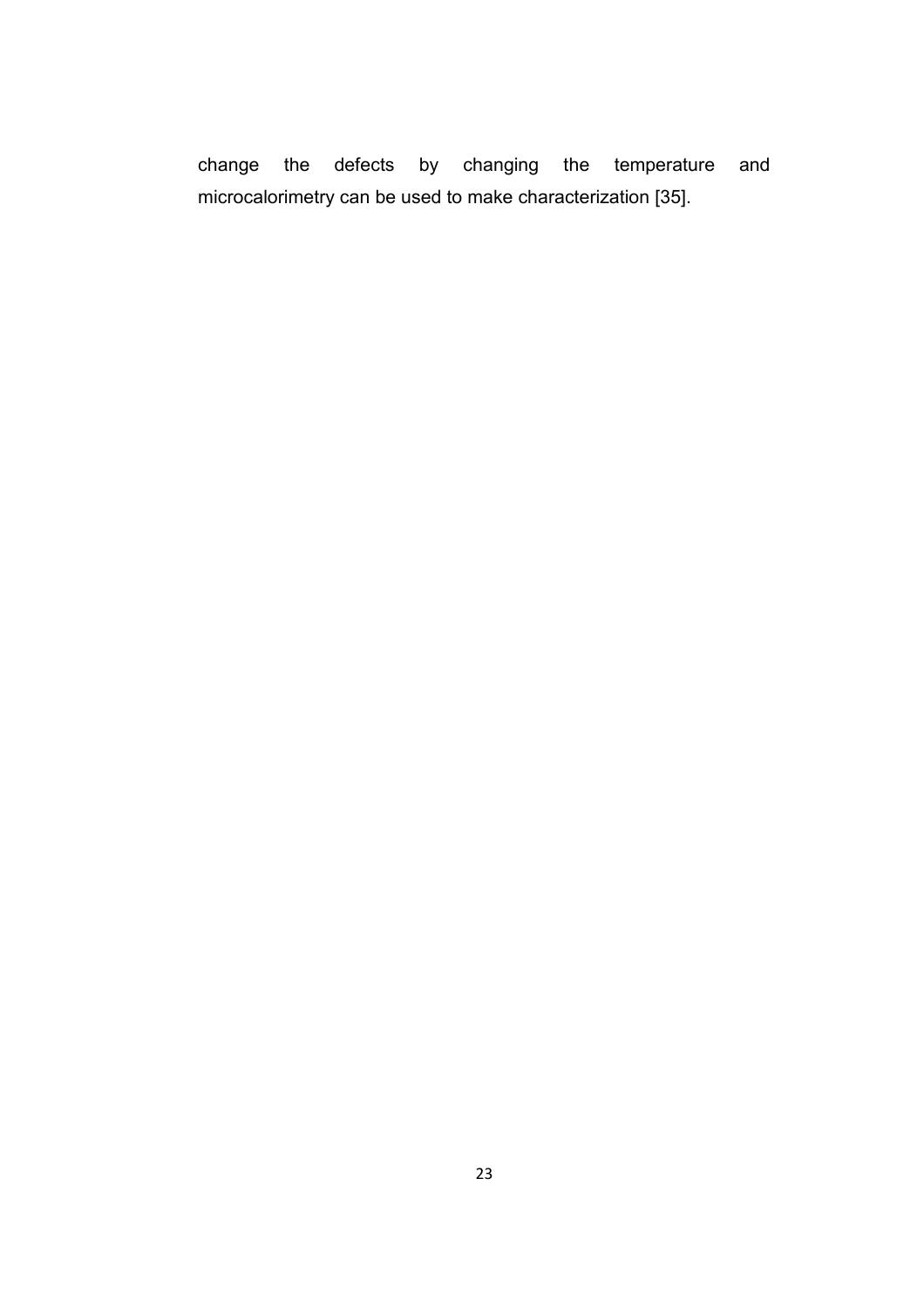# CHAPTER 3

## MATERIALS AND METHODS

There are many studies on each component of the DSSC to increase the efficiency, numerous materials and chemicals have been tried and many equipments, methods and characterization techniques have been developed for years. Because the aim of this study is investigating the effects of the platinum particles sizes on the cell efficiency, standard methods and well known materials were chosen for the main components of the DSSC. The materials, methods and techniques are given in this chapter.

#### 3.1.MATERIALS

Transparent Conducting Oxide (Solaronix) having the dimensions of 5cm x 5m and thickness of 2.2 mm was used as conducting glass. It has a fluorine doped tin oxide  $(SnO<sub>2</sub>:F)$  layer on one side which is also known as FTO glass and its transmission is reported as more than 80 % from 400 to 700 nm wavelength of the light. Ti-Nanoxide T20 (Solaronix) was the choice of anatase. It is a paste containing 11 weight % anatase with uniform particle diameter of 20 nm. Ruthenium 535 (Solaronix) whose chemical name is cis - bis (isothiocyanato) bis (2,2'-bipyridyl-4,4'-dicarboxylato) - ruthenium (II) was the choice of sensitizer. Plasitol (Solaronix) which is alcohol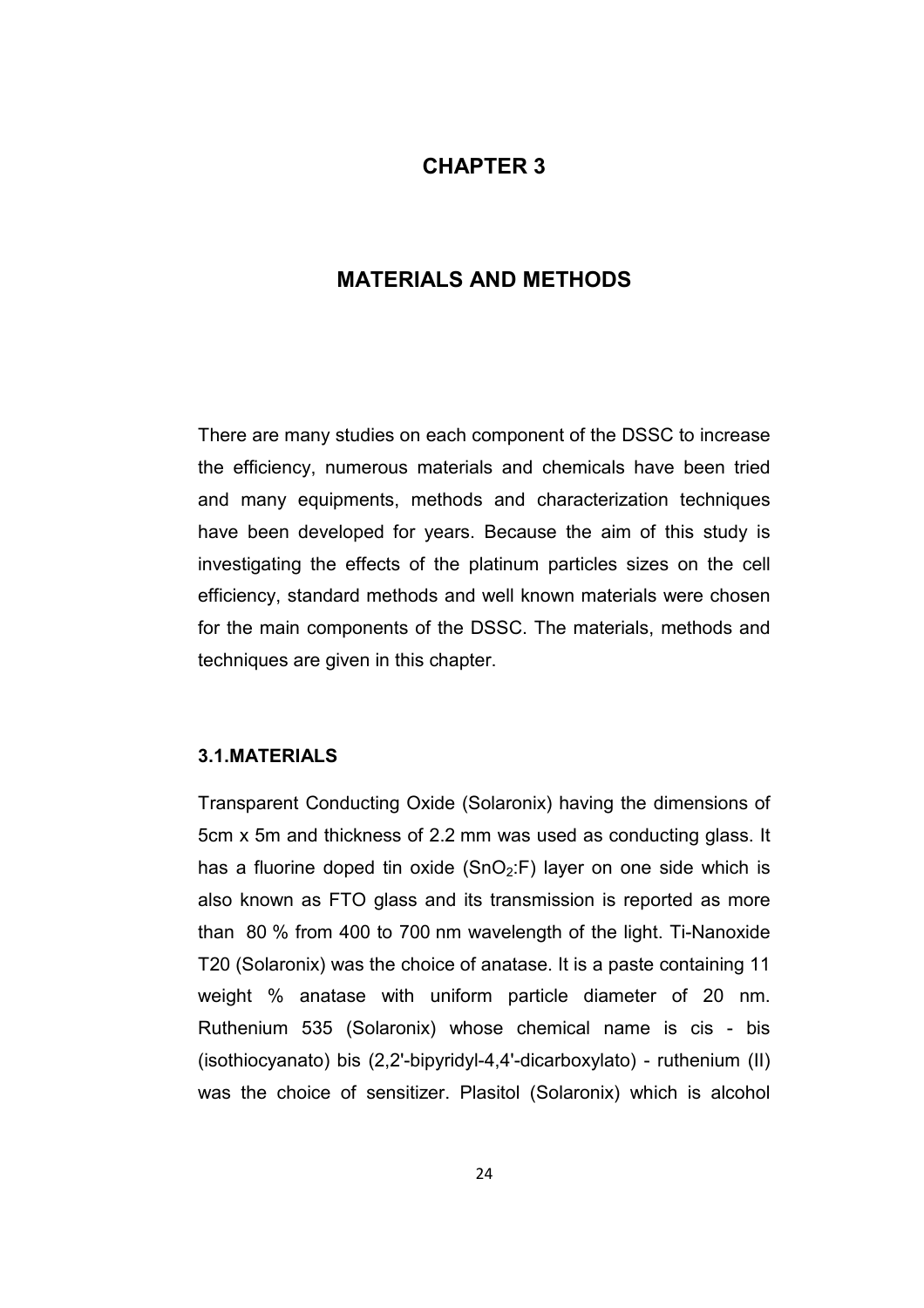based solution of platinum precursor was used for coating counter electrode. Potassium iodide, iodine and ethylene gylcol (Merck) were used for preparing electrolyte couple. Also, pure ethanol (Merck) was used for cleaning purposes.

### 3.2. PREPARATION OF THE DSSC

### 3.2.1. Deposition of TiO<sub>2</sub>

Because it is very important to work with a fingerprint free transparent conducting oxide (TCO), always gloves were used and TCO was cleaned with alcohol prior to use. TCO was heated to 50  $\mathrm{^{\circ}C}$ at the beginning of the process to increase the adhesion. Then four pieces of 0.5 cm wide Scotch 3M adhesive tape were applied on the edges of the conductive side of the TCO glass. The reason for applying tapes was preparing a mould such that nonsintered  $TiO<sub>2</sub>$ has always same area and thickness for all samples. Then 1.5 gr Ti Nanoxide T20 was dropped on the conductive side of the TCO after the conductive side of the TCO was checked by the multimeter. Then, the  $TiO<sub>2</sub>$  paste was uniformly distributed over the TCO by using a glass rod. Next, the tapes were removed from the glass and plate was sintered between an air blower at 500  $^{\circ}$ C and a hot plate at 350  $\degree$ C for 30 min such that hot air gun was 30 cm above the TiO<sub>2</sub> coated TCO. Color of  $TiO<sub>2</sub>$  becomes brown in the middle of the sintering process and then its color changes to the brownish-white. This color remained till the end of the sintering process.

#### 3.2.2. Impregnation of Sensitizer

For preparing the dye solution, Ruthenium 535 was dissolved in ethanol in a ratio of 1:5. Solution was heated up to 60  $^{\circ}$ C and TiO<sub>2</sub>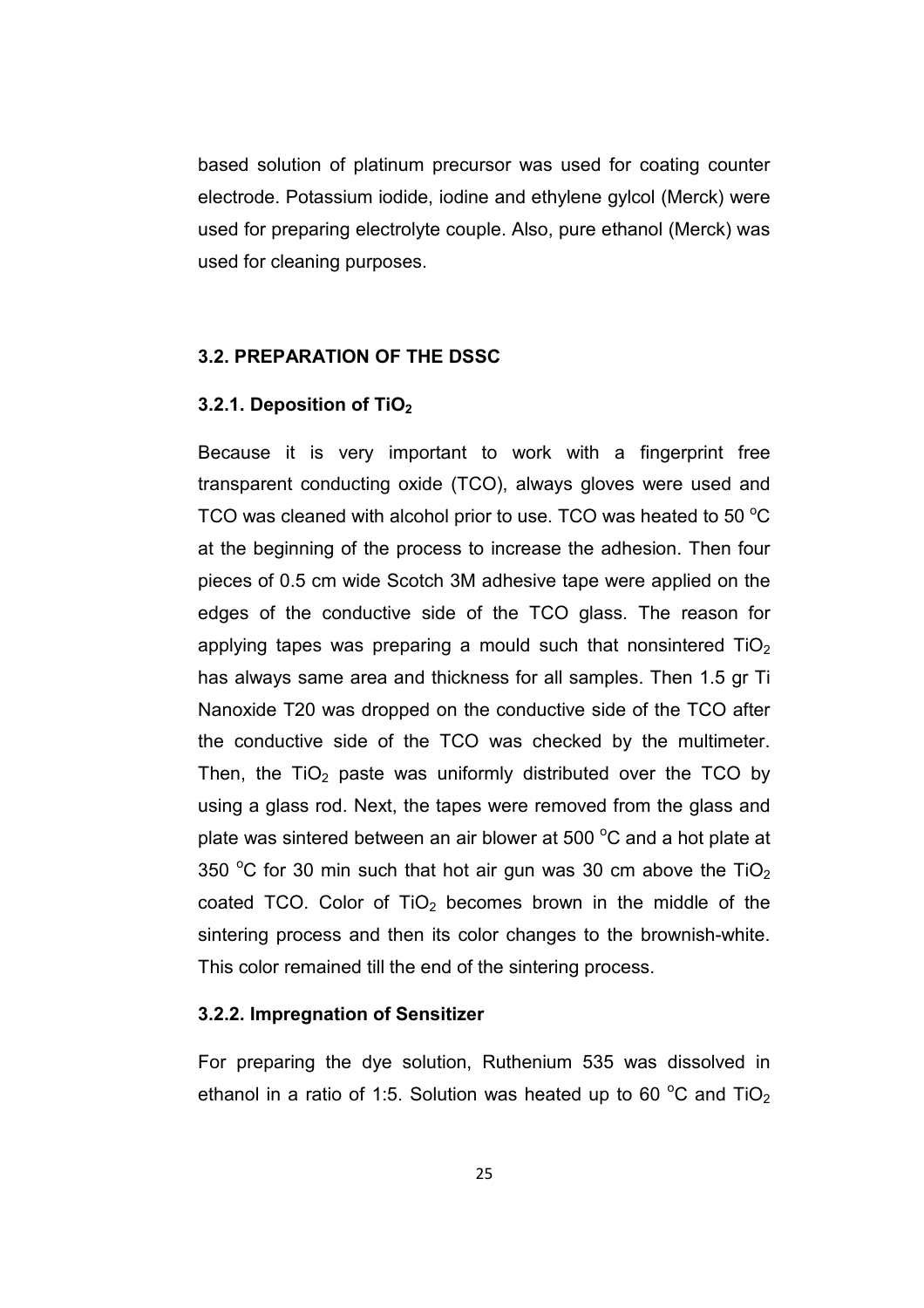coated TCO was put in a face-up manner into the solution. After 5 hours of impregnation, the back side of the TCO was checked for uniform coating of the sensitizer such that no white area was observed.. After the impregnation, electrode which was anode of the DSSC was dried in the air.

#### 3.2.3. Preparation of Counter Electrode

The platinization procedure given by Solaronix [36] was applied because the material was taken from Solaronix. Actually, this method is simply called thermal decomposition which is most widely used platinization procedure. Plasitol was applied on the surface by using a brush. All TCO glasses were sintered at 400  $^{\circ}$ C for 5 minutes for decomposition which was the minimum required calcination condition according to the procedure. In addition to this step, further sintering process, whose details are given in Table 3.1, was applied to change the surface morphology. All sintering processes were applied in NEY 525 Series 2 oven equipped with a time controller and thermocouple.

| <b>Sample</b> | <b>Calcination process</b> | <b>Sintering process</b> |
|---------------|----------------------------|--------------------------|
|               | 5 minute at 400 °C         |                          |
| 2             | 5 minute at 400 °C         | 30 minute at 450 °C      |
| 3             | 5 minute at 400 °C         | 30 minute at 500 °C      |
|               | 5 minute at 400 °C         | 30 minute at 550 °C      |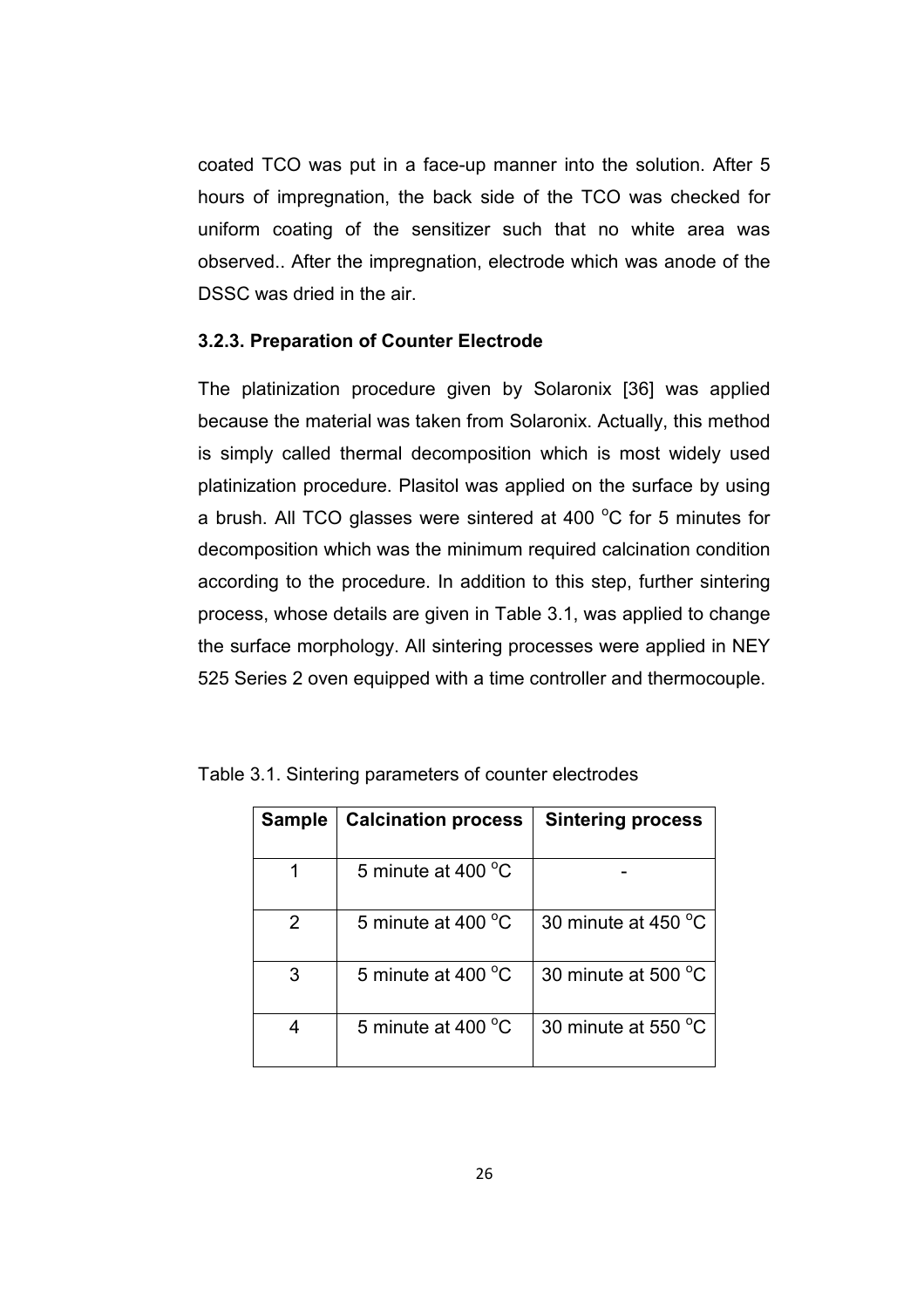### 3.2.4. Electrolyte Preparation

0.5 M potassium iodide and 0.05 M iodine were mixed in pure ethylene glycol as described by Smestad [15]. The resulting solution was stored in a dark colored glass bottle. 1 ml of electrolyte was added to the cathode of the DSSC and waited until it was ensured that whole cell was wetted before completing the assembly of DSSC.

### 3.2.5 Assembling the DSSC

First, the conductive side of the anode was placed on top of conductive side of the counter electrode. The alignment was made such that one uncoated side of the  $TiO<sub>2</sub>$  was in an offset position. These offset points served as contact points for multimeter during measurements. Finally binder clips were used to keep the DSSC assembled. The assembly procedure of Smestad, 1998 [15] was followed, the assembled cell looked similar to the schematics given in Figure 3.1. As it was mentioned before, alligator clips were connected to multimeter during measurements.



Figure 3.1. Representative illustration of assembled DSSC [15]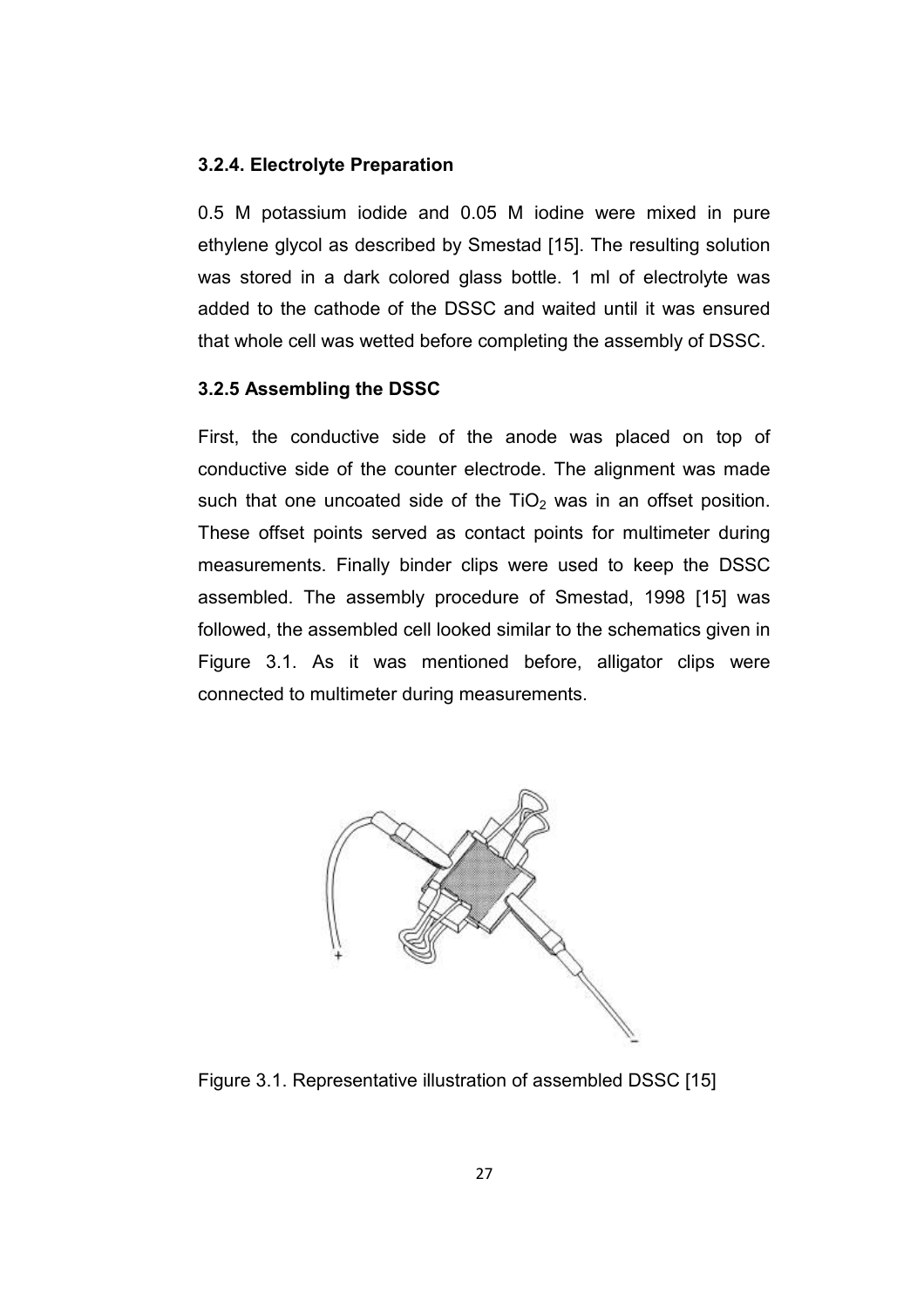## 3.3. CHARACTERISATION

SEM measurements were made by FEI Quanta 200 F in National Nanotechnology Research Center (NNSR) at the Bilkent University. EDX mapping and further SEM micrographs were taken from FEI Nano-SEM at METU Metallurgical and Material Engineering Department. SEM micrographs were taken for both top side and cross sectional side of the TCO samples. Moreover, image analysis of the micrographs were made by MedCalc Digimizer 3.7.0.0 which is a professional image analyzer which has the ability of finding average length, perimeter and area of particles from the SEM images. Also, all current, voltage and resistance measurements were made by Brymen BM810a multimeter.

### 3.3. MEASUREMENTS

The voltage-current measurements were done by the multimeter and the resistances used were given in Table A.1 in Appendix A. The measurement setup is shown in Figure 3.2. During the measurements, it was assumed that multimeter had an infinite resistivity and battery of it was ideal. The calculation details for voltage-currennt data was given in Appendix B.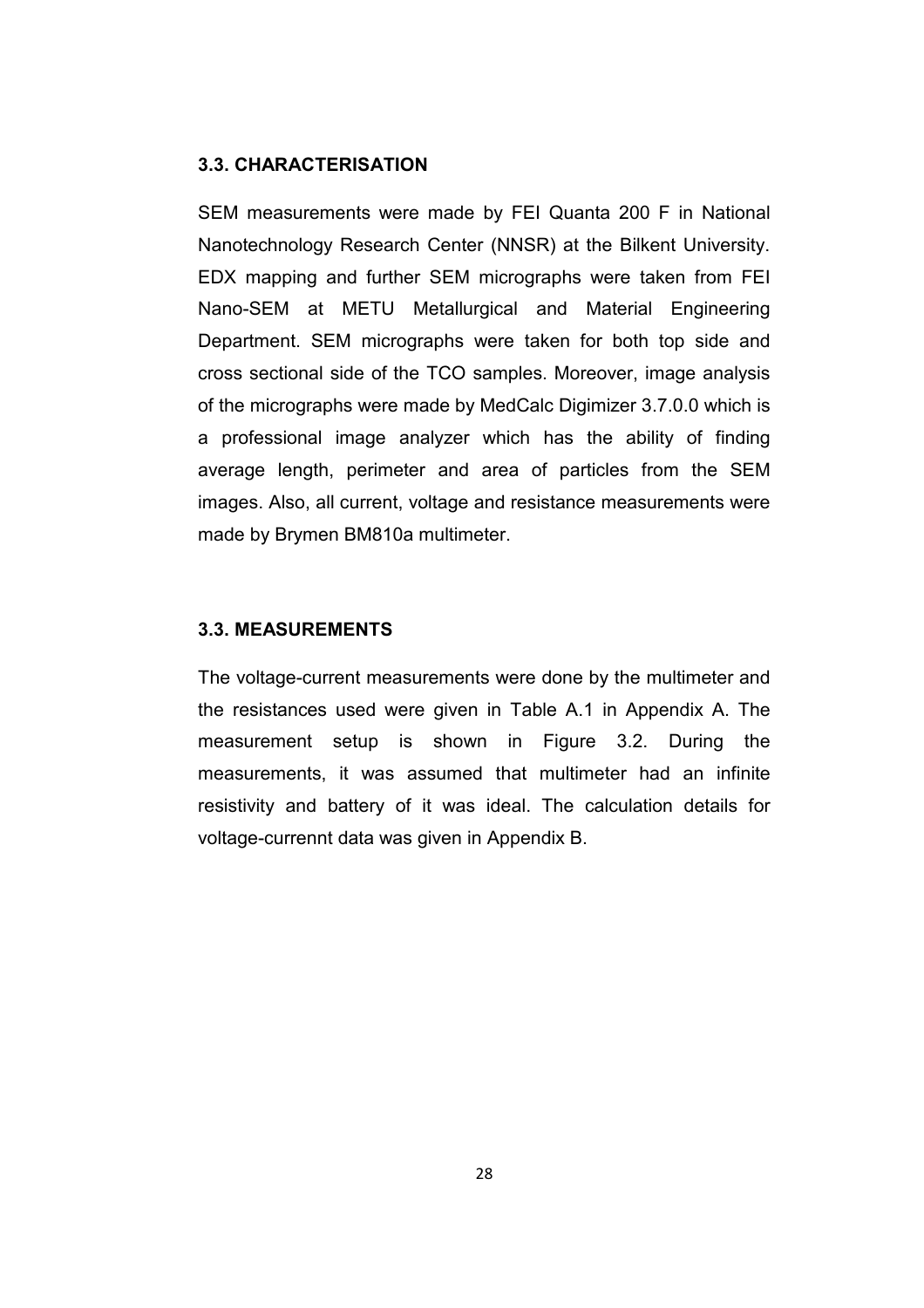

Figure 3.2. Schematic illustration of current-voltage measurement setup

Measurements were done as follows: DSSC was put in to the Atlas Suntest CPS + Solar Simulator which has a 300 W Xenon lamp. Positive electrode of multimeter was connected to the counter electrode of the DSSC and negative electrode of multimeter was connected to the  $TiO<sub>2</sub>$  electrode.

Standard measurements require 1000 W/m<sup>2</sup> solar intensity. Because 1000 W/ $m^2$  was beyond the upper limit of Atlas Suntest CPS  $+$ , 650  $W/m<sup>2</sup>$  was chosen as the solar intensity. Then, solar simulator was set to 650 W/m<sup>2</sup>. A set of resistances given in Table A.1 in Appendix A were selected for using the same loads for all measurements. The photograph of the setup is also given in Figure C.1 in Appendix C.

A sample calculation for current, power, filling factor and efficiency is given in Appendix B and a brief calculation procedure is as follows: Solar simulator was started at least 15 minutes in advance to obtain a constant light intensity. The resistance was adjusted to a certain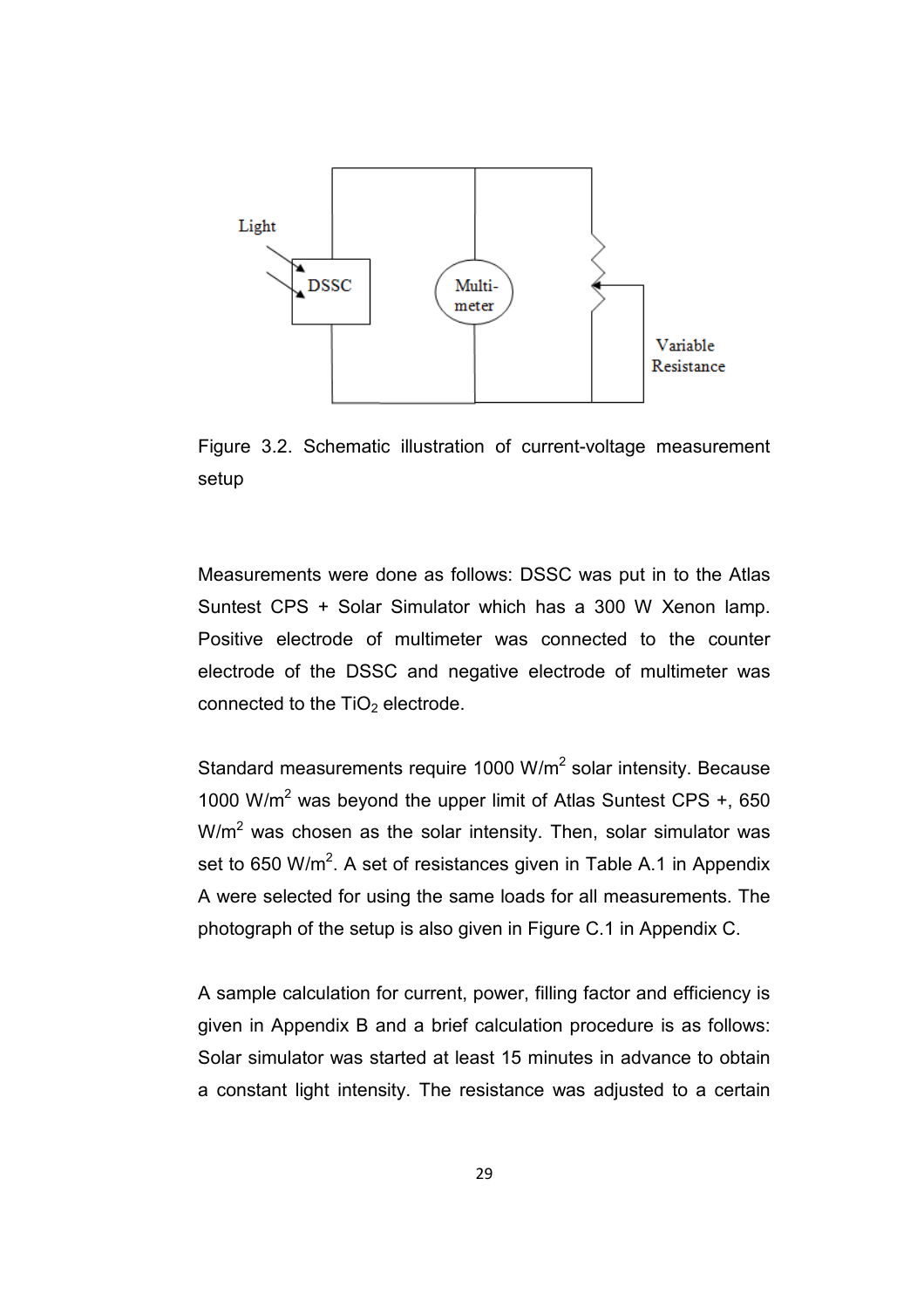value given in the Table A.1 in Appendix A. Then, voltage was read from multimeter and corresponding current was calculated by equation (1-6). Then the same procedure was repeated by changing the resistance to next value in Table A.1. Finally, a current-voltage figure was plotted for one counter electrode according to collected data. Then, the whole procedure was repeated for a new DSSC having a different counter electrode prepared at different sintering conditions given in Table 3.1. Next, by using the current-voltage values, the power values were calculated by using equation (1-7). Then, power-voltage curves were plotted. The FF (filling factor) values were calculated by using maximum power points  $(P_{MPP})$  in power-voltage curve and calculated by equation (1-5). Finally, efficiency values were calculated by using equation (1-8).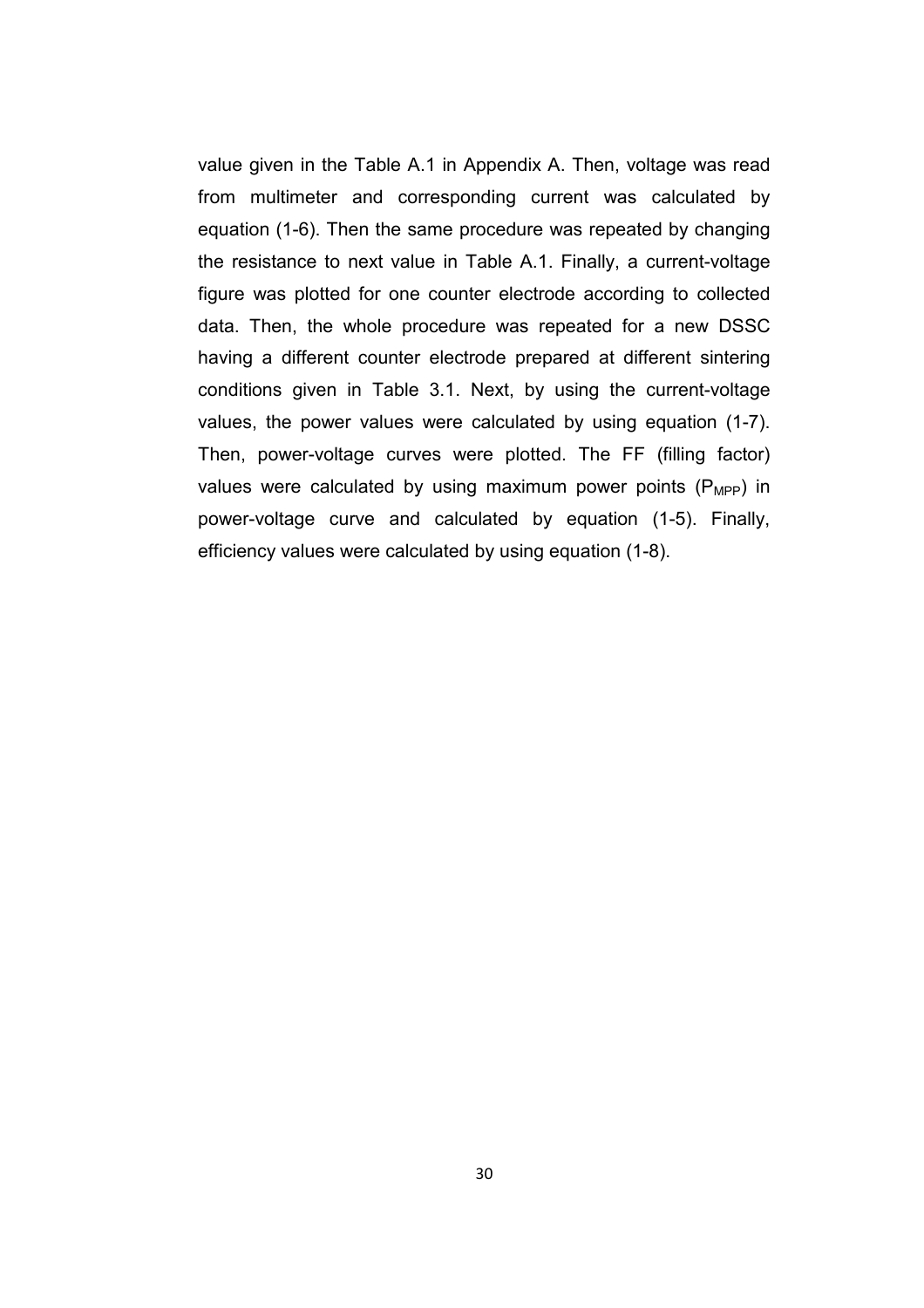## CHAPTER 4

# RESULTS AND DISCUSSION

Because the increasing energy demand is one of the most important problems in the world, there are many studies on renewable energy sources like solar energy. Dye sensitized solar cell is one of the best candidates among the solar energy technologies because it is cheap, its efficiency does not decreases as the temperature of the cell increases and its production is not as complicated as the photovoltaics. Eve though its efficiency reached 11% and it becomes commercial, further improvements are needed to increase the efficiency to decrease the cost. In this study, it is aimed to investigate the role of the platinum particle sizes on the efficiency because platinum is one of the most expensive components of the cell.

As it was described in Chapter 3, anode side of the DSSC was prepared by sintering  $TiO<sub>2</sub>$  on a TCO and ruthenium based dye was adsorbed on the  $TiO<sub>2</sub>$  coated TCO. Cathode side was coated by platinum and different sintering conditions given in Table 3.1 were applied to make morphological changes on the cathode surfaces. Next, KI and  $I_2$  were dissolved in ethylene glycol and the solution was added to the cell. Finally, cell was combined by binder clips. After the measurements described in Chapter 3, the results which are given in this chapter were obtained.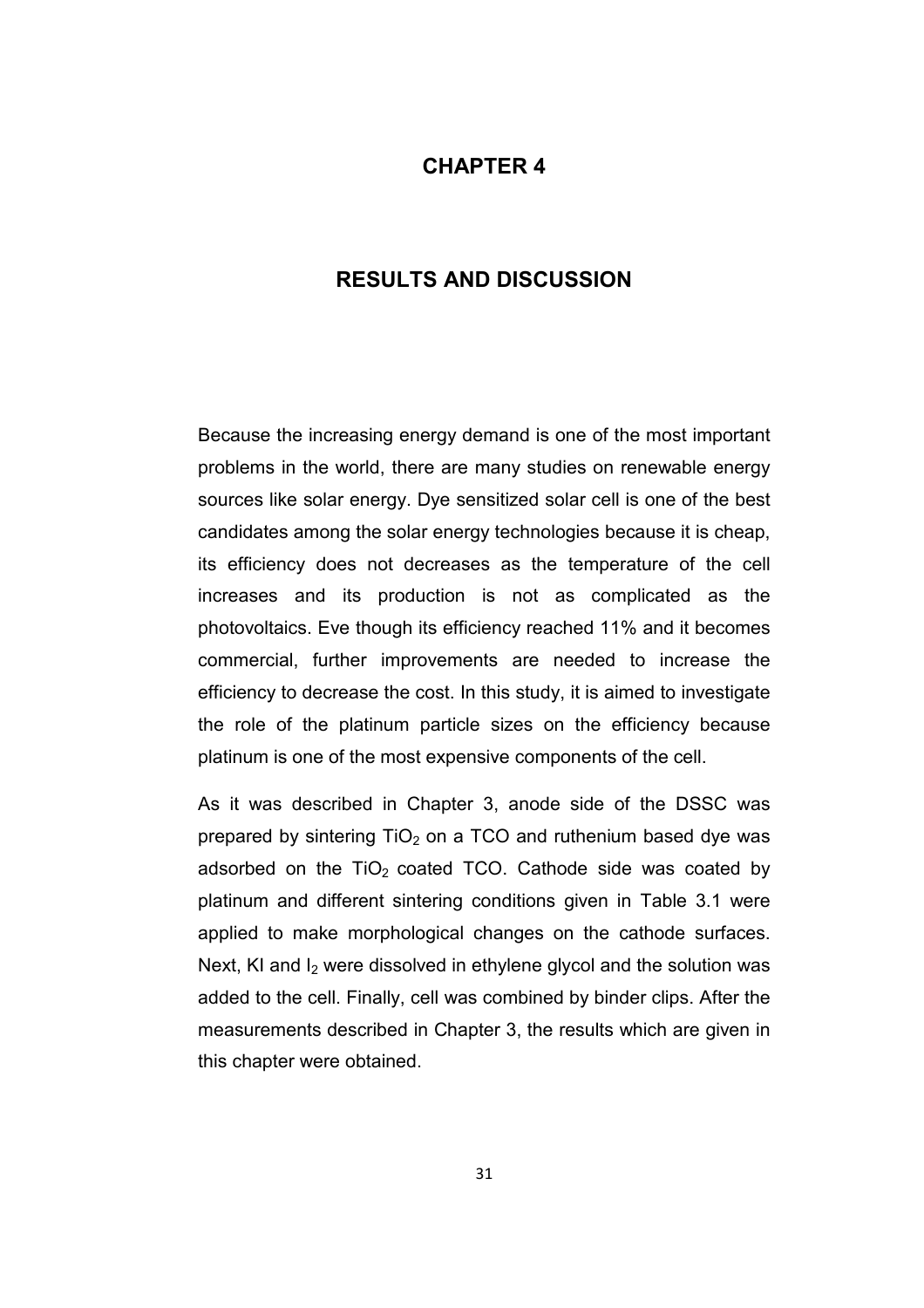The effects of the different sintering parameters on the cathode surface morphology were investigated by SEM micrographs. As it was mentioned in Chapter 3, firstly all TCO glasses were sintered 5 minutes at 400 °C. Then, further annealing conditions given in Table 3.1 were applied. The resulting SEM micrographs at 50.000 magnification were given in Figure 4.1. It should be noted here that the SEM pictures do not distinguish Pt particles from that of  $SnO<sub>2</sub>$ . Thus, the analysis provided below is for the whole surface.



Figure 4.1. SEM micrographs at 50.000 magnification of (a) sample 1 (b) sample 2 (c) sample 3 (d) sample 4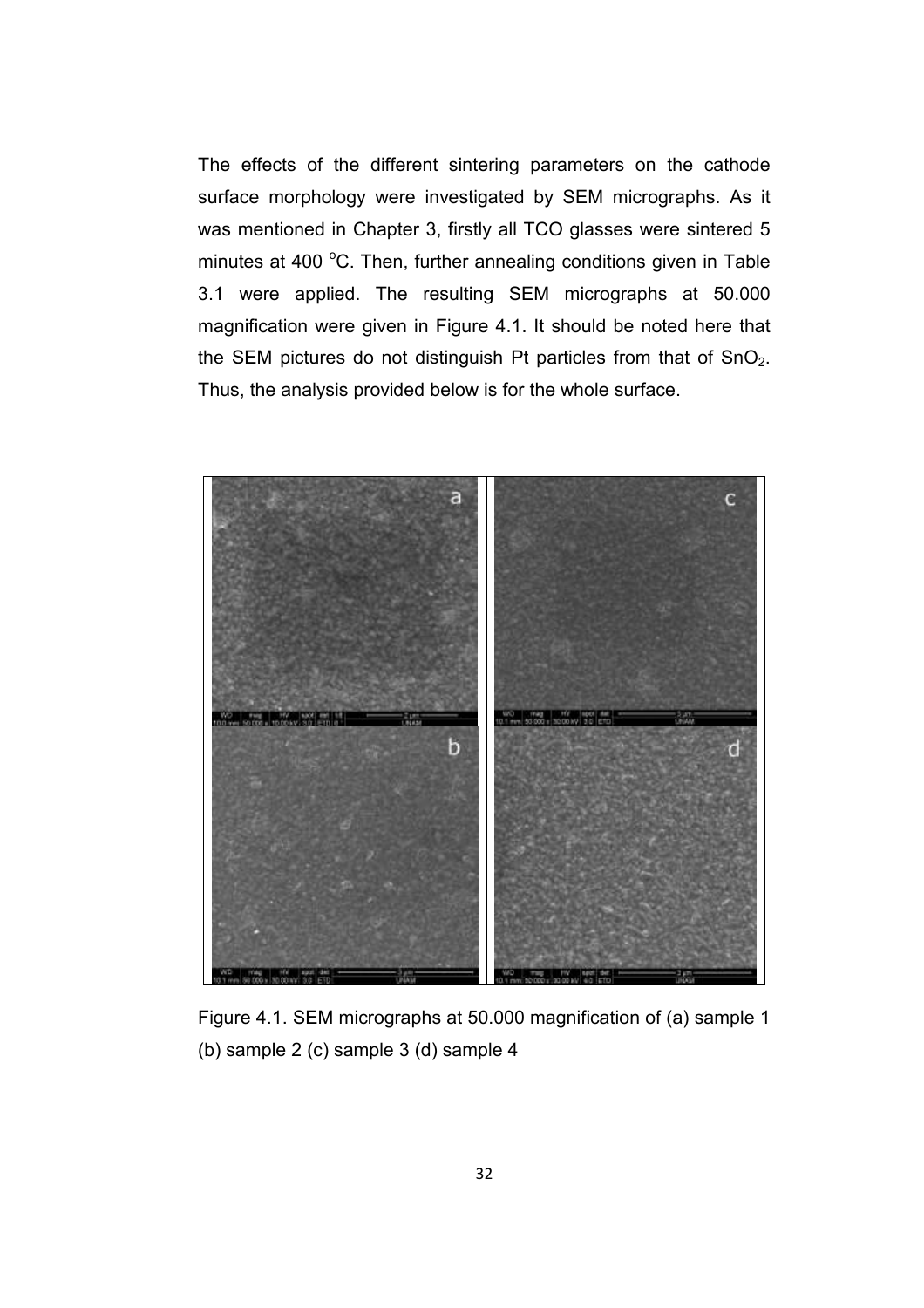SEM micrographs given in Figure 4.1 were used to perform an image analysis by the MedCalc Digimizer 3.7.0.0 software to see the changes in average particle length, perimeter and area of the surface. Also, the same software was used to prepare the data to perform particle area distribution analysis to see the effect of the annealing temperature to the particle size distributions. The results of the image analysis for the surface are summarized in Table 4.1.

| <b>Sample</b> | <b>Parameter</b>         | Mean  | Unit                 |
|---------------|--------------------------|-------|----------------------|
|               | Average Area             | 0,007 | $\mu$ m <sup>2</sup> |
| 1             | <b>Average Perimeter</b> | 354   | nm                   |
|               | Average Length           | 89    | nm                   |
|               | Average Area             | 0,006 | $\mu$ m <sup>2</sup> |
| 2             | <b>Average Perimeter</b> | 348   | nm                   |
|               | Average Length           | 83    | nm                   |
|               | Average Area             | 0,005 | $\mu$ m <sup>2</sup> |
| 3             | <b>Average Perimeter</b> | 268   | nm                   |
|               | Average Length           | 69    | nm                   |
|               | Average Area             | 0,004 | $\mu$ m <sup>2</sup> |
| 4             | <b>Average Perimeter</b> | 242   | nm                   |
|               | Average Length           | 67    | nm                   |

Table 4.1 Image analysis results of the samples

As it is seen in Table 4.1, as the sintering temperature increased, average particle length, perimeter and area of the surface decreased. Because area and perimeter are proportional to length, it was an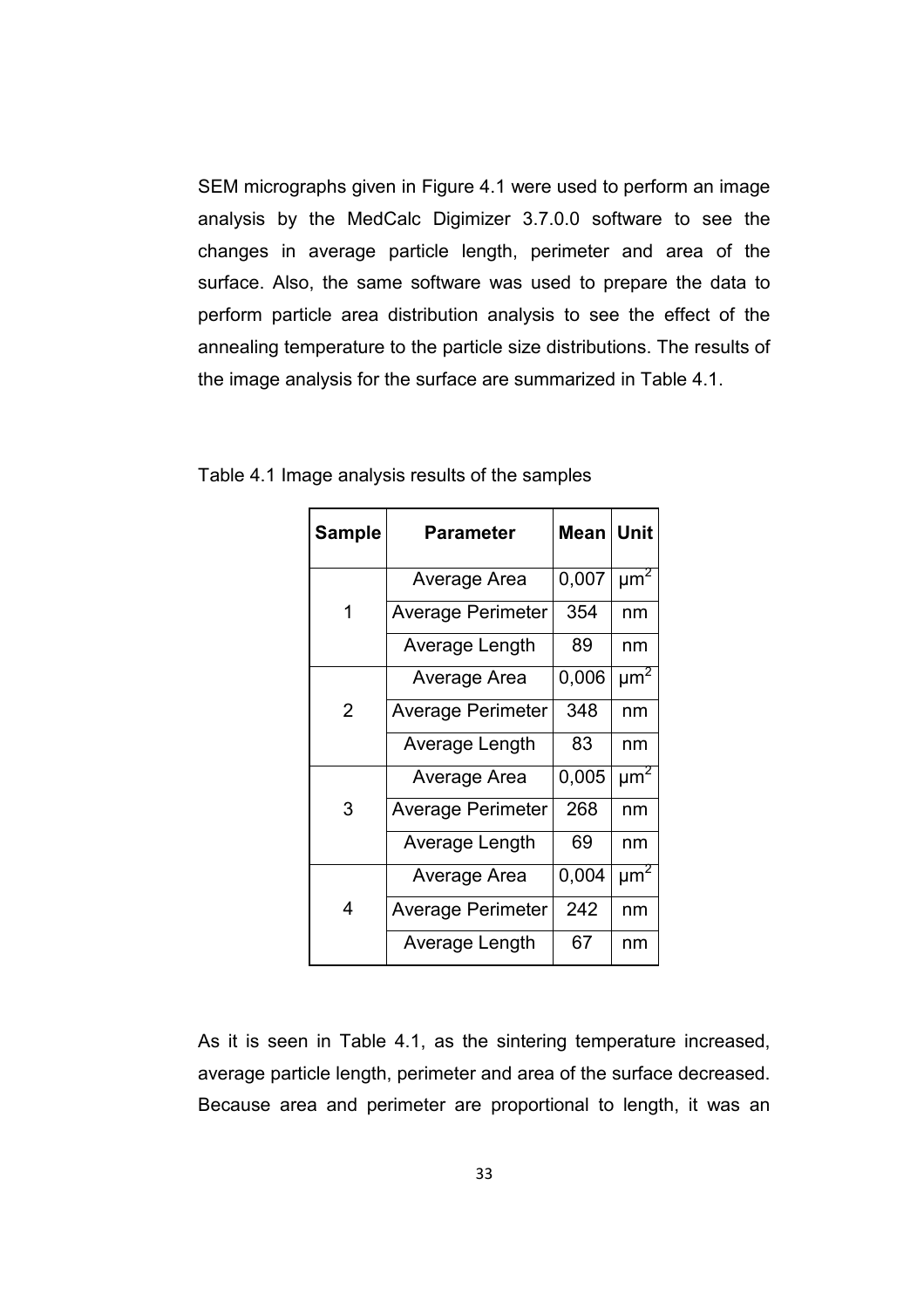expected resulted for having similar results for length, area and perimeter with respect to sintering temperature.

However, the effect of temperature change on the change on particle sizes was not the same. For instance, although there was a large difference between the average particles sizes of sample 1 and sample 2, there was no such a difference between sample 3 and sample 4.

Particle area distributions given in Figure 4.2 to 4.5 confirmed that as the temperature increased, surface morphology changed because the peaks shifted left as the annealing temperature increased. It is emphasized that only the particles having the area of 0-0.08  $\mu$ m<sup>2</sup> were shown in the particle distribution figures to show the peaks of the figures better. As it is seen in Figures 4.2 to 4.5, a second peak in the particle size distribution curve appeared as the annealing temperature increased. Also, no noticeable difference between Figure 4.4 and 4.5 can be observed.



Figure 4.2. Particle area distribution of sample 1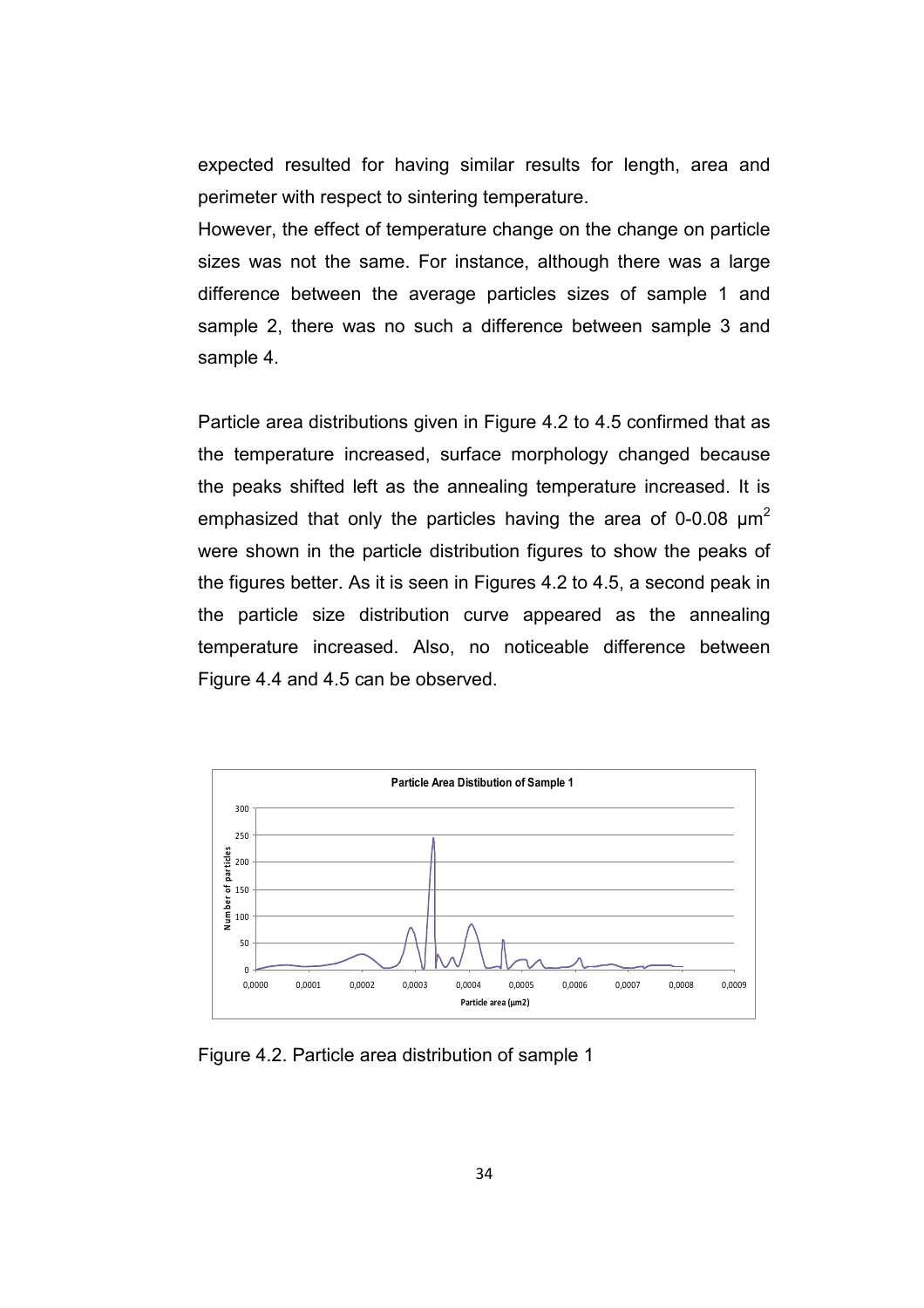

Figure 4.3. Particle area distribution of sample 2



Figure 4.4. Particle area distribution of sample 3



Figure 4.5. Particle area distribution of sample 4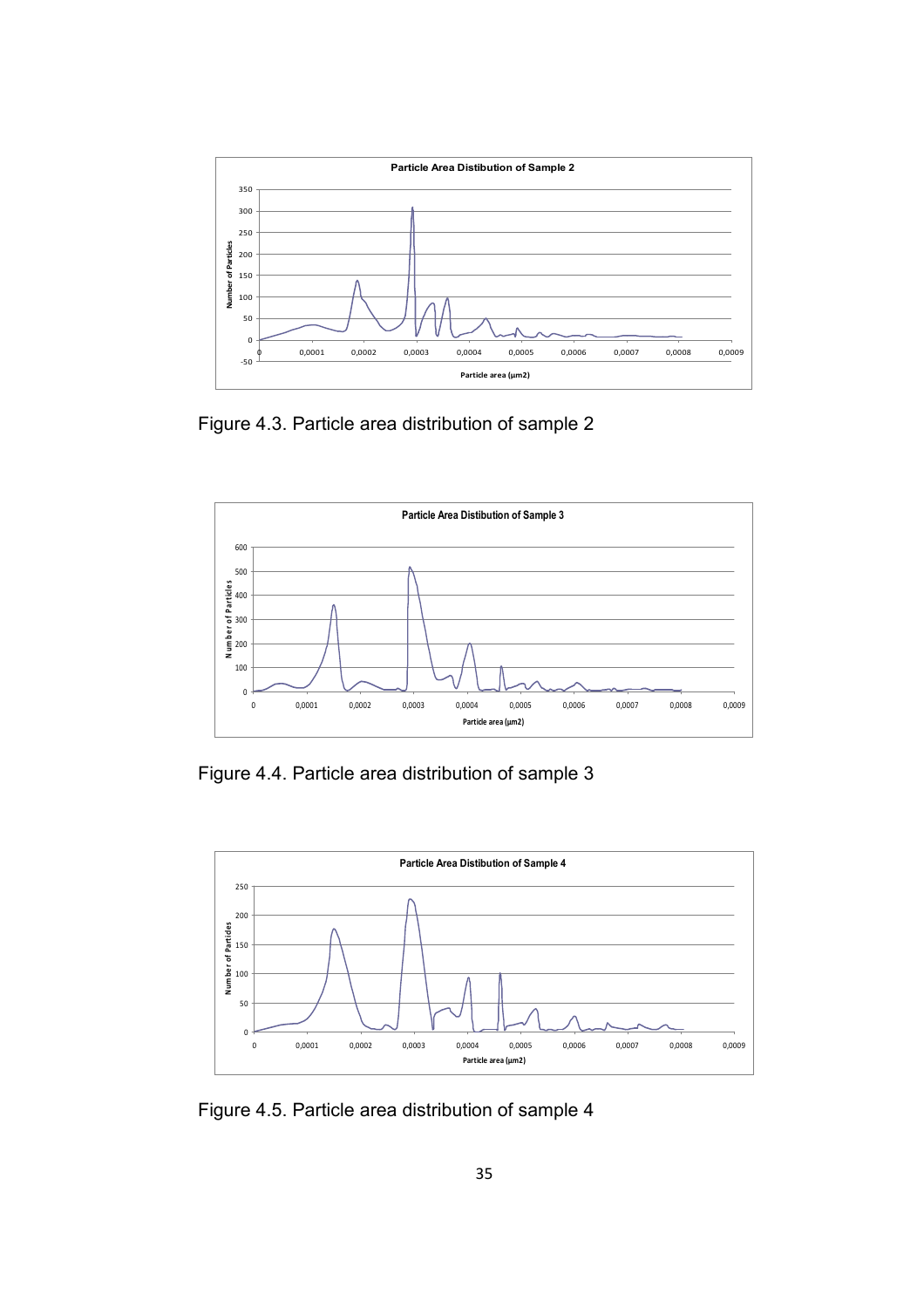In addition to the top view SEM micrographs, the side view of the sample 1 is given in Figure 4.6.



Figure 4.6. Side view of platinum covered TCO

It was hard to distinguish  $SnO<sub>2</sub>$  and Pt by using SEM micrographs as it is seen in Figure 4.6. Fang et al. [37] and Hauch and Georg [12] also agreed with the difficulty to determine the exact thickness by SEM micrographs and that was the reason why they could not determine the exact thickness of the platinum even though they were sure about that Pt thickness was at least 2 nm by thermal decomposition method.

Moreover, further SEM micrographs at much higher magnification were taken to see the morphological differences between different sintering conditions described in Table 3.1.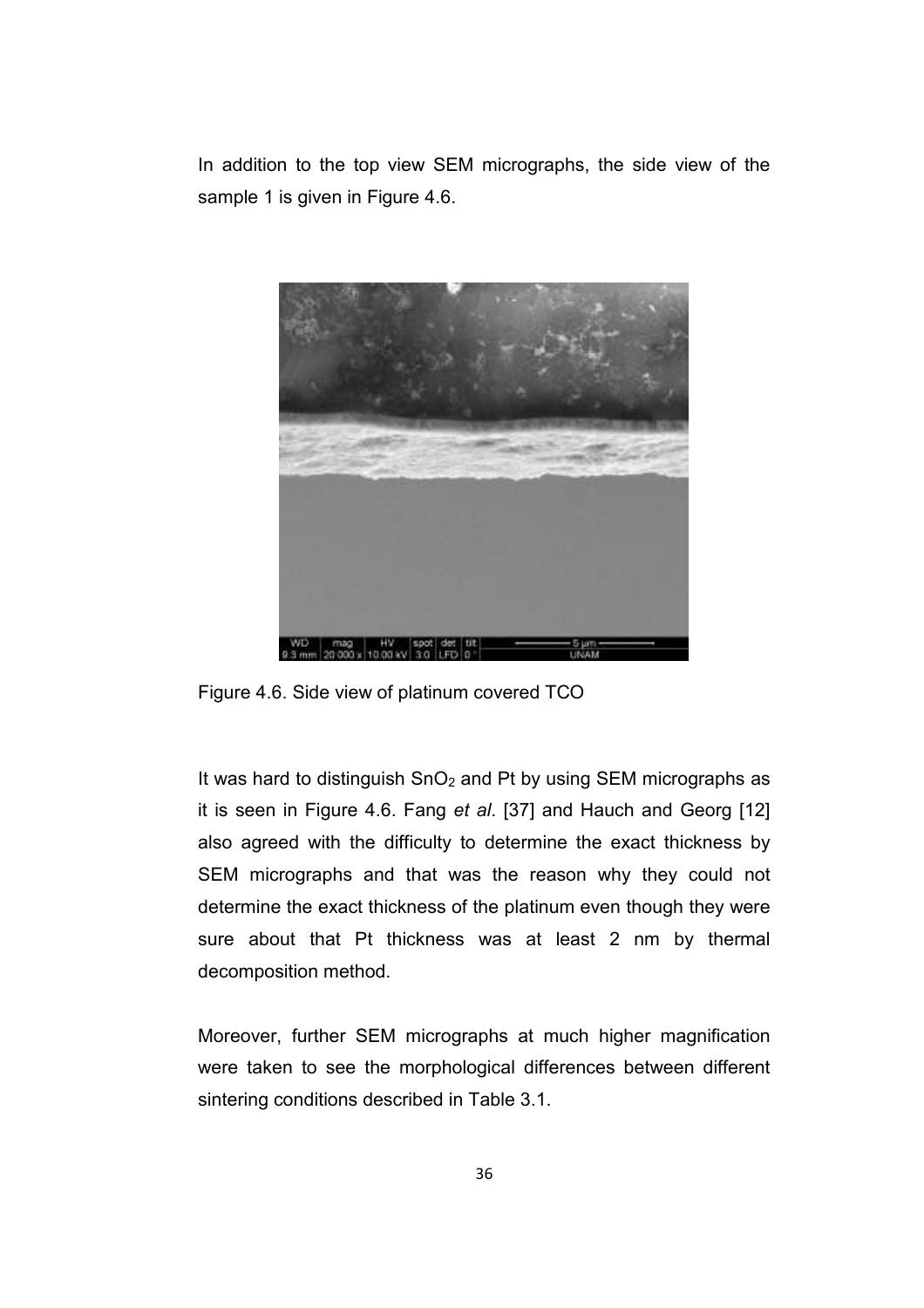

Figure 4.7. SEM micrographs at 80.000 magnification of (a) sample 1 (b) sample 2 (c) sample 3 (d) sample 4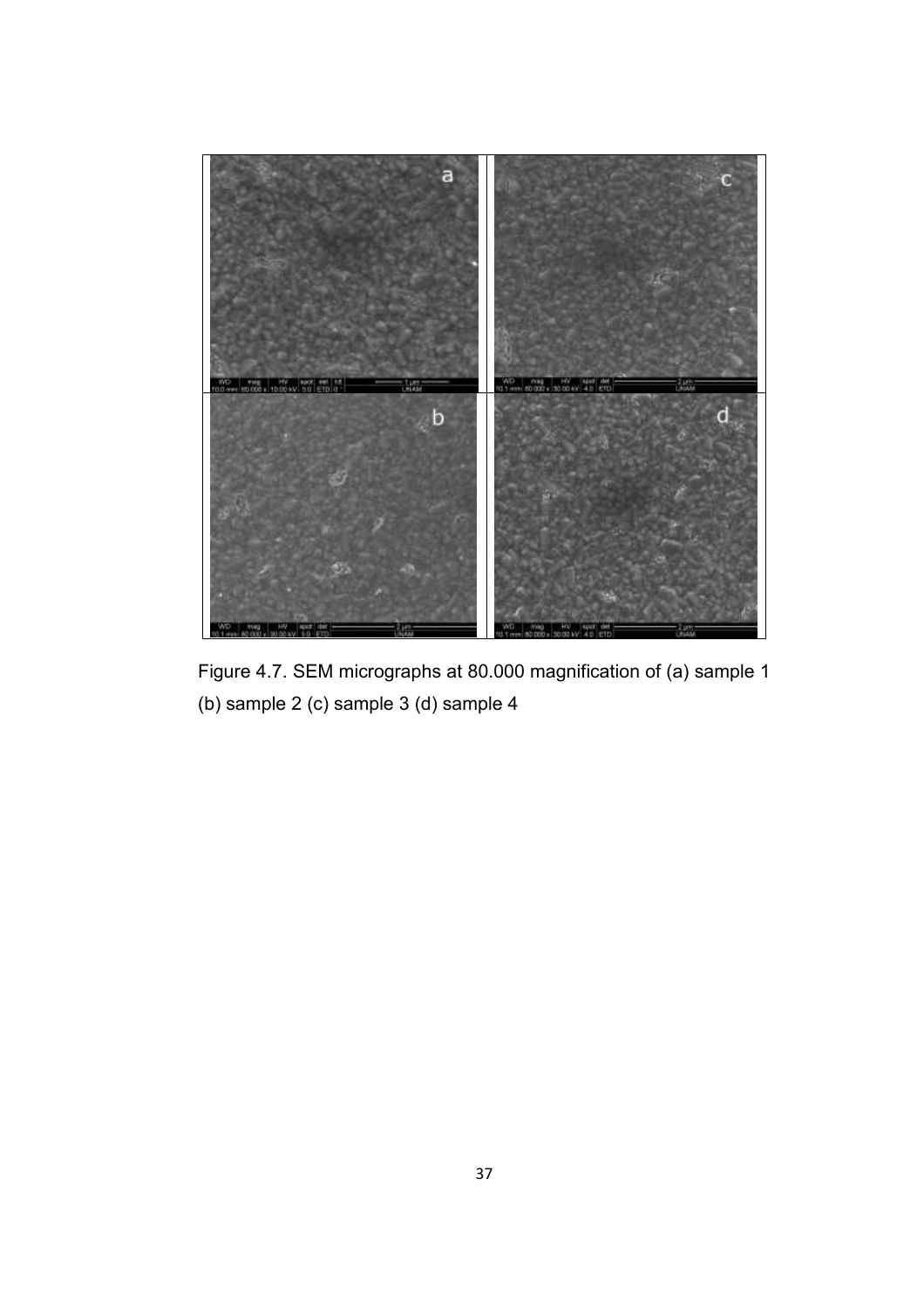

Figure 4.8. SEM micrographs at 100.000 magnification of (a) sample 1 (b) sample 2 (c) sample 3 (d) sample 4

According to Figure 4.7 and 4.8, it can easily be confirmed that particles get smaller as the sintering temperature gets higher which is in consistent with the results given in Table 4.1. Besides, decrease in roughness of the surface could be observed visually in Figure 4.7 and 4.8 due to decrease in particles sizes. Moreover, it is clearly seen that particle size of sample 1 is much higher than sample 4. However, there is no such noticeable difference between sample 3 and sample 4.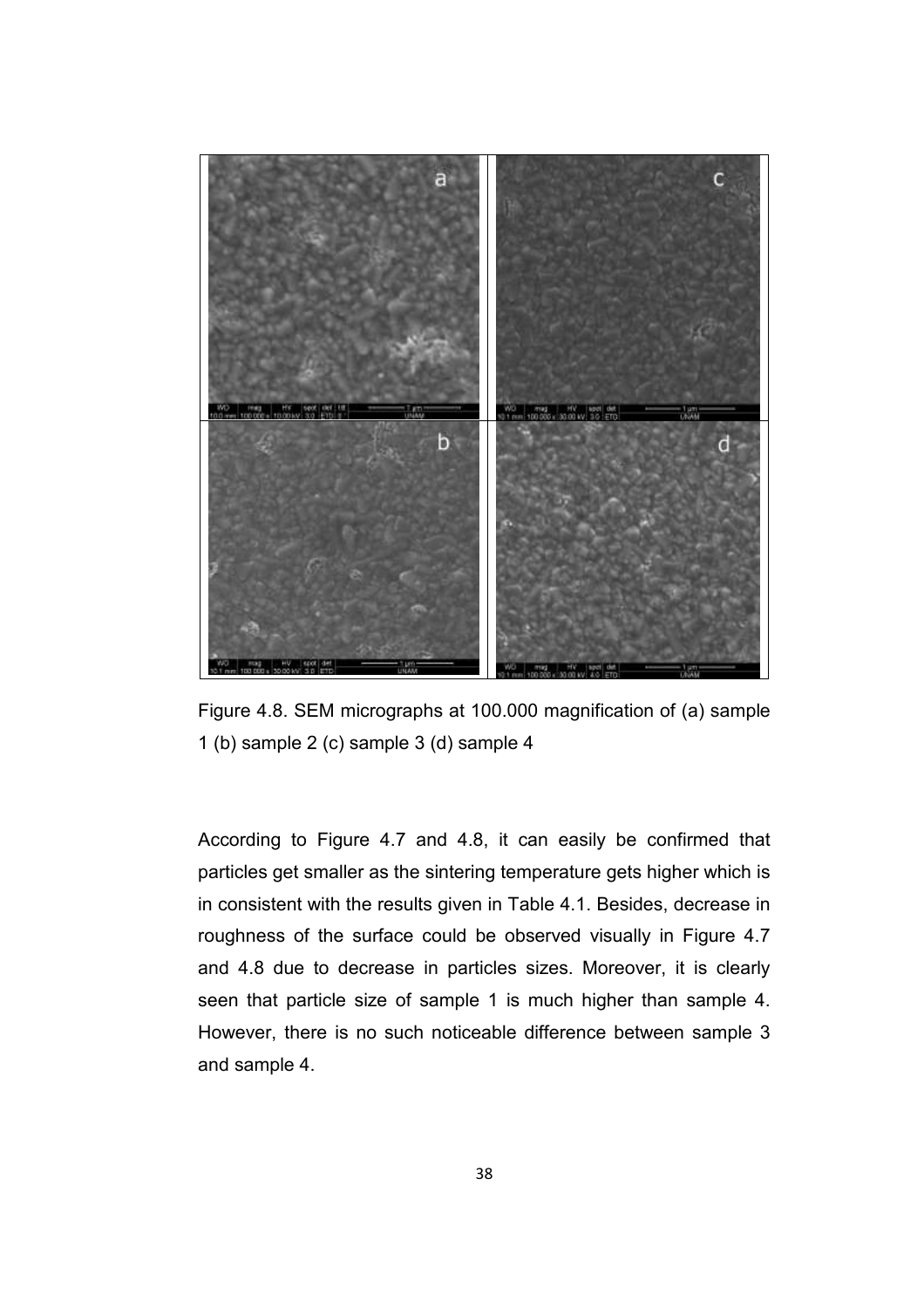TEM micrographs are very critical to make further comments about the surface. However, TEM micrographs could not be taken because the TCO glasses taken from Solaronix are extra reinforced and they can not be thinned enough for TEM measurements. Thus, the literature micrographs are used for further comments. It is emphasized that thermal decomposition of platinum on  $SnO<sub>2</sub>$  coated glass were used both in this study and the studies whose TEM micrographs are given in Figure 4.9 to 4.11.



Figure 4.9. TEM image of the platinum nanoclusters on the TCO [32]

As it is seen in Figure 4.9, nano size platinum clusters are formed over the TCO. Besides, as the annealing temperature of thermal decomposition of platinum over TCO increased, nano clusters started to agglomerate according to Khelashvili et al. [33].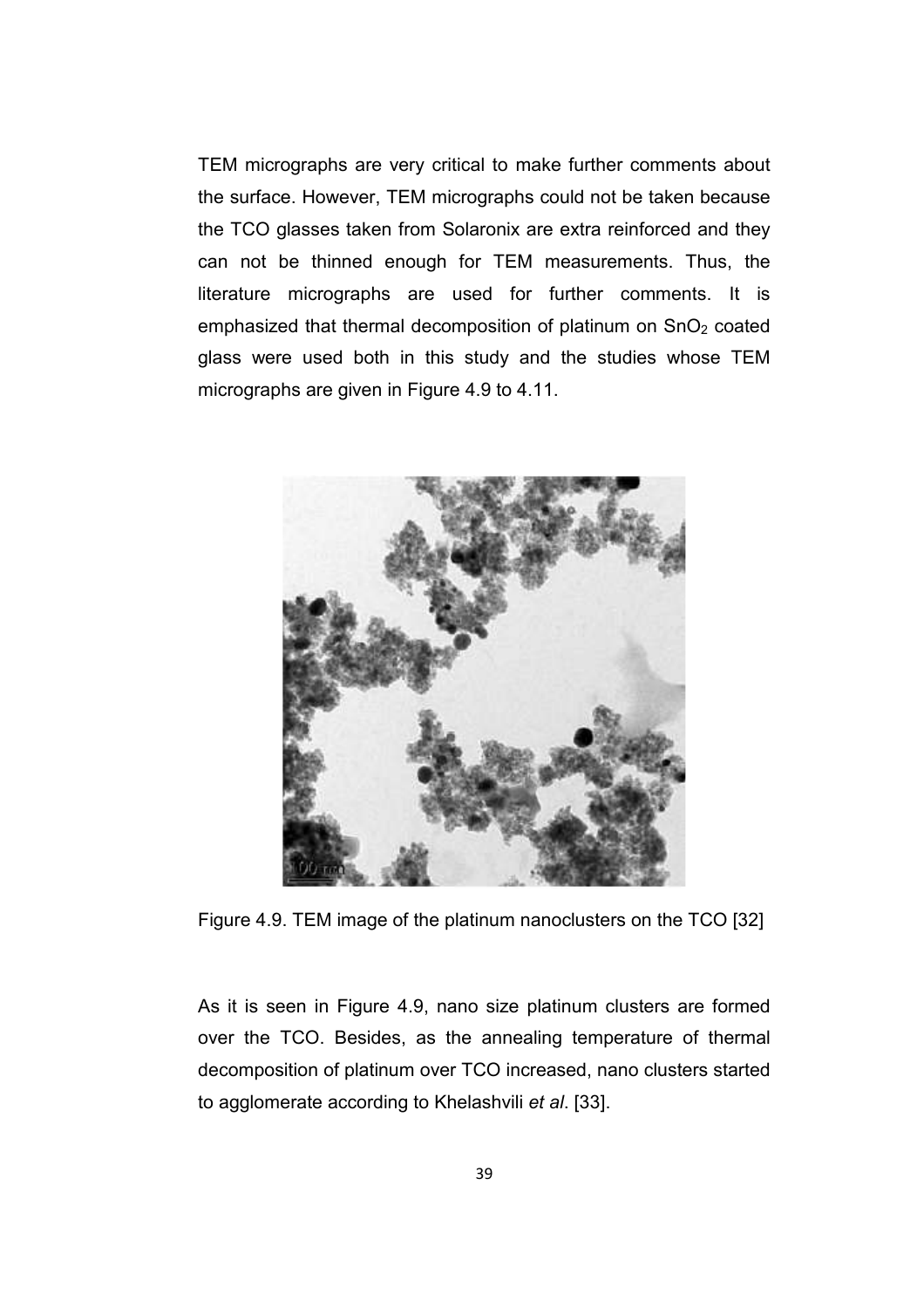

Figure 4.10. HRTEM of a platinized TCO [31]

The platinum nanocluster is shown by the arrow in Figure 4.10. As it is seen in the figure, nano cluster platinum is bound to  $SnO<sub>2</sub>$  on the glass. Since SEM pictures did not reveal clearly whether the morphology change was due to Pt or due to the substrate, backscattered electron analysis was performed to differentiate heavy Pt from much lighter Sn and Si present in the substrate.

In Figure 4.11 and 4.12, backscattered electron images of the counter electrode are shown. Figure 4.11 is the set of 100k magnified pictures taken from dense Pt regions while Figure 4.12 is the set of 80k magnification pictures taken from the regions where Pt coating was not dense.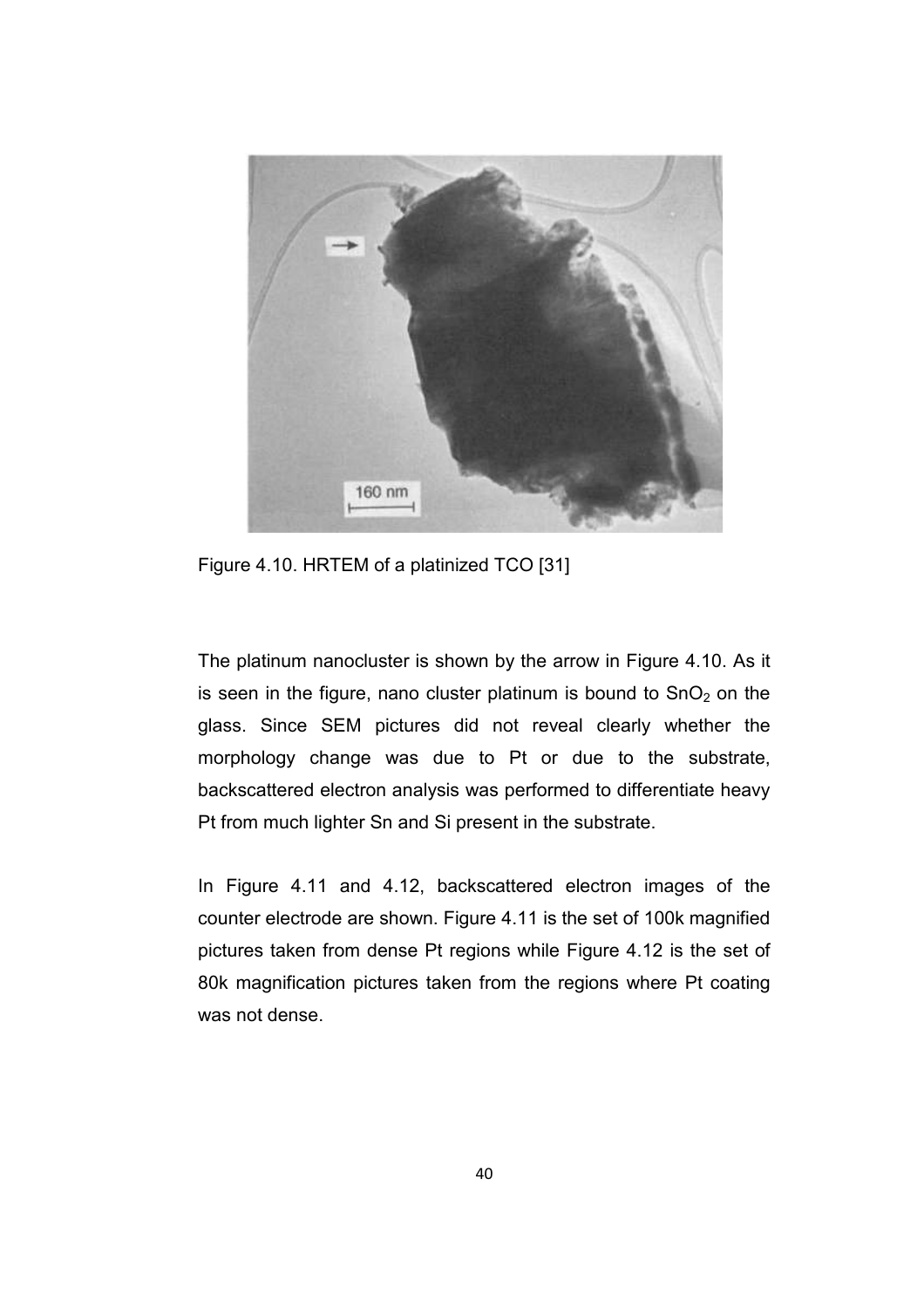

Figure 4.11. Figure 4.8. Backscattered electron images from Pt dense area at 100.000 magnification of (a) sample 1 (b) sample 2 (c) sample 3 (d) sample 4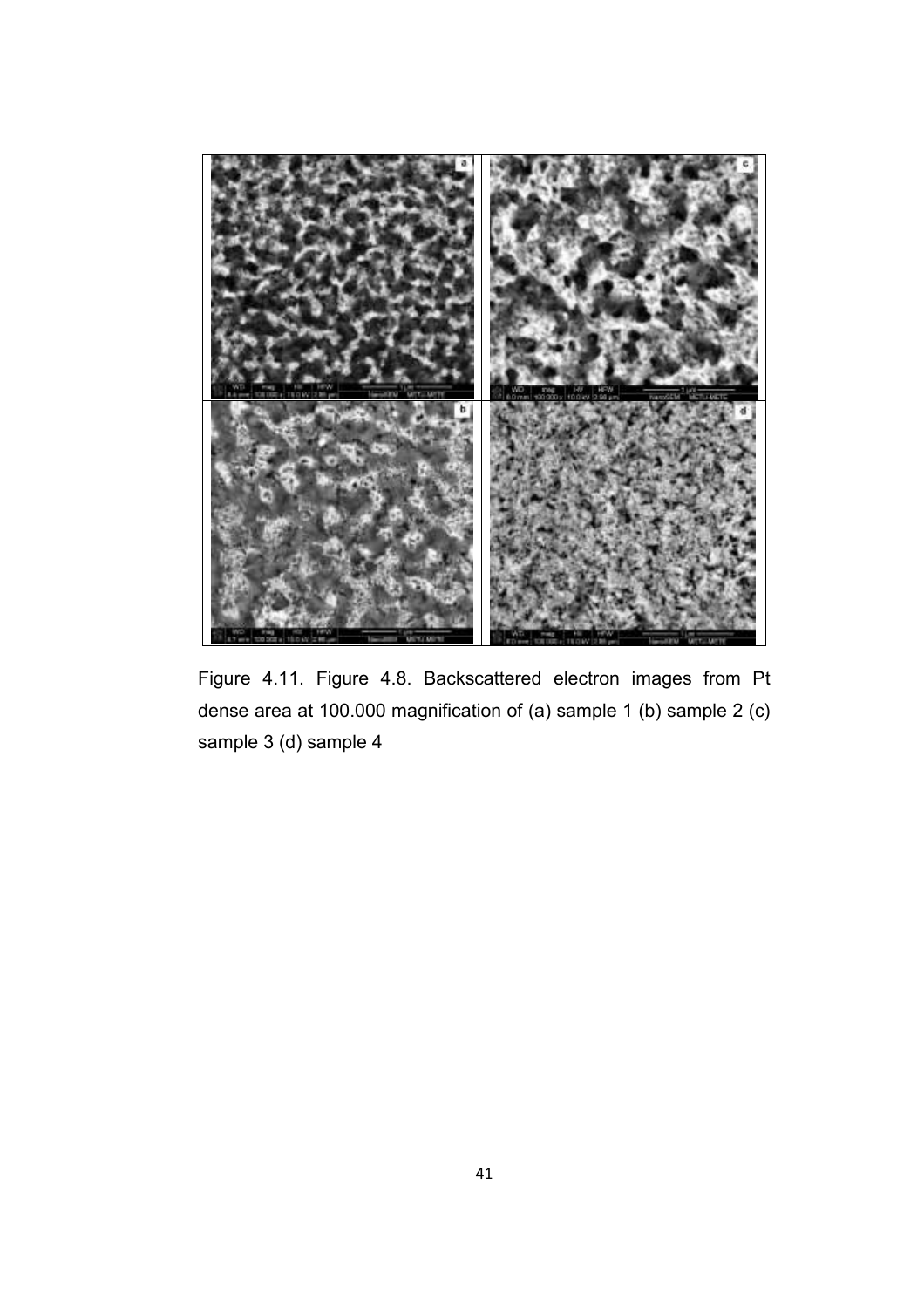

Figure 4.12. Backscattered electron images from Pt sparse area at 80.000 magnification of (a) sample 1 (b) sample 2 (c) sample 3 (d) sample 4

From the Figures 4.11 and 4.12, it was clearly seen that the Pt over layer structure has changed significantly with thermal annealing. As the annealing temperature increased, the dense regions grew denser and their structure changed. On the other hand, the regions where Pt was sparse, the amount of Pt decreased indicating that Pt has agglomerated into a film like structure with increasing annealing temperature. Moreover, In Figure 4.13 and 4.14, EDX of Sn and Pt maps are shown respectively which further supports the agglomeration hypothesis mentioned above.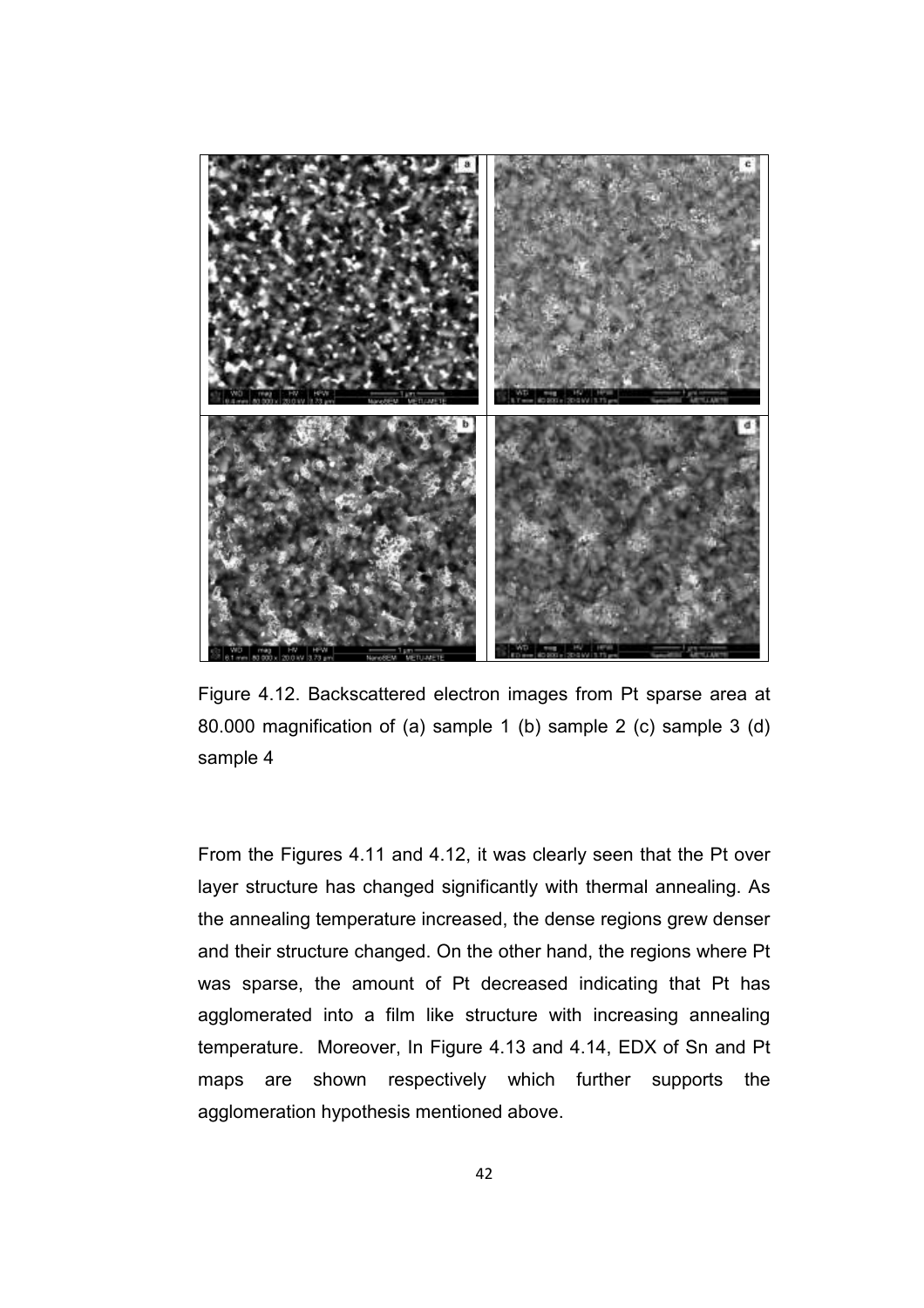

Figure 4.13. EDX mapping for Sn of (a) sample 1 (b) sample 2 (c) sample 3 (d) sample 4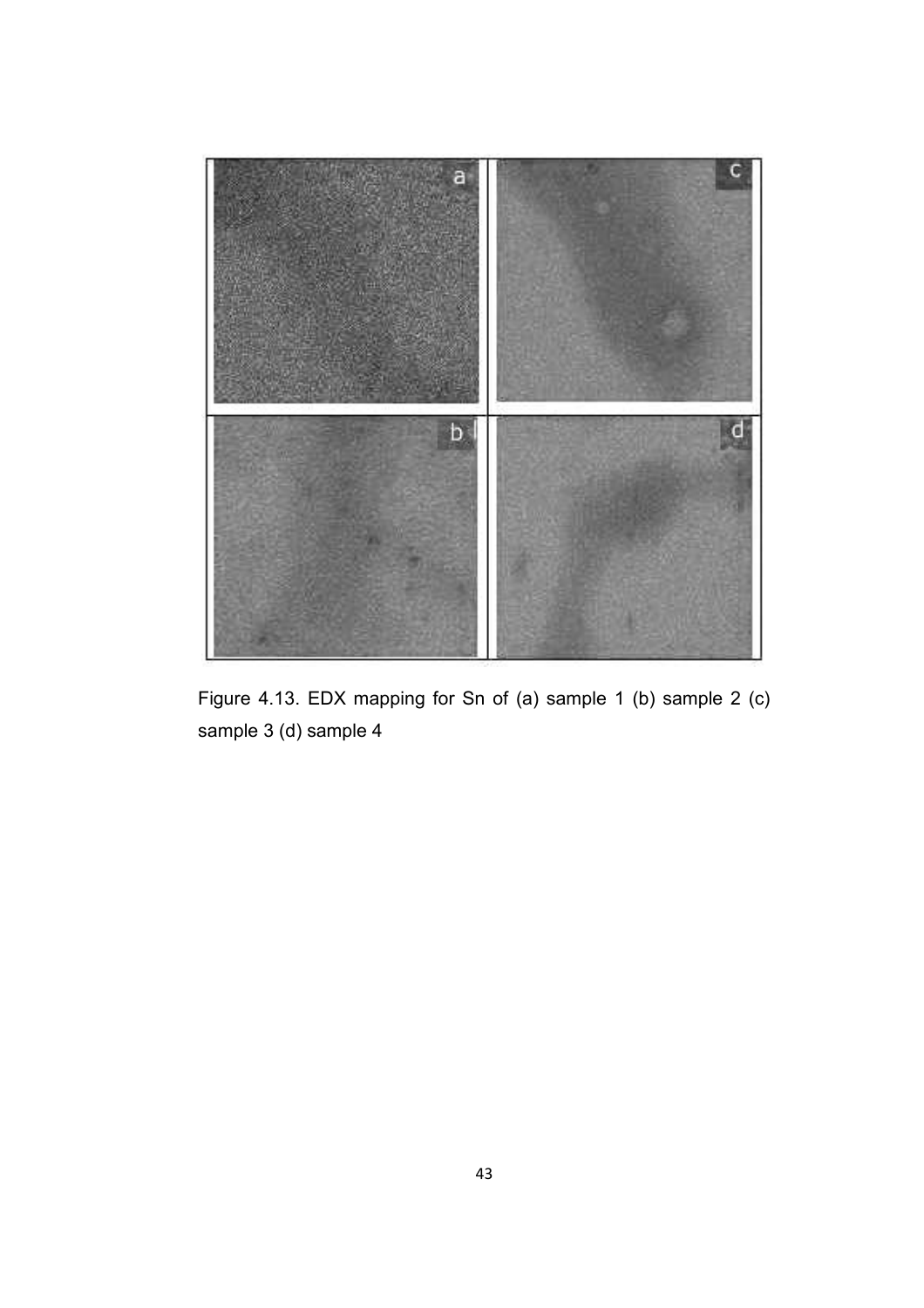

Figure 4.14. EDX mapping for Pt of (a) sample 1 (b) sample 2 (c) sample 3 (d) sample 4

Current and voltage values were measured as described in Chapter 3. The results are given in Figure 4.15 and the current-voltage values are also tabulated in Table A.2 - A.5 in Appendix A. The open circuit voltages and short circuit current densities are given in Table 4.2.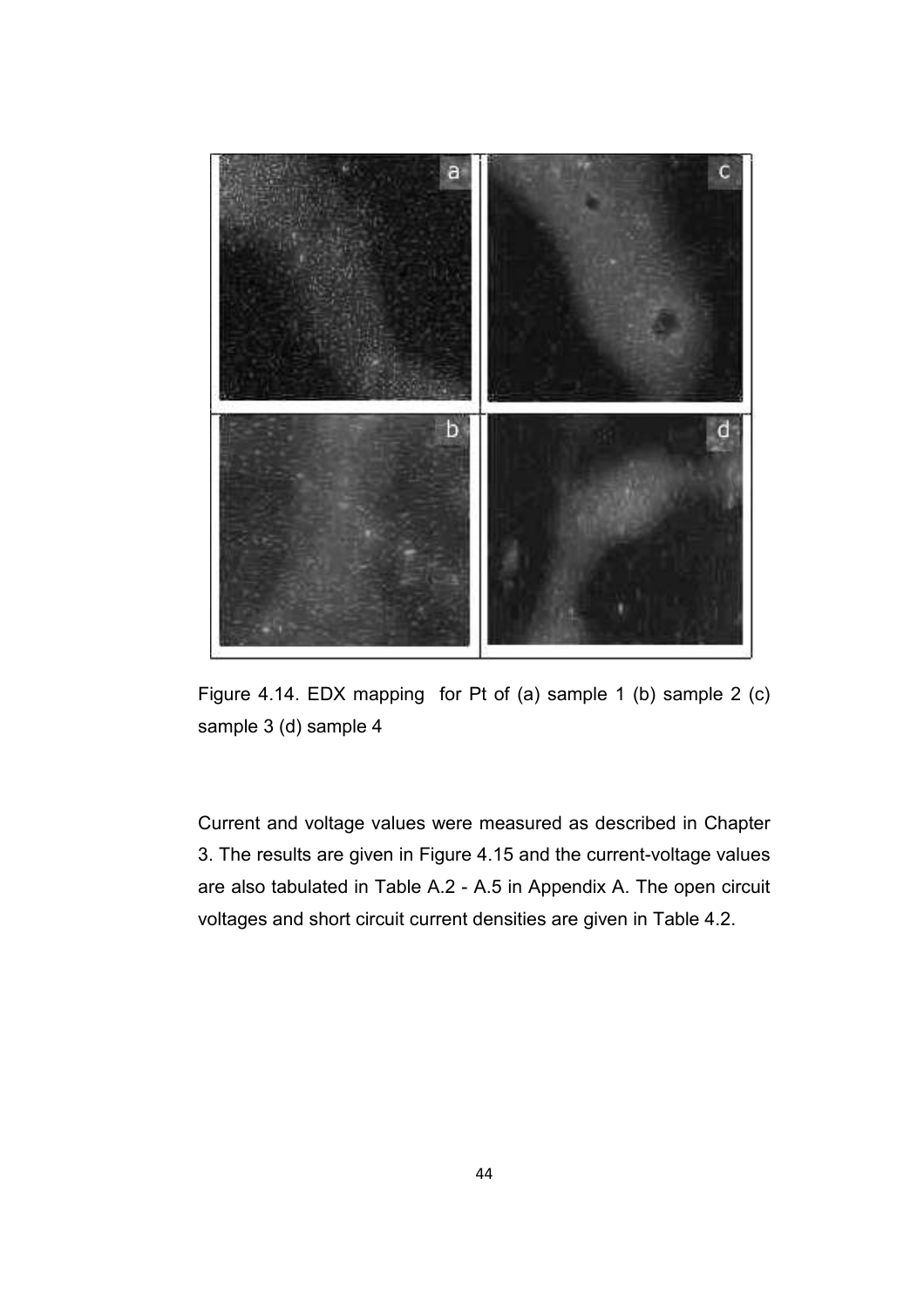

Figure 4.15. Current and voltage values of the samples under 650  $W/m<sup>2</sup>$ 

| <b>Sample</b>  | $V_{oc}$ (V) | $j_{sc}$ (mA/cm <sup>2</sup> ) |  |
|----------------|--------------|--------------------------------|--|
|                | 0.712        | 4.74                           |  |
| $\overline{2}$ | 0.724        | 4.78                           |  |
| 3              | 0.732        | 5.36                           |  |
| 4              | 0.735        | 5.39                           |  |

Table 4.2. Open circuit voltage and short circuit current densities

As it clearly seen in both Figure 4.15 and Table 4.2, as the sintering temperature increases, current values and voltage values are increased. Also there was a noticeable improvement between sample 1 and sample 3, but no large difference existed between sample 3 and sample 4.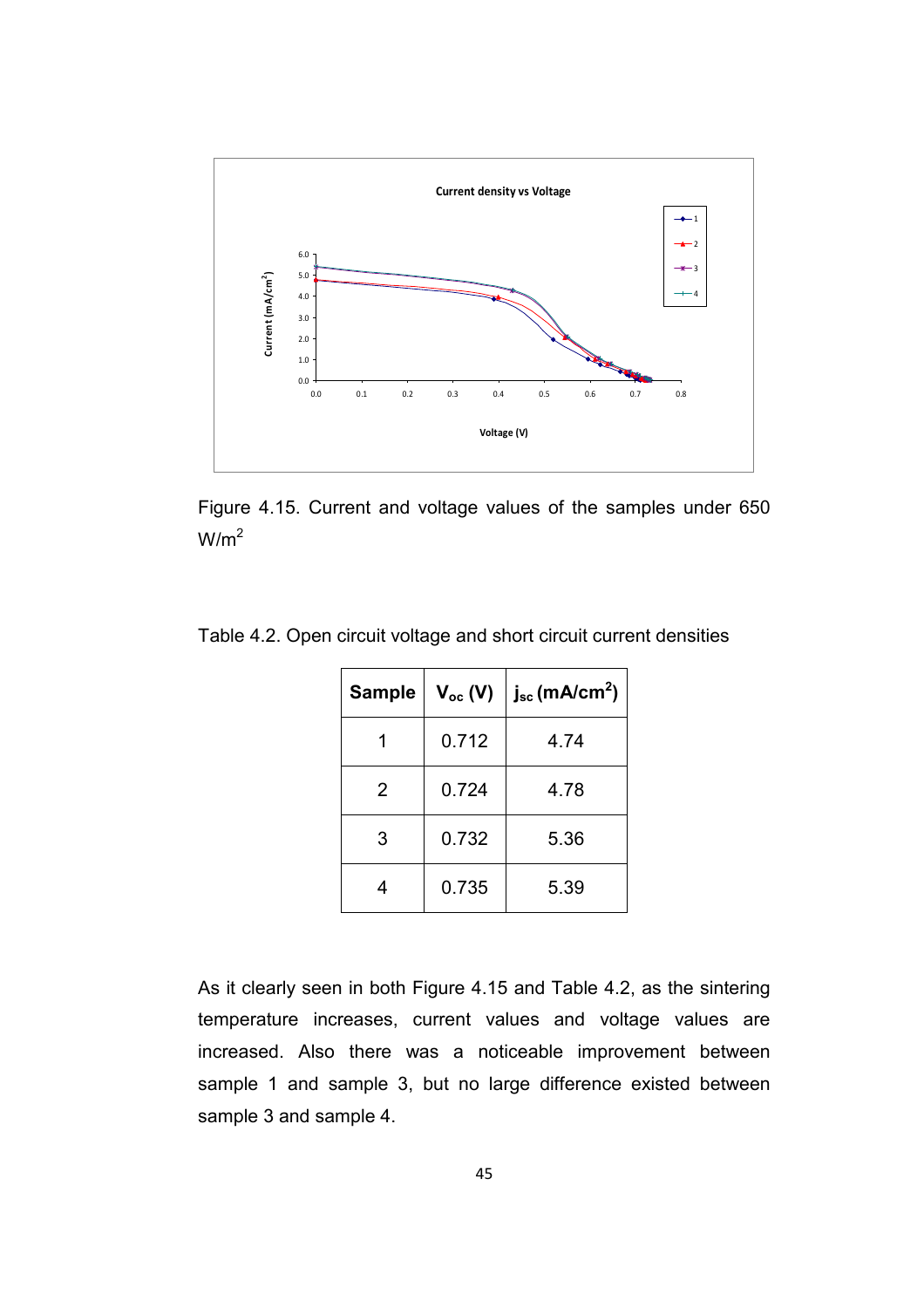Power values were calculated as described in Chapter 3. Also a sample calculation is given Appendix B. The results are given in Figure 4.16 and power-voltage values are tabulated in Table A.6 in Appendix A.



Figure 4.16. Power values according to measured voltages

The sequencing of power curves according to the voltages is the same with the sequencing of current values according to voltages. This is an expected result because power is directly proportional to current. Also there was a noticeable difference between sample 1 and sample 3, but no large difference existed between sample 3 and sample 4.

Power, filling factor and efficiencies are summarized in Table 4.3. A sample calculation is also given in Appendix B.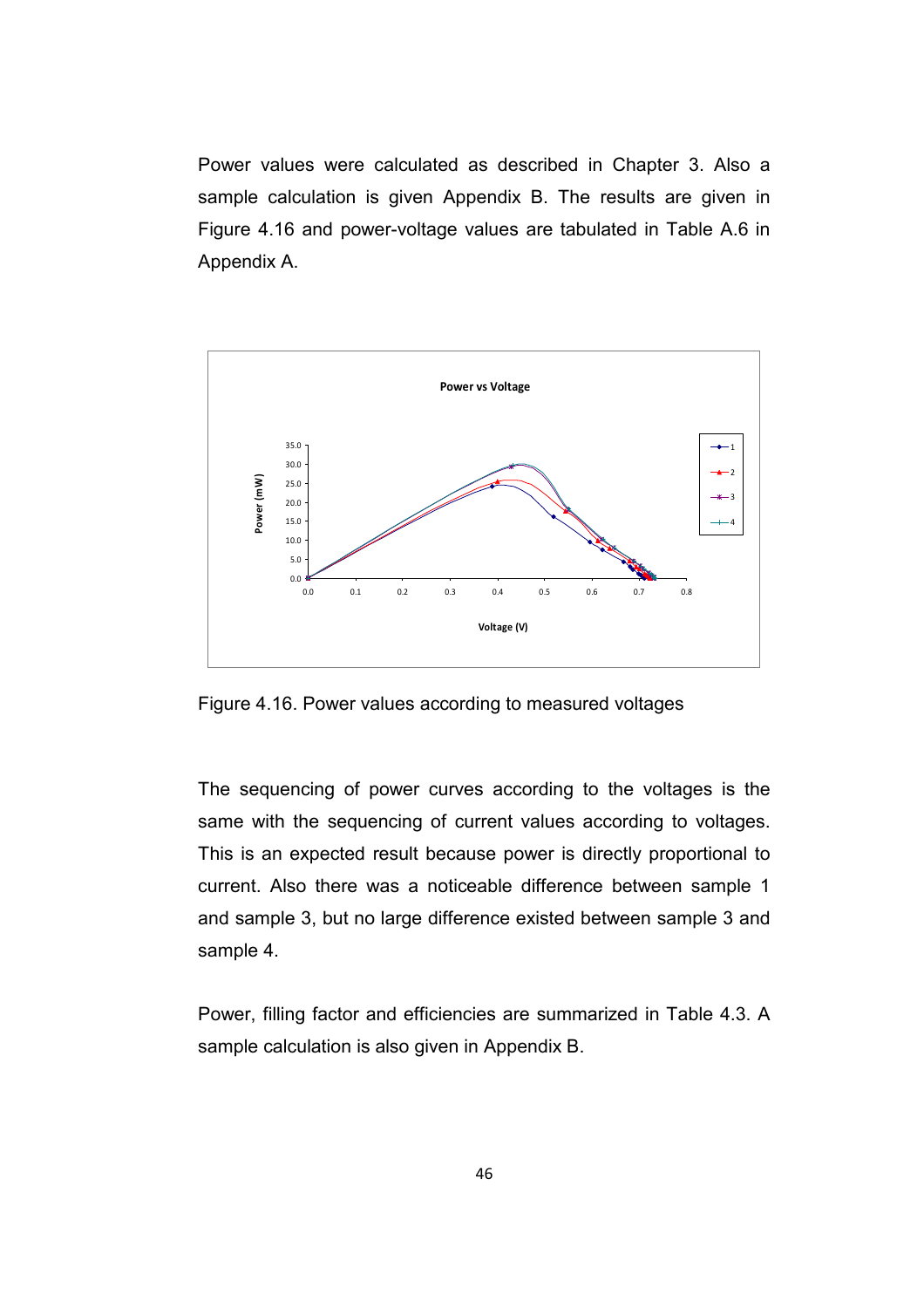| <b>Sample</b>  | <b>Substrate</b><br>average<br>particles<br>size (nm) | <b>Power</b><br>(mW) | <b>Filling</b><br>factor | <b>Efficiency</b><br>$(\%)$ |
|----------------|-------------------------------------------------------|----------------------|--------------------------|-----------------------------|
| 1              | 89                                                    | 24,50                | 0.454                    | 2.36                        |
| $\overline{2}$ | 83                                                    | 25,80                | 0.466                    | 2.48                        |
| 3              | 69                                                    | 29,60                | 0.471                    | 2.85                        |
| 4              | 67                                                    | 30,00                | 0.474                    | 2.89                        |

Table 4.3. Power, filling factor and efficiency of the samples

Because the efficiency is directly proportional to current and voltage values, it was an expected result for having the highest efficiency from sample 4 which has the highest current and voltage values and it was an expected result for having the least efficiency form sample 1 which has the lowest current and voltage values. Because there is no significant increase from sample 3 to sample 4, sintering conditions for sample 3 can be recommended as the optimum one.

Also, it is known that filling factor describes the quality of the cell and it is related to efficiency [5]. The comments on the efficiencies are all valid for the filling factors. This is an expected result because as it is given in equation (1-5) and (1-8), their calculations are very similar mathematically.

In this study, it was found that as the annealing temperature of the counter electrode increased, performance parameters which are current-voltage, power-voltage and efficiency values increased too as it is clearly seen in Table 4.3. It was an expected result for having the same sequence of current, power and efficiency values according to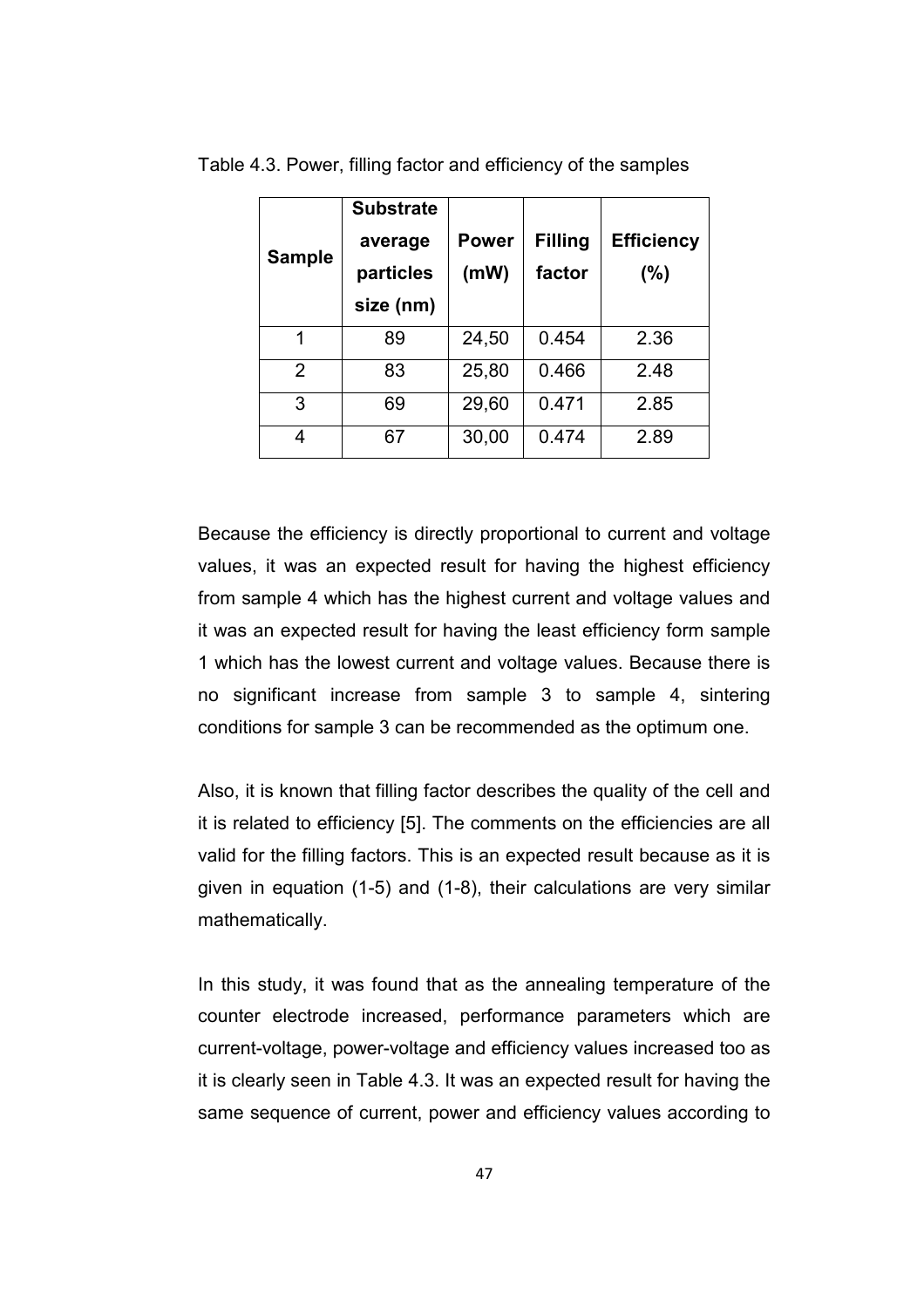the annealing temperatures because power and efficiency values are directly proportional to current mathematically.

The first possible reason for the improvement in performance parameters could be the formation of film like coating of the platinum over the cathode surface. It was found in this study that the surface particle size was decreased by increasing the annealing temperature. Besides, it was also shown that Pt particles started to be agglomerated at higher annealing temperatures. Consequently, agglomeration of the platinum particles and decreasing the average particle sizes could result in forming a film like structure to cause an increase in performance parameters. Besides, it is emphasized that the sequence of performance parameters were the same with the sequence of average particle sizes. Moreover, this phenomenon can be the reason why the performance parameters of sample 3 and sample 4 are similar, whose average particles sizes were similar to each other.

The second possible reason for the increase in the performance parameters could be the change in oxidation state of platinum particles on the surface. It is known that zero valent state of platinum is better for the iodide/triiodide catalytic reaction and increasing the annealing temperature increases the percentage of zero valent state platinum particles according to both Bönnemann et al. [32] and Khelashvili et al. [33]. Thus, because Khelashvili et al. stated that all of the platinum oxidation states transformed to zero valent state at 580  $\degree$  C, it was a reasonable result for having the largest efficiency from sample 4 which was annealed at 550  $^{\circ}$  C.

Besides, when a comparison is made for the performance parameters given in Table 1.2, it can be seen that efficiency of this

48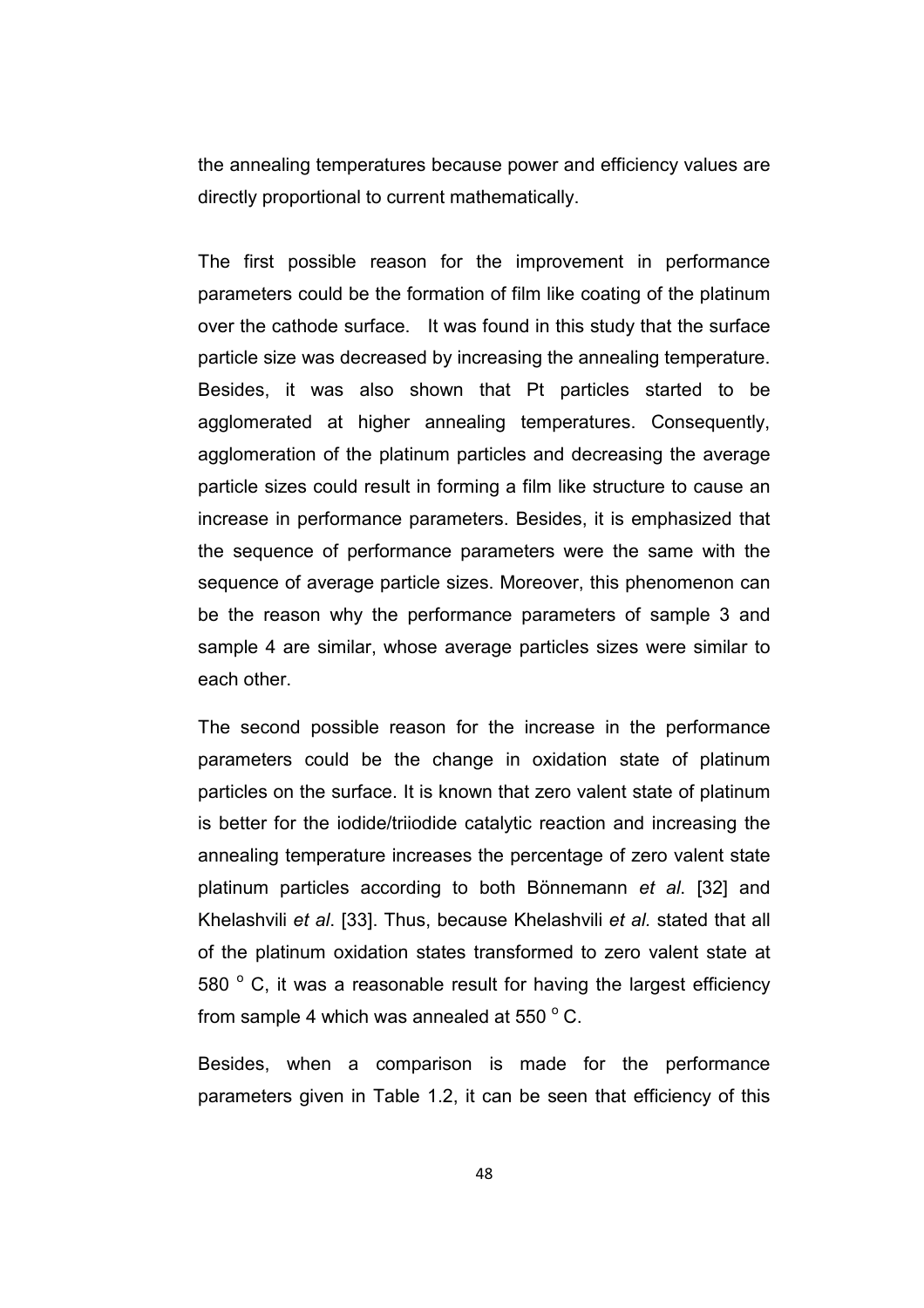study is lower than the literature vales. The first possible reason why the current and efficiency of this study were lower than the efficiencies given in Table 1.2 is that some of  $TiO<sub>2</sub>$  particles may break off from anode side and adsorb on platinum. According to Hauch and Georg [12], weak adhesion may result in a back current in the cell which causes a major decrease in current and efficiency. Also another possible reason is the weak sealing of the DSSC. Weak sealing could cause an electrolyte loss by leaking from the edges of the DSSC which result in decreasing regeneration capacity of the DSSC.

Finally, an optimization suggestion can be made among the annealing conditions given in Table 3.1. Measured cell efficiency increased as the annealing temperature increased. However, because there is not a large difference between sample 3 and sample 4, it is suggested 30 minute at 500  $^{\circ}$ C after 5 minute at 400  $^{\circ}$ C annealing is the optimum condition.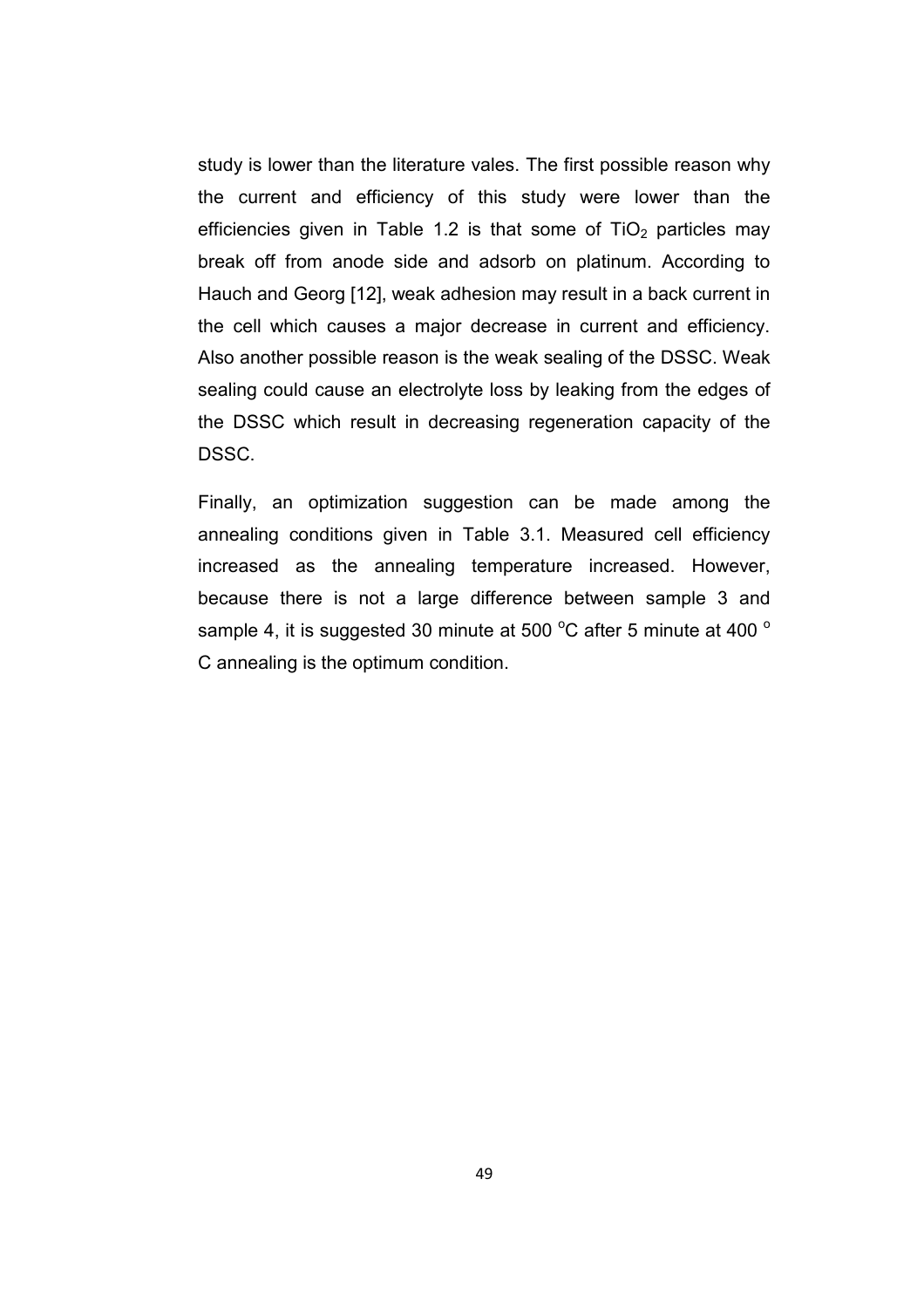## CHAPTER 5

# **CONCLUSIONS**

The aim of this study was to investigate the effects of the platinum particle sizes on the efficiency of a Dye Sensitized Solar Cell (DSCC).

It was shown that platinum was deposited as nano sized clusters by thermal decomposition method according to TEM micrographs. Moreover, according to the image analysis of the SEM micrographs, as the annealing temperature increased, average surface particle size decreased. It was also concluded that Pt particles started to agglomerate as the annealing temperature increased according to SEM micrographs and EDX mappings.

In this study, it was found that as the annealing temperature of cathode increased, efficiency increased also. Efficiency increased from 2.36% to 2.89 % and open circuit voltage and short circuit current density values are increased from 0.712 V and 4.74 mA/cm<sup>2</sup> to 0.735 V and 5.39 mA/cm<sup>2</sup> respectively by changing the platinization annealing and/or decomposition conditions from 5 minute at 400  $^{\circ}$  C to 30 minutes at 550  $^{\circ}$  C after 5 minute at 400  $^{\circ}$  C.

The increase in efficiency was attributed to two main reasons. Firstly, in this study, it was shown that as the annealing temperature of cathode side was increased, average surface particles size was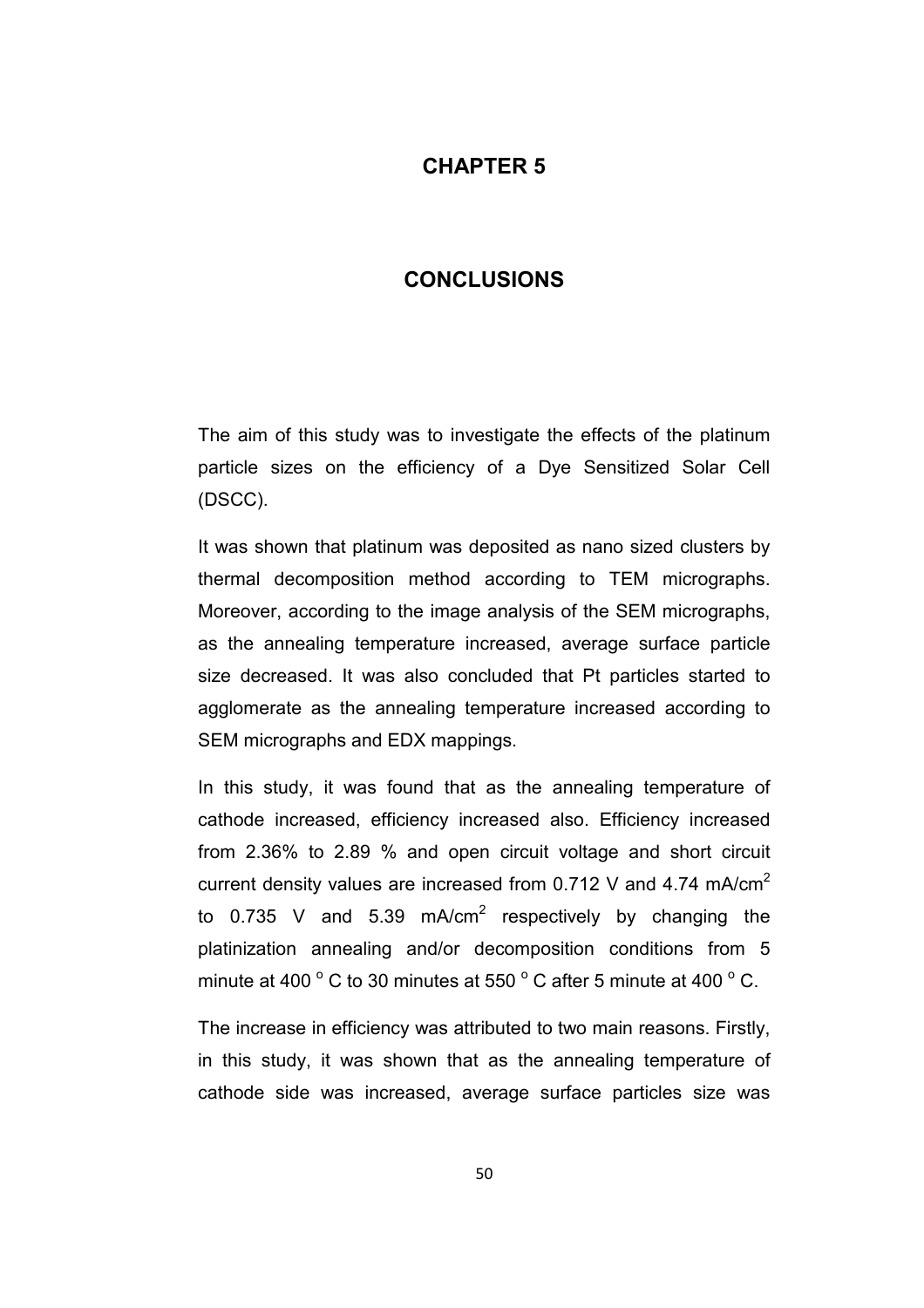decreased. Decrease in average surface particle size could result that platinum clusters could form a film like coating over the surface. Moreover, it was shown that platinum cluster sizes increased at higher temperatures. Thus, larger cluster sizes could help to the formation of film like platinum coating over the surface to increase the efficiency. Secondly, as the temperature increases, oxidation state of the platinum changed such that percentage of zero valent state platinum increased. As it is known that zero valent state platinum shows a better catalytic activity for iodide/triiodide reaction, increasing the zero valent oxidation state platinum percentage could help increasing efficiency.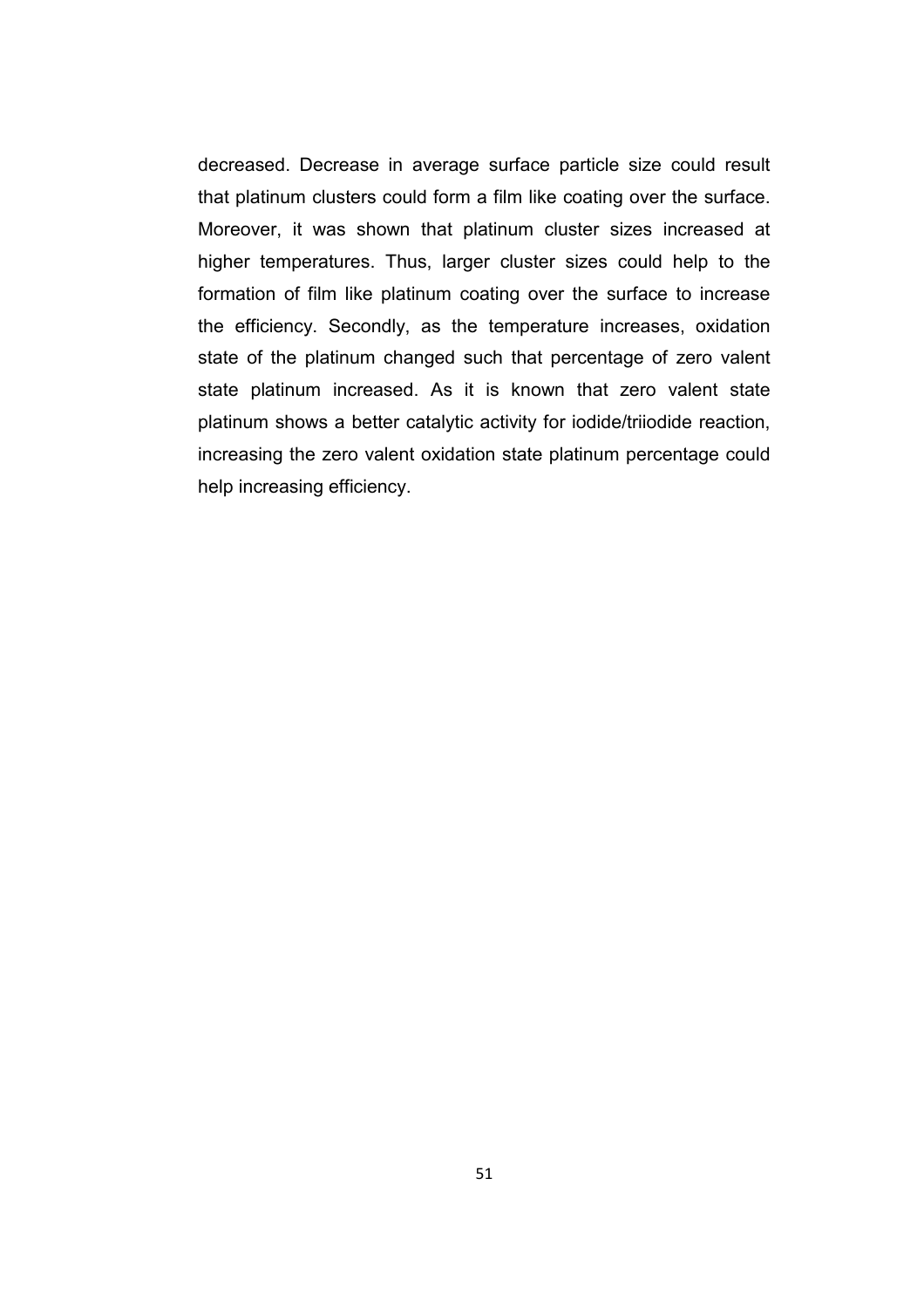## CHAPTER 6

## RECOMMENDATIONS

In this study, the effects of the platinum particle sizes on the efficiency of a Dye Sensitized Solar Cell were investigated. Because a large effort was performed on preparing the cell first time in the laboratory, only most important and critical measurements and analysis could be made in remaining time schedule. Also, well known materials are used as components to focus on only the aim of the study. Thus, some recommendations can be made about further analysis and other materials for DSSC.

Firstly, nanotube  $TiO<sub>2</sub>$  structures are also promising materials for the anode side of the DSSC. A further research on the nanotube can be made to raise the efficiency. Also, new sensitizers especially the ones made in Turkey can be used to prepare the cell so if a domestic DSSC production start, an experience on a domestic sensitizer will be useful. Moreover, further assembly techniques can be studied to increase the cell life because leakage of the electrolyte will reduce the life of the cell considerably. Besides, alternative materials to platinum for the cathode side of the cell can be studied to reduce the DSSC cost.

Secondly, cyclic voltammetry measurements are recommended to understand the active surface areas of the cathode side. Also, further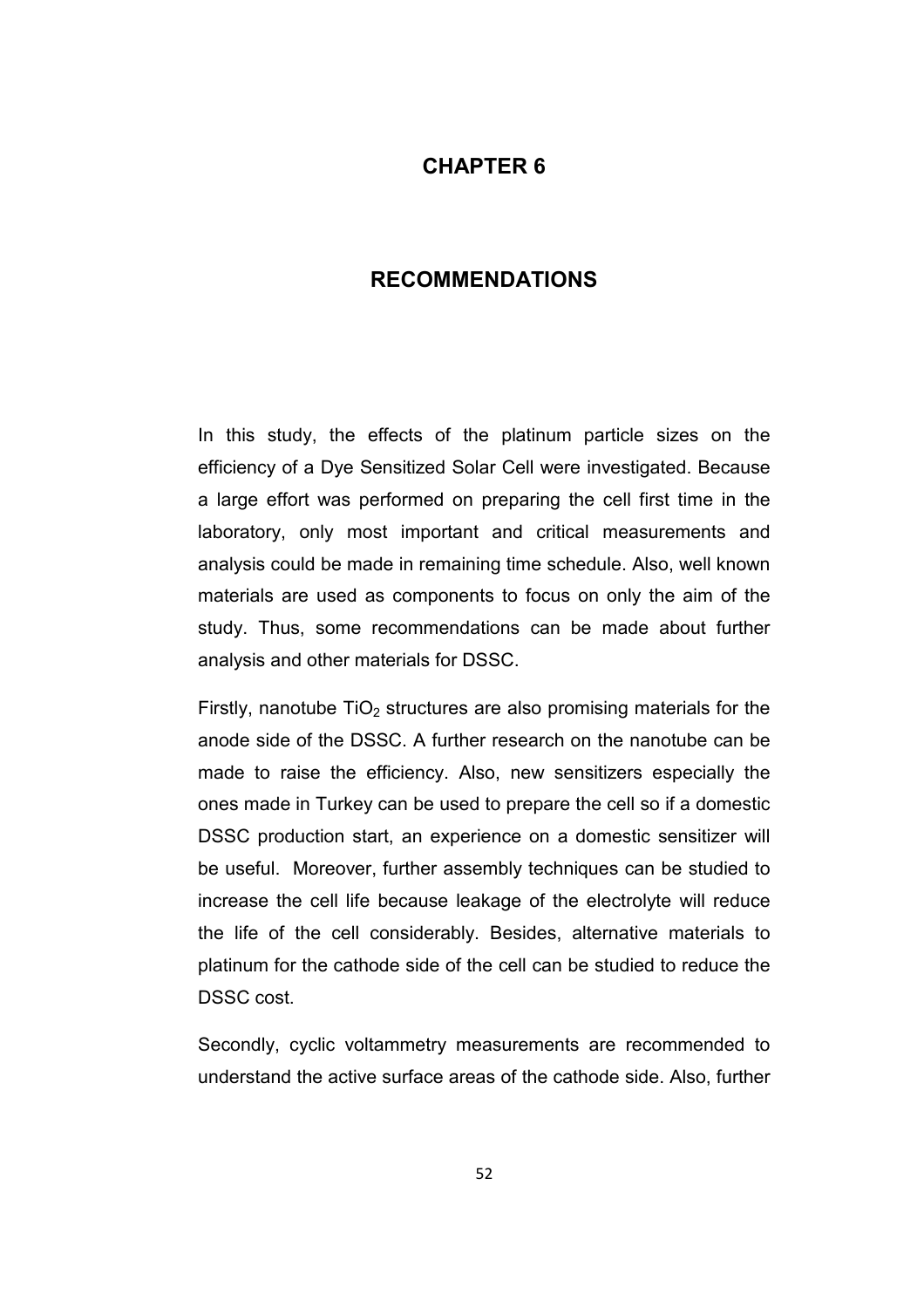TEM analysis can be performed to more understand behavior of the platinum crystal shapes under different annealing conditions.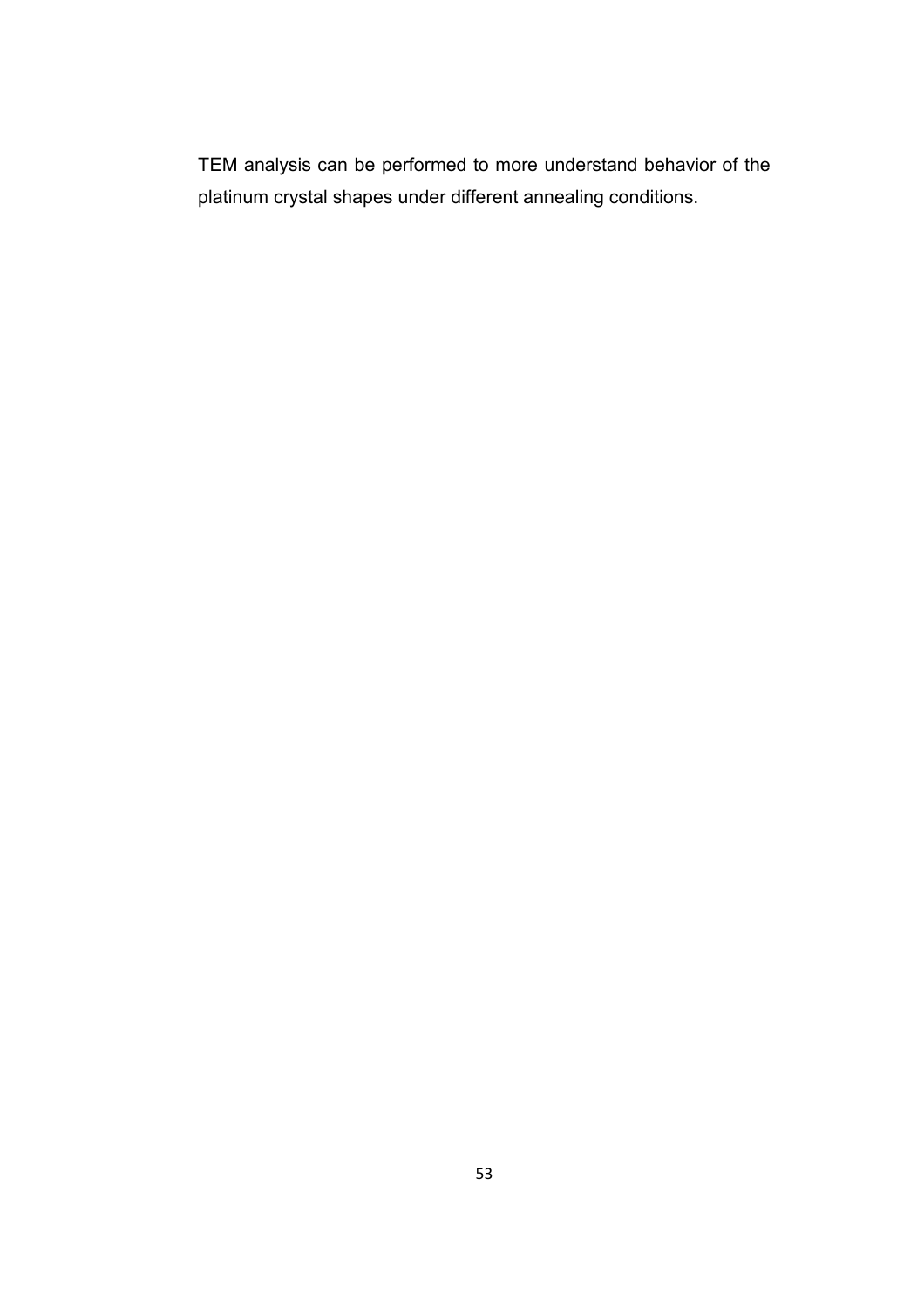### **REFERENCES**

- 1. World Energy Council; 2004 Survey of Energy Resources, Oxford, 2004.
- 2. International Energy Agency; Energy Policies of IEA Countries Paris, 2005.
- 3. Ministry of Energy and Natural Resources; Workgroup Report for the Decreasing Greenhouse Gases in Energy Sector, Ankara, 2005.
- 4. Turkish Industrialist's and Businessmen's Association; The Assessment of the Turkey's Energy Strategy at the Beginning of 21. Century, İstanbul, 1998.
- 5. Sterling, V.A. Planning and installing photovoltaic systems: a guide for installers, architects, and engineers; James & James / Earthscan, London, 2008.
- 6. O'Regan, B.; Gratzel, M. Nature 1991, 353, 737-739.
- 7. Nazeeruddin, M. K.; De Angelis, F.; Fantacci, S.; Selloni, A.; Viscardi, G.; Liska, P.; Ito, S.; Bessho, T.; Gratzel, M. Journal of American Chemical Society 2005, 127, 16835-16847.
- 8. Hagfeldt, A.; Gratzel, M. Accounts of Chemical Research 2000, 33, 269-277.
- 9. Yoon, C.H.; Vittal, R.; Lee, J.; Chae, W.S.; Kim, K.J. Electrochimica Acta 2008, 53, 2890-2896.
- 10. Smestad, G.; Bignozzi, C.; Argazzi R. Solar Energy Materials and Solar Cells 1994, 32, 259-272.
- 11. Bolton, J. R.; Hall, D. O. Photochemistry and Photobiology 1991, 53, 545.
- 12. Hauch, A.; Georg, A. Electrochimica Acta 2001; 46; 3457-3466.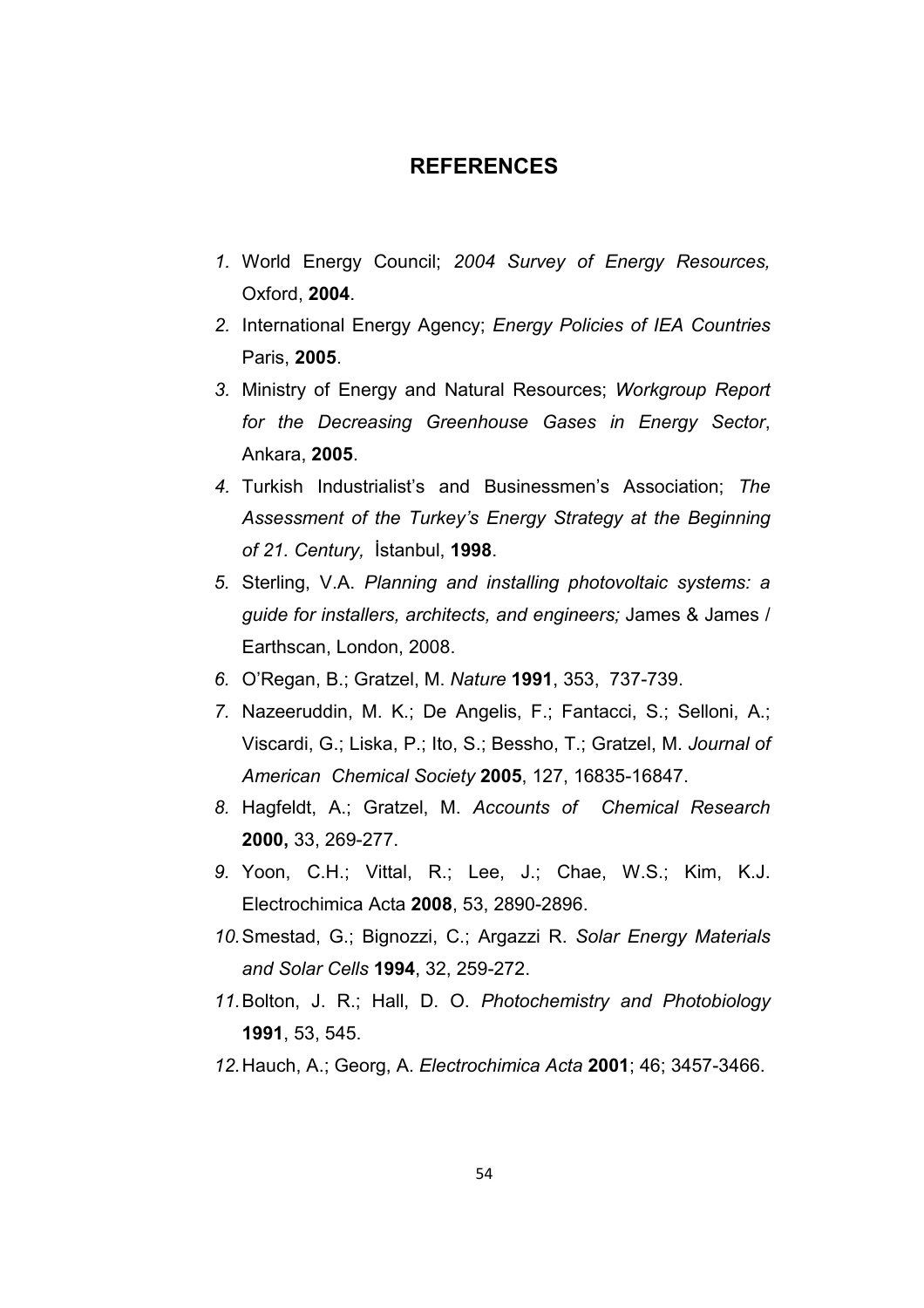- 13. Nazeeruddin, M.K.; Kay, A.; Rodicio, I.; Baker, R.H.; Müller, E.; Liska, P.; Vlachopoulos, N.; Gratzel, M. Journal of American Chemical Society 1993, 115, 6382-6390.
- 14. Gratzel, M. Pure Applied Chemistry 2001, 73, 459–467.
- 15. Smestad, G.P. Solar Energy Materials and Solar Cells 1998; 55; 157-178.
- 16. Tennakone, K.; Kumarasinghe, A.R., Kumara, G.R.R.A., Wijayantha, K.G.U.; Sirimanne, P. M. Semiconductor Science Technology 1995; 10 ; 1689-1693.
- 17. Gratzel, M. Journal of Photochemistry and Photobiology A: Chemistry 2004; 164; 3-14.
- 18. Kawano, R.; Matsui, H.; Matsuyama, C.; Sato, A.; Susan, M.A.B.H.; Tanabe, N., Watanabe, M. Journal of Photochemistry and Photobiology A: Chemistry 2004, 164, , 87–92.
- 19. Barbe, C.J.; Arendse, F.; Comte, P.; Jirousek, M.; Lenzmann, F.; Shklover, V.; Gratzel, M. Journal of the American Ceramic Society 1997, 80, 3157–3171.
- 20. Keis, K.; Vayssieres, L.; Lindquist, S.E.; Hagfeldt, A. Nano Structured Materials 1999,12, 487-490.
- 21. Lee, S.H.A.; Abrams, N.M.; Hoertz, P.G.; Barber, G.D.; Halaoui, L.I.; Mallouk, T.E. The Journal of Phyical Cheistry B 2008, 112 (46), 14415-14421.
- 22. Gomez, M.; Magnusson, E.; Olsson, E., Hagfeldt, A., Lindquist, S.E., Granqvist, C.G. Solid State Physics 1999, 12, 146-149.
- 23. Nazeeruddin, M. K. ; Pechy, P. ; Gratzel, M. Chemical Communications 1997, 18, 1705-1706.
- 24. Ela, S.E.; Yilmaz, M.D.; İcli, B.; Dede, Y.; İcli, S.; Akkaya, E.U. Organic Letters 2009; 10 (15), 3299-3302.
- 25. Kay, A.; Gratzel, M. Jornal of Phyical Chemistry 1993, 97, 6272.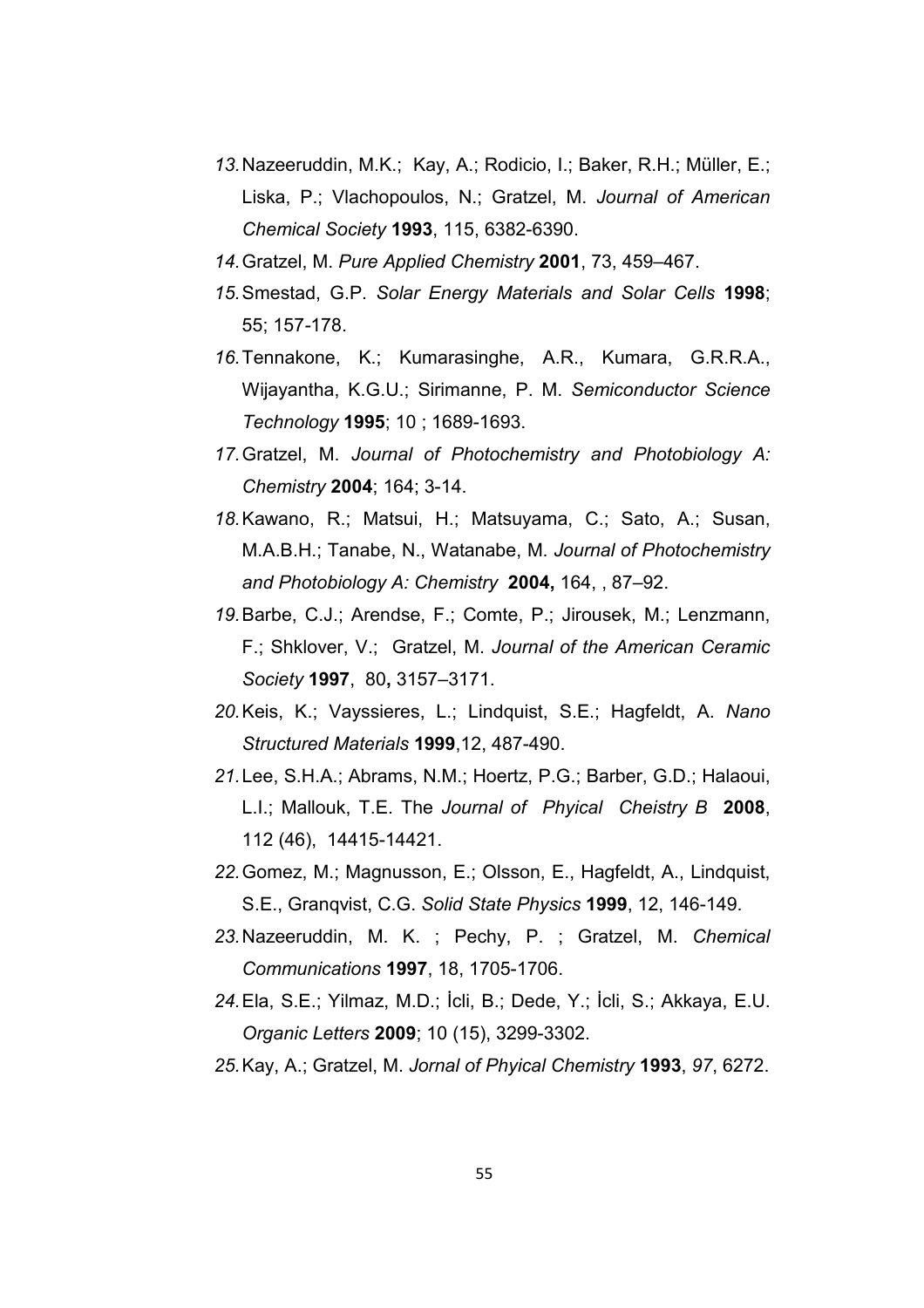- 26. Kuang, D.; Walter, P.; Nuesch, F.; Kim, S.; Ko, J.; Comte, P.; Zakeeruddin, S.M.; Nazeeruddin, M.K.; Gratzel, M. Langmuir 2007, 23, 10906-10909.
- 27. Peter L.M.; Duffy N.W.; Wang R.L.; Wijayantha, K.G.U. Journal of Electroanalytical Chemistry 2002, 524, 127-136.
- 28. Bay, L.; West, K.; Jensen, B.W.; Jacobsenn, T. Solar Energy Materials & Solar Cells 2006; 90; 341–351.
- 29. Ikegami, M.; Miyoshi, K.; Miyasaka, T.; Wei, T. C.; Wan,C.C.; Wang, Y. Y. Applied Physics Letters 2007, 153122, 90-92.
- 30. Kim, S.S.; Nah, Y.C.; Noh, Y.Y.; Jo, J.; Kim, D.Y. Electrochimica Acta 2006, 51, 3814-3819.
- 31. Papageorgiou, N.; Maier, W.F.; Gratzel, M. Journal of Electrochemical Society 1997, 144, 876-884.
- 32. Bönnemann, H.; Khelashvili, G.; Behrens, S.; Hinsch, A.; Skupien, K.; Dinjus E. Journal of Cluster Science 2006, 18, 141-155.
- 33. Khelashvili, G.; Behrens, S.; Weidenthaler, C.; Vetter, C.; Hinsch, A; Kern, R.; Skupien, K.; Dinjus, E.; Bönnemann, H.; Thin Solid Films 2006; 511- 512; 342- 348.
- 34. Kivrak, H.; Mastalir, A.; Kiraly, Z.; Uner, D. Catalysis Communications 2009 , 10, 1002-1005.
- 35. Uner, D.; Uner, M. Thermochimica Acta 2005; 434; 107–112.
- 36. Solaronix, http://www.solaronix.com/products/platinumcatalysts/platisol/, last visited on 15.01.2010.
- 37. Fang, X.; Ma, T.; Guan, G.; Akiyama, M.; Kida, T.; Abe E. Journal of Electroanalytical Chemistry 2004, 570, 257-263.
- 38. Amadelli, R.; Argazzi, R.; Bignozzi, C. A.; Scandola, F. Jornal of American Chemical Society 1990, 112, 7099-7103.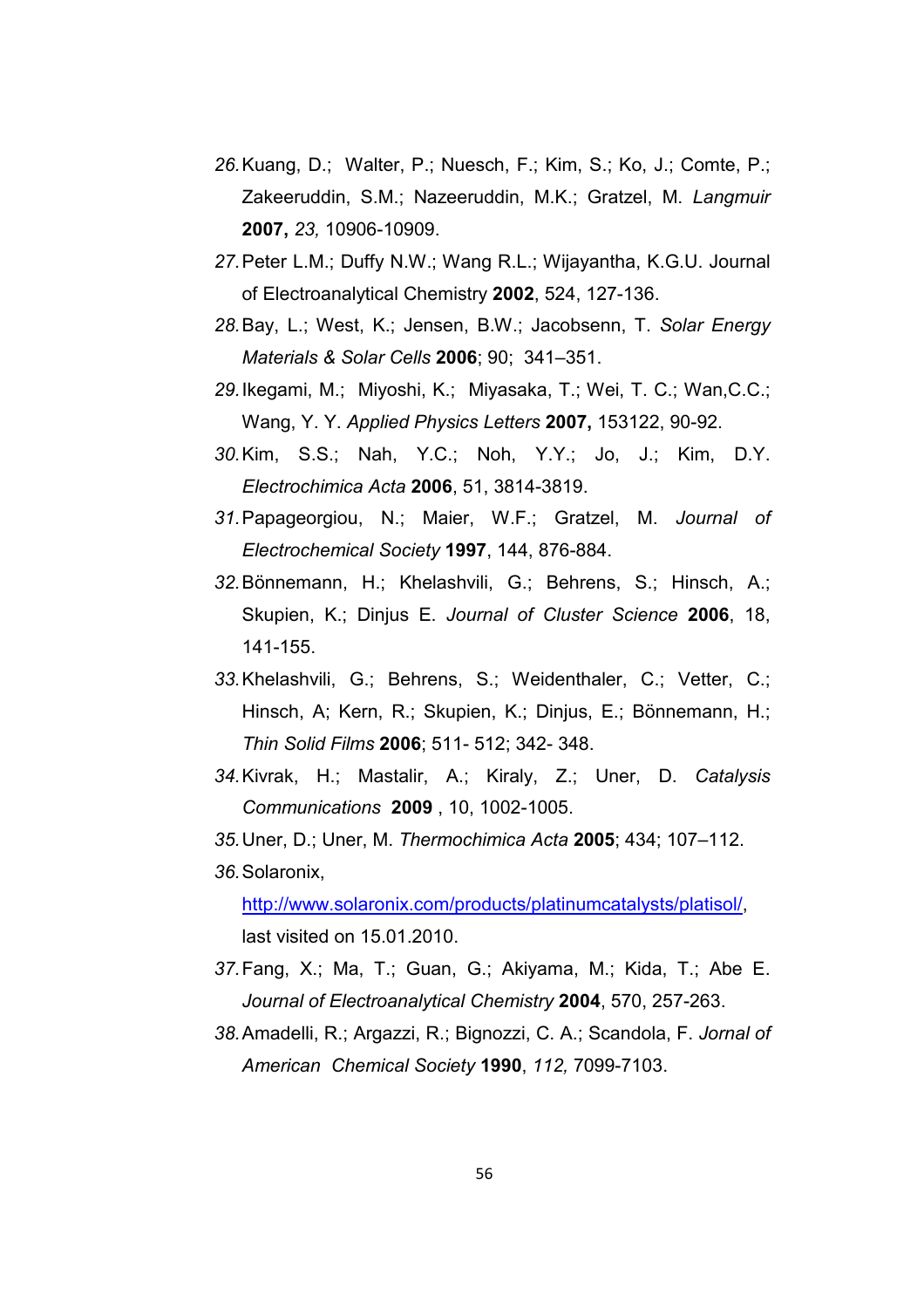- 39. Anderson, C.; Bard, A.J. Journal of Physical Chemistry 1995; 99; 9882-9885.
- 40. Bard, A.J.; Fox, M.A. Accounts of Chemical Research 1995; 28; 141-145.
- 41. Boschloo, G.; Hagfeldt, A. Accounts of Chemical Research 2009, 42, 1819–1826.
- 42. Bredas, J.L.; Durrant, J.R.; Accounts of Chemical Research 2009, 42, 1689–1690.
- 43. Bredas, J.L.; Norton, J.E.; Cornil J.; Coropceanu, V. Accounts of Chemical Research 2009, 42, 1691–1699.
- 44. Chen, C.C.; Chung, H.W.; Chen, C.H.; Lu, H.P.; Lan, C.M.; Chen, S.F.; Luo, L.; Hung, C.S.; Diau, E.W.G. Journal of Physical Chemistry C 2008, 112,19151–19157.
- 45. Chen, J.; Cao, Y. Accounts of Chemical Research 2009, 42, 709–1718
- 46. Cherepy, N.J.; Smestad, G.P.; Gratzel, M.; Zhang J.Z. Journal of Physiscal Chemistry B 1997, 101, 9342-9351.
- 47. Duncan, W.R.; Prezhdo, O.V. Annual Review of Physical Chemistry 2007, 58, 143-184.
- 48. Villanueva, J.; Anta, J.A.; Guille, E.; Oksam, G. Journal of Phyical. Chemistry C 2009, 113, 19722–19731.
- 49. Vlachopoulos, N.; Gratzel M. Journal of the American Chemical Society 1993, 115, 6382-6390.
- 50. Watson, D.F.; Meyer, G.J. Annual Review of Physical Chemistry 2005, 56, 119-159.
- 51. Wei, T.C.; Wan, C.C.; Wang, Y.Y. Applied Physics Letters 2006, 88, 103122-1-103122-3.
- 52. Yanagida, S.; Yu, Y.; Manseki, K. Accounts of Chemical Research 2009, 42, 1827–1838.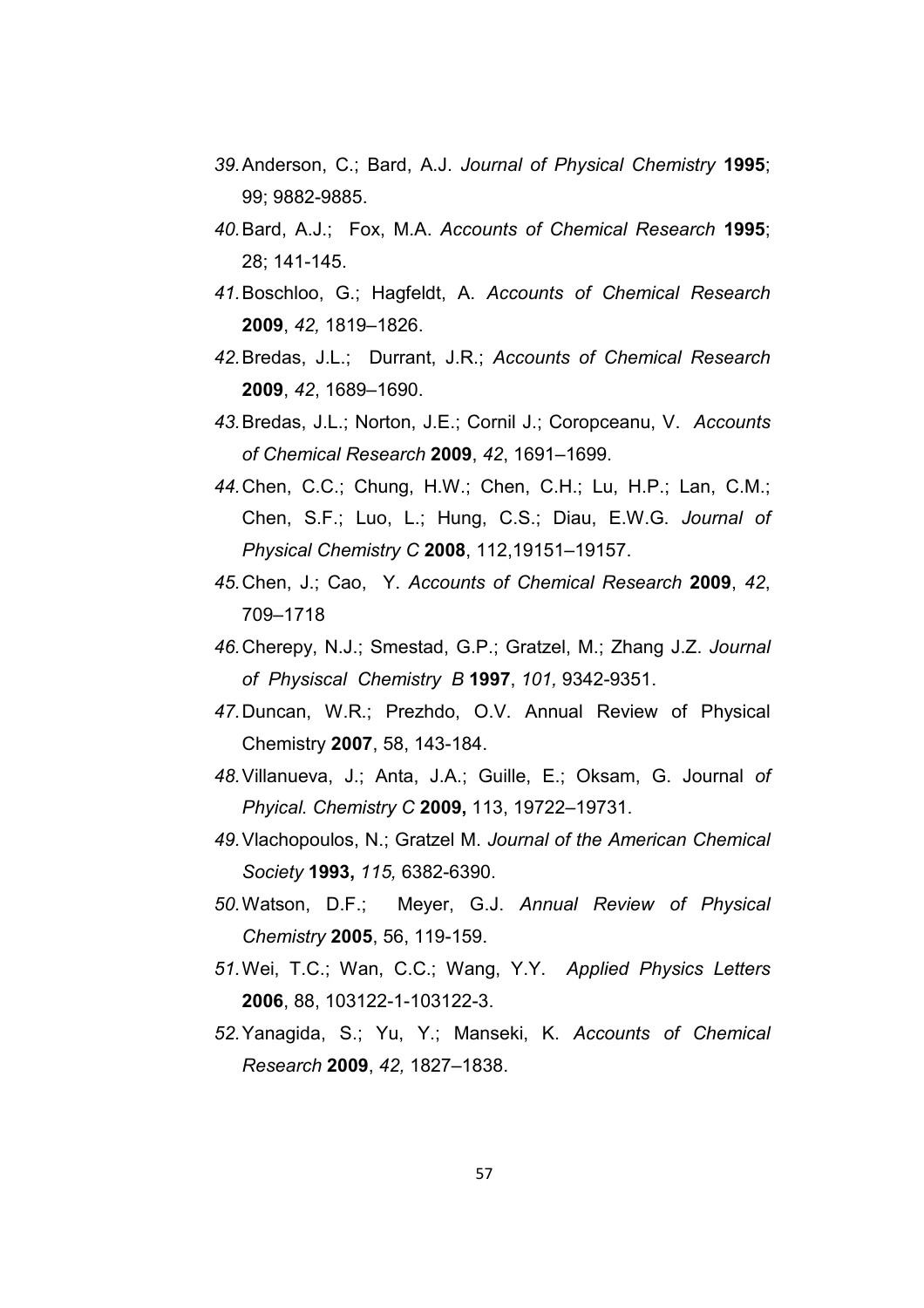- 53. Zafer, C.; Karapire, C.; Sariciftci, N.S.; Icli, S. Solar Energy Materials and Solar Cells 2005; 88; 11–21.
- 54. Zeet, J.; Heeger, A.J.; Bazen, G.C. Accounts of Chemical Research 2009, 42, 1700–1708.
- 55. Zweibel, K. American Science 1993, 81, 362.
- 56. Heremans P.; Cheyns D.; Rand B.P. Acconts of Chemical Research 2009, 42, 1740–1747.
- 57. Inganas, O.; Zhang, F.; Andersson, M.R. Accounts of Chemical Research 2009, 42, 1731–1739
- 58. Ito, S.; Chen, P.; Comte, P.; Nazeeruddin, M.K.; Liska, P.; Pechy, P.; Gratzel M. Progress in Photovoltaics 2007, 15, 603– 612.
- 59. Journal of Physical Chemistry B 1997, 101, 2514-2518.
- 60. Papageorgiou, N. Coordination Chemistry Reviews 2004, 248, 1421-1446.
- 61. Paulsson, H.; Kloo, L.; Hagfeldt, A.; Boschloo G. Journal of Electroanalytical Chemistry 2006, 586, 56–61.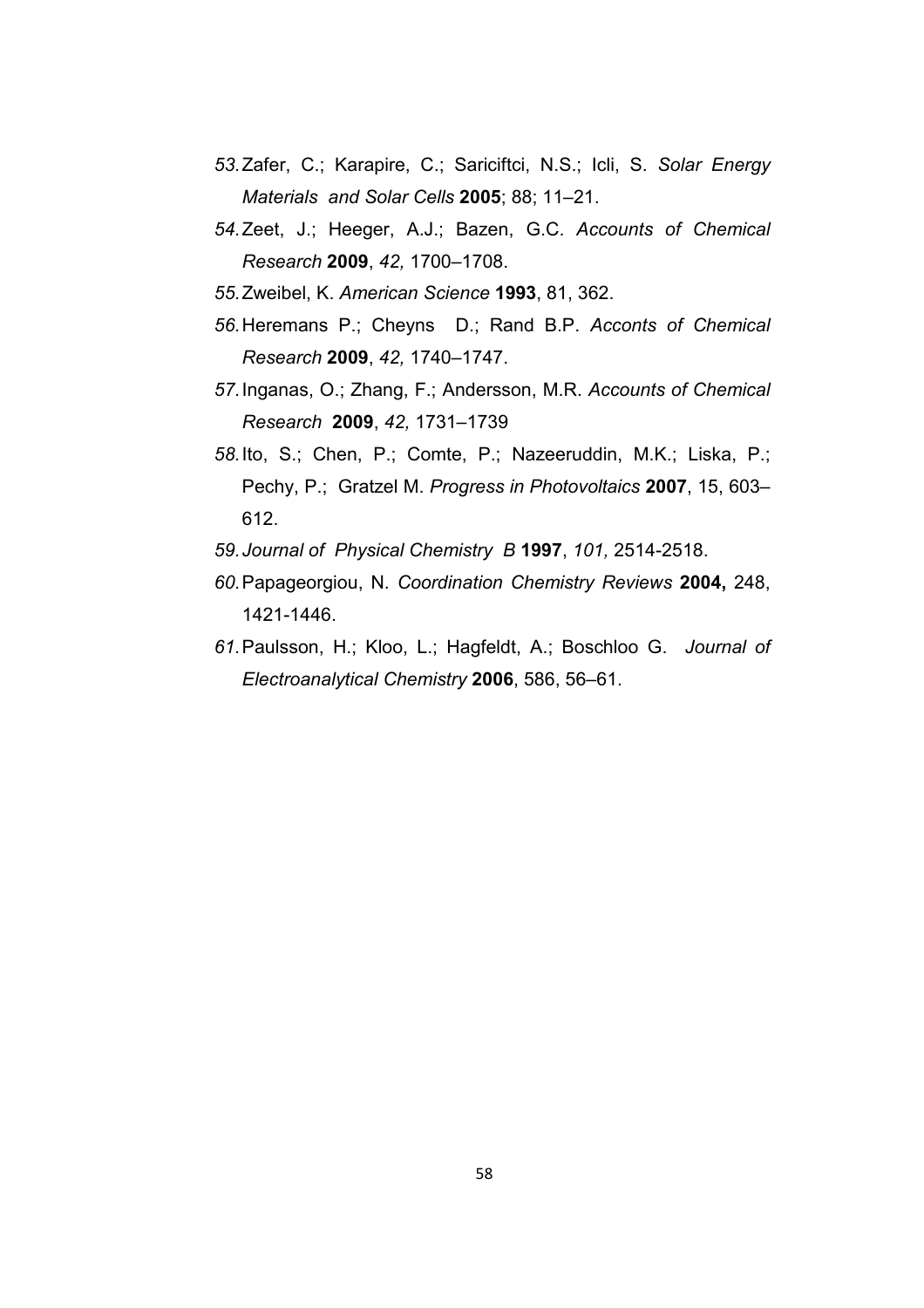## APPENDIX A

## ELECTRICAL MEASUREMENTS

| <b>Number</b>  | $R(k\Omega)$ | <b>Number</b> | $R(k\Omega)$ |
|----------------|--------------|---------------|--------------|
| 1              | 0.006        | 9             | 0.632        |
| $\overline{2}$ | 0.017        | 10            | 1.053        |
| 3              | 0.038        | 11            | 2.105        |
| $\overline{4}$ | 0.053        | 12            | 4.632        |
| 5              | 0.105        | 13            | 6.737        |
| 6              | 0.158        | 14            | 11.368       |
| $\overline{7}$ | 0.211        | 15            | 16.000       |
| 8              | 0.421        |               |              |

Table A.1. Resistances used during measurements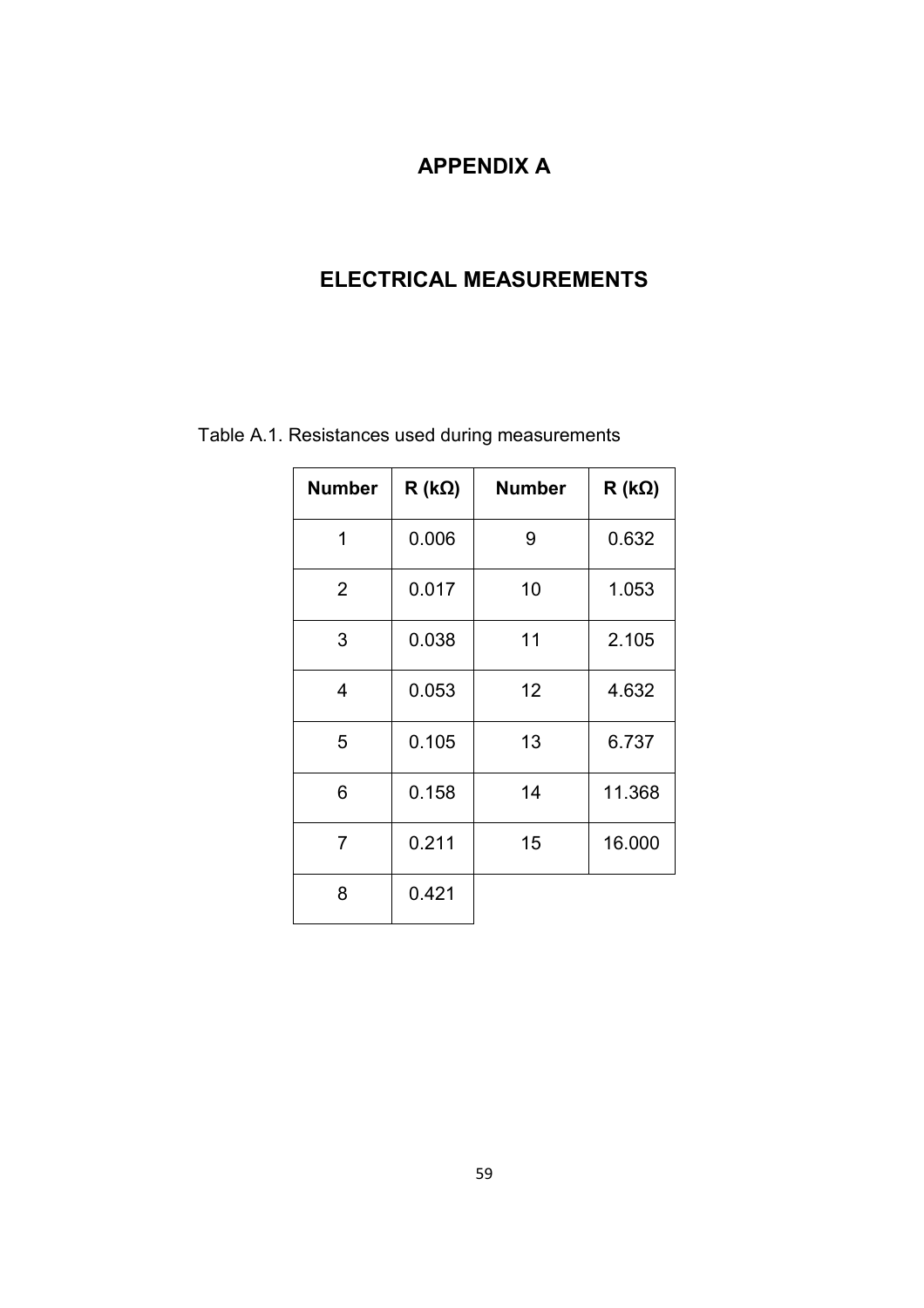| V(V)  | $R$ (k $\Omega$ ) | i (mA) | j (mA/cm <sup>2</sup> ) |
|-------|-------------------|--------|-------------------------|
| 0.390 | 0.006             | 61.750 | 3.859                   |
| 0.520 | 0.017             | 30.875 | 1.930                   |
| 0.597 | 0.038             | 15.749 | 0.984                   |
| 0.623 | 0.053             | 11.841 | 0.740                   |
| 0.667 | 0.105             | 6.337  | 0.396                   |
| 0.681 | 0.158             | 4.313  | 0.270                   |
| 0.688 | 0.211             | 3.266  | 0.204                   |
| 0.699 | 0.421             | 1.661  | 0.104                   |
| 0.703 | 0.632             | 1.114  | 0.070                   |
| 0.707 | 1.053             | 0.671  | 0.042                   |
| 0.709 | 2.105             | 0.337  | 0.021                   |
| 0.711 | 4.632             | 0.153  | 0.010                   |
| 0.711 | 6.737             | 0.106  | 0.007                   |
| 0.711 | 11.368            | 0.063  | 0.004                   |
| 0.712 | 16.000            | 0.044  | 0.003                   |

Table A.2. Current-voltage measurements for the sample 1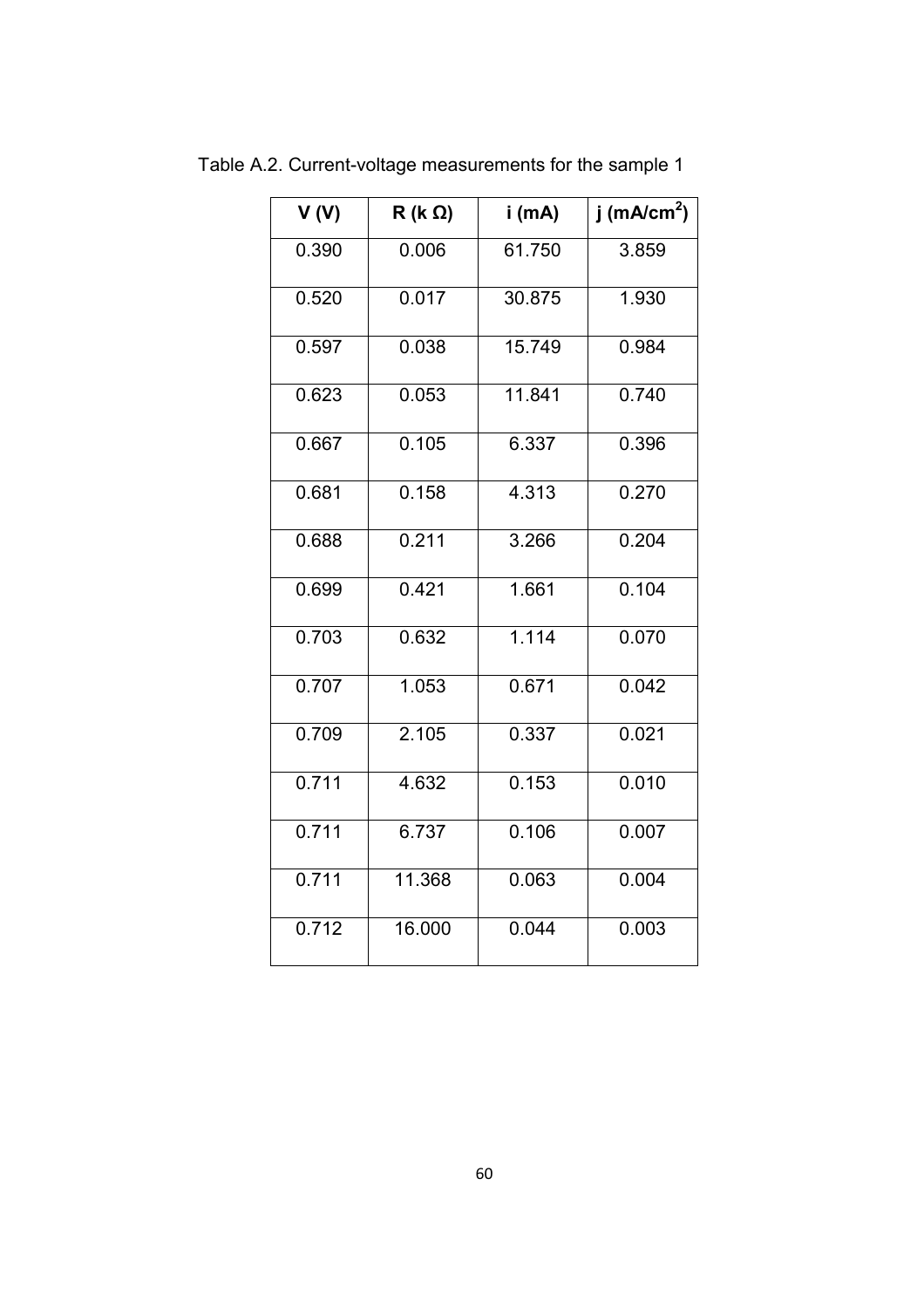| V(V)  | $R$ (k $\Omega$ ) | i (mA)              | j (mA/cm <sup>2</sup> ) |
|-------|-------------------|---------------------|-------------------------|
| 0.400 | 0.006             | 63.333              | 3.958                   |
| 0.545 | 0.017             | 32.359              | 2.022                   |
| 0.613 | 0.038             | 16.163              | 1.010                   |
| 0.638 | 0.053             | $12.\overline{130}$ | 0.758                   |
| 0.680 | 0.105             | 6.460               | 0.404                   |
| 0.693 | 0.158             | 4.392               | 0.274                   |
| 0.701 | 0.211             | 3.329               | 0.208                   |
| 0.712 | 0.421             | 1.691               | 0.106                   |
| 0.716 | 0.632             | 1.134               | 0.071                   |
| 0.719 | 1.053             | 0.683               | 0.043                   |
| 0.721 | 2.105             | 0.343               | 0.021                   |
| 0.723 | 4.632             | 0.156               | 0.010                   |
| 0.723 | 6.737             | 0.107               | 0.007                   |
| 0.723 | 11.368            | 0.064               | 0.004                   |
| 0.724 | 16.000            | 0.045               | 0.003                   |

Table A.3. Current-voltage measurements for the sample 2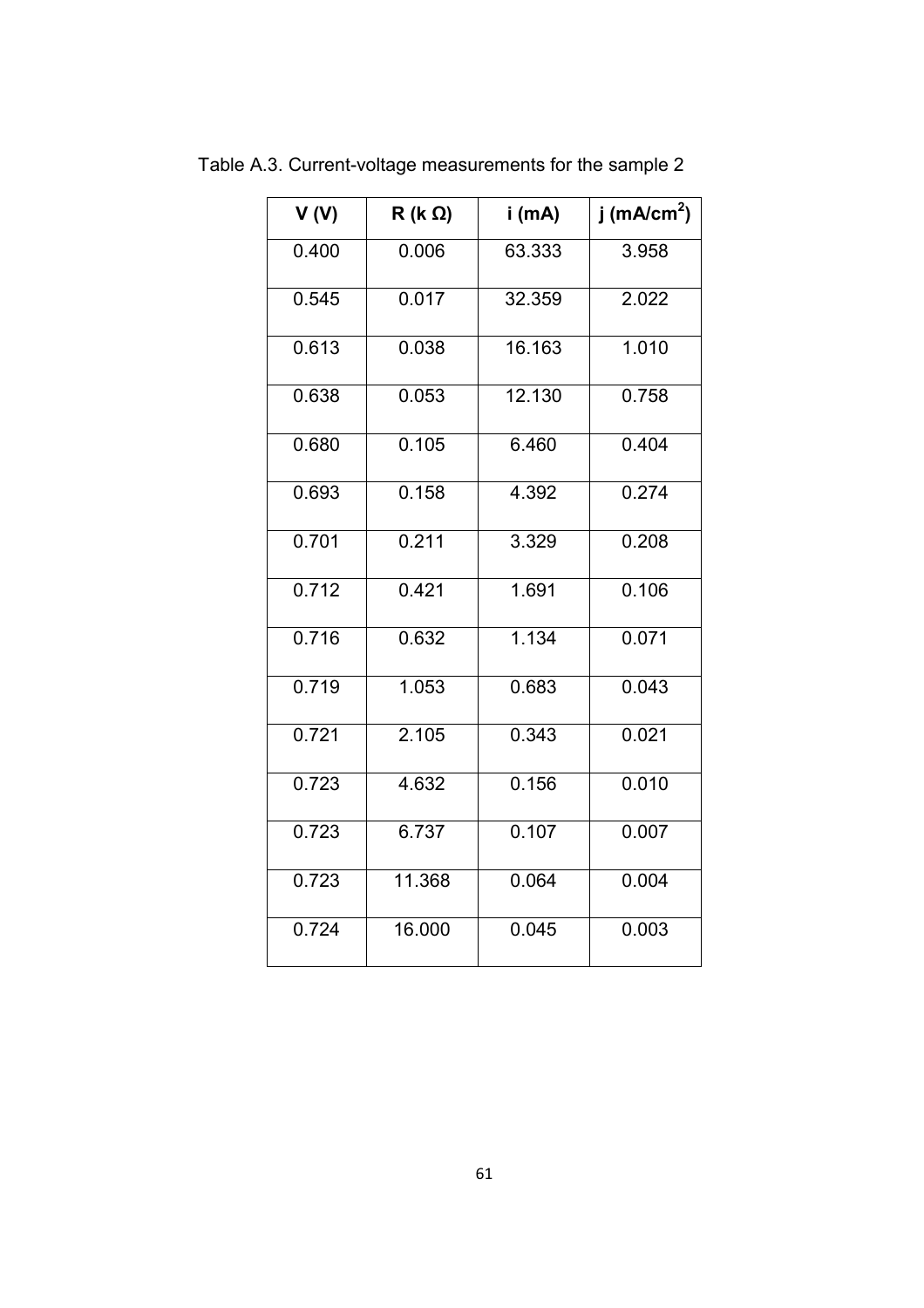| V <sub>(V)</sub> | $R$ (k $\Omega$ ) | i (mA) | j (mA/cm <sup>2</sup> ) |
|------------------|-------------------|--------|-------------------------|
| 0.430            | 0.006             | 68.083 | 4.255                   |
| 0.550            | 0.017             | 32.656 | 2.041                   |
| 0.620            | 0.038             | 16.353 | 1.022                   |
| 0.646            | 0.053             | 12.282 | 0.768                   |
| 0.689            | 0.105             | 6.543  | 0.409                   |
| 0.703            | 0.158             | 4.449  | 0.278                   |
| 0.708            | 0.211             | 3.365  | 0.210                   |
| 0.721            | 0.421             | 1.711  | 0.107                   |
| 0.724            | 0.632             | 1.146  | 0.072                   |
| 0.728            | 1.053             | 0.691  | 0.043                   |
| 0.730            | 2.105             | 0.347  | 0.022                   |
| 0.731            | 4.632             | 0.158  | 0.010                   |
| 0.731            | 6.737             | 0.109  | 0.007                   |
| 0.732            | 11.368            | 0.064  | 0.004                   |
| 0.732            | 16.000            | 0.046  | 0.003                   |

Table A.4. Current-voltage measurements for the sample 3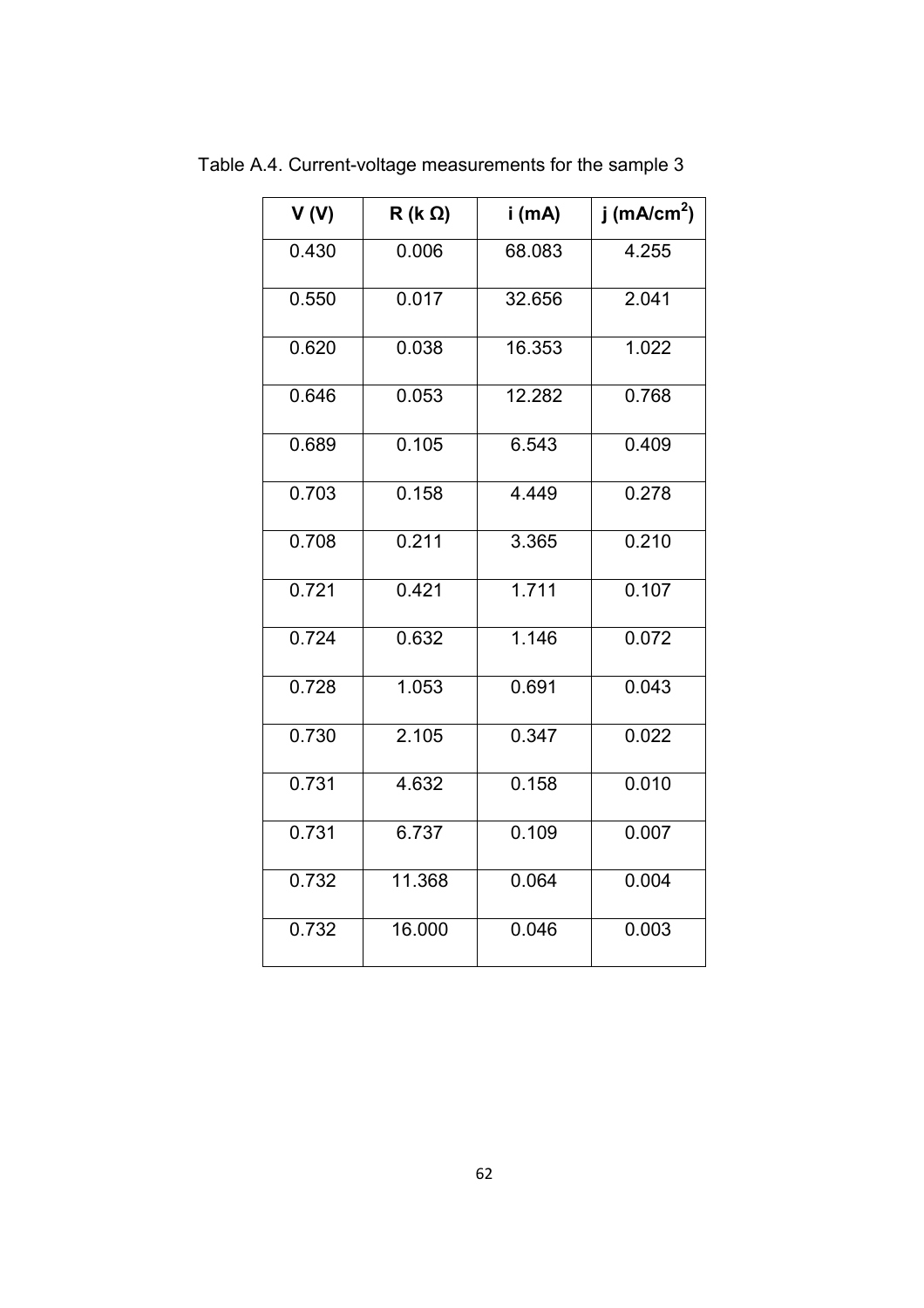| V(V)  | $R$ (k $\Omega$ ) | i (mA) | j (mA/cm <sup>2</sup> ) |
|-------|-------------------|--------|-------------------------|
| 0.433 | 0.006             | 68.558 | 4.285                   |
| 0.552 | 0.017             | 32.775 | 2.048                   |
| 0.624 | 0.038             | 16.453 | 1.028                   |
| 0.648 | 0.053             | 12.306 | 0.769                   |
| 0.690 | 0.105             | 6.557  | 0.410                   |
| 0.704 | 0.158             | 4.456  | 0.278                   |
| 0.711 | 0.211             | 3.375  | 0.211                   |
| 0.723 | 0.421             | 1.716  | 0.107                   |
| 0.727 | 0.632             | 1.150  | 0.072                   |
| 0.730 | 1.053             | 0.693  | 0.043                   |
| 0.731 | 2.105             | 0.347  | 0.022                   |
| 0.733 | 4.632             | 0.158  | 0.010                   |
| 0.734 | 6.737             | 0.109  | 0.007                   |
| 0.734 | 11.368            | 0.065  | 0.004                   |
| 0.734 | 16.000            | 0.046  | 0.003                   |

Table A.5. Current-voltage measurements for the sample 4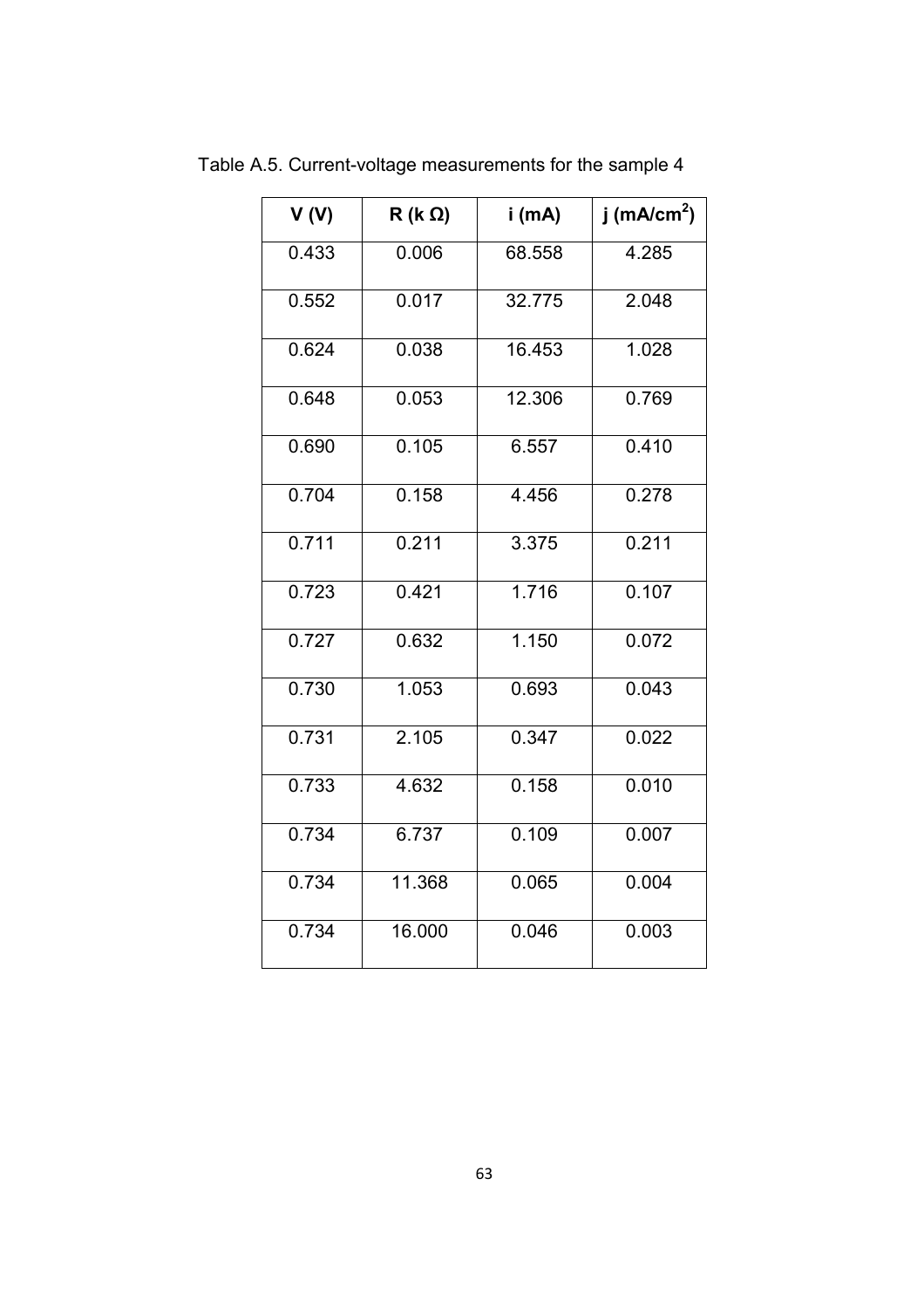Table A.6. Power (mW) values

| Sample 1 | Sample 2 | Sample 3 | Sample 4 |
|----------|----------|----------|----------|
| 24.083   | 25.333   | 29.276   | 29.686   |
| 16.055   | 17.636   | 17.961   | 18.092   |
| 9.399    | 9.900    | 10.134   | 10.259   |
| 7.379    | 7.744    | 7.939    | 7.971    |
| 4.228    | 4.393    | 4.506    | 4.526    |
| 2.937    | 3.045    | 3.126    | 3.134    |
| 2.245    | 2.333    | 2.384    | 2.399    |
| 1.162    | 1.204    | 1.233    | 1.240    |
| 0.783    | 0.811    | 0.830    | 0.836    |
| 0.474    | 0.491    | 0.503    | 0.506    |
| 0.239    | 0.247    | 0.253    | 0.254    |
| 0.109    | 0.113    | 0.115    | 0.116    |
| 0.075    | 0.078    | 0.079    | 0.080    |
| 0.045    | 0.046    | 0.047    | 0.047    |
| 0.032    | 0.033    | 0.033    | 0.034    |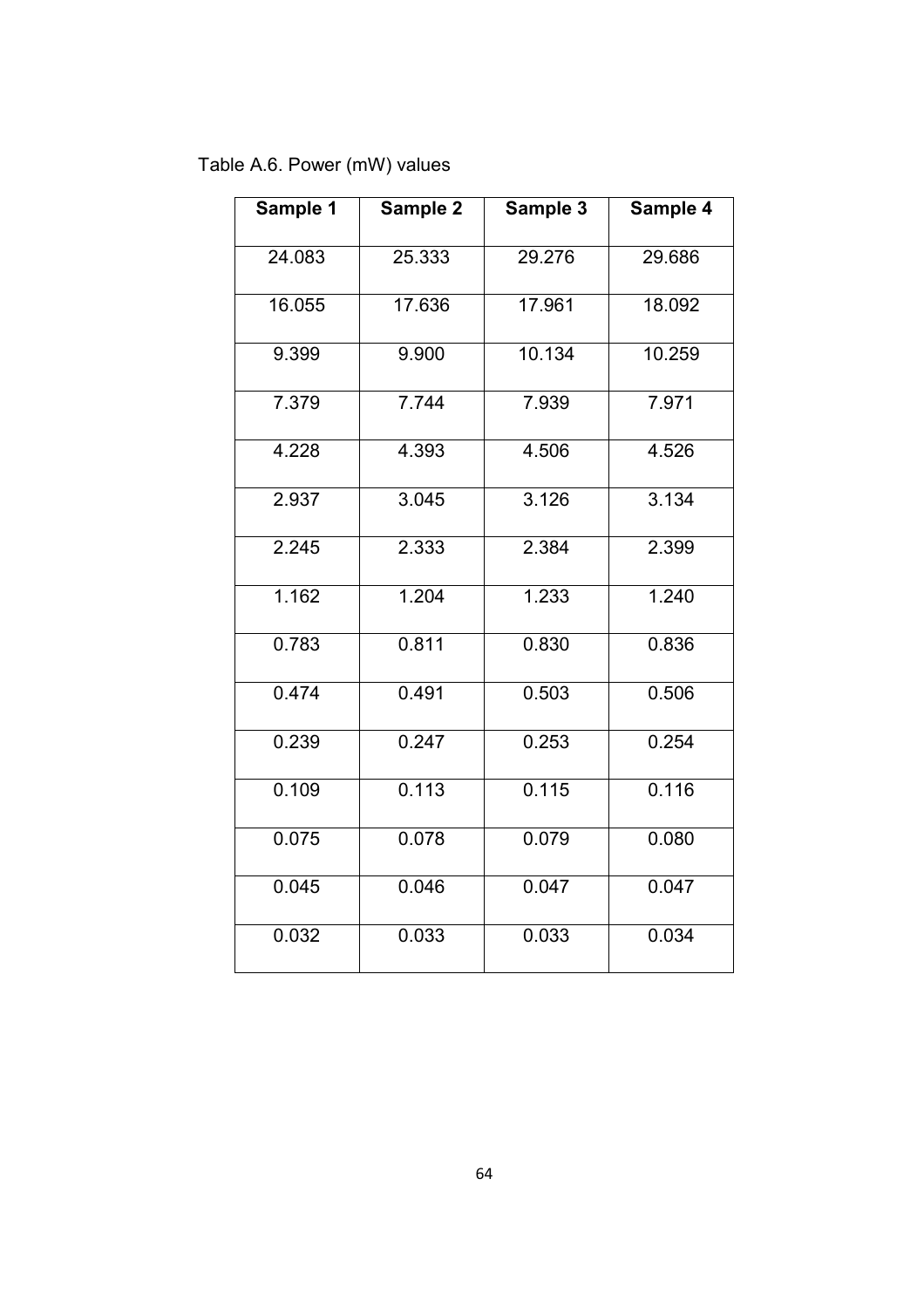#### APPENDIX B

#### SAMPLE PERFORMANCE PARAMETERS CALCULATIONS

The sample calculation for the sample 1 which was sintered at 400  $\degree$ C for 5 minutes are given below. The measurement setup, characterization methods were given in Chapter 3.

Firstly, the voltage values are measured according to resistances under 650 W/m<sup>2</sup> light intensity. The results are summarized in Table A.1.

Secondly, the corresponding currents are calculated by using equation (1-6). Active area which is 16 cm<sup>2</sup> is used for finding current per area. Results are given in Table B.1.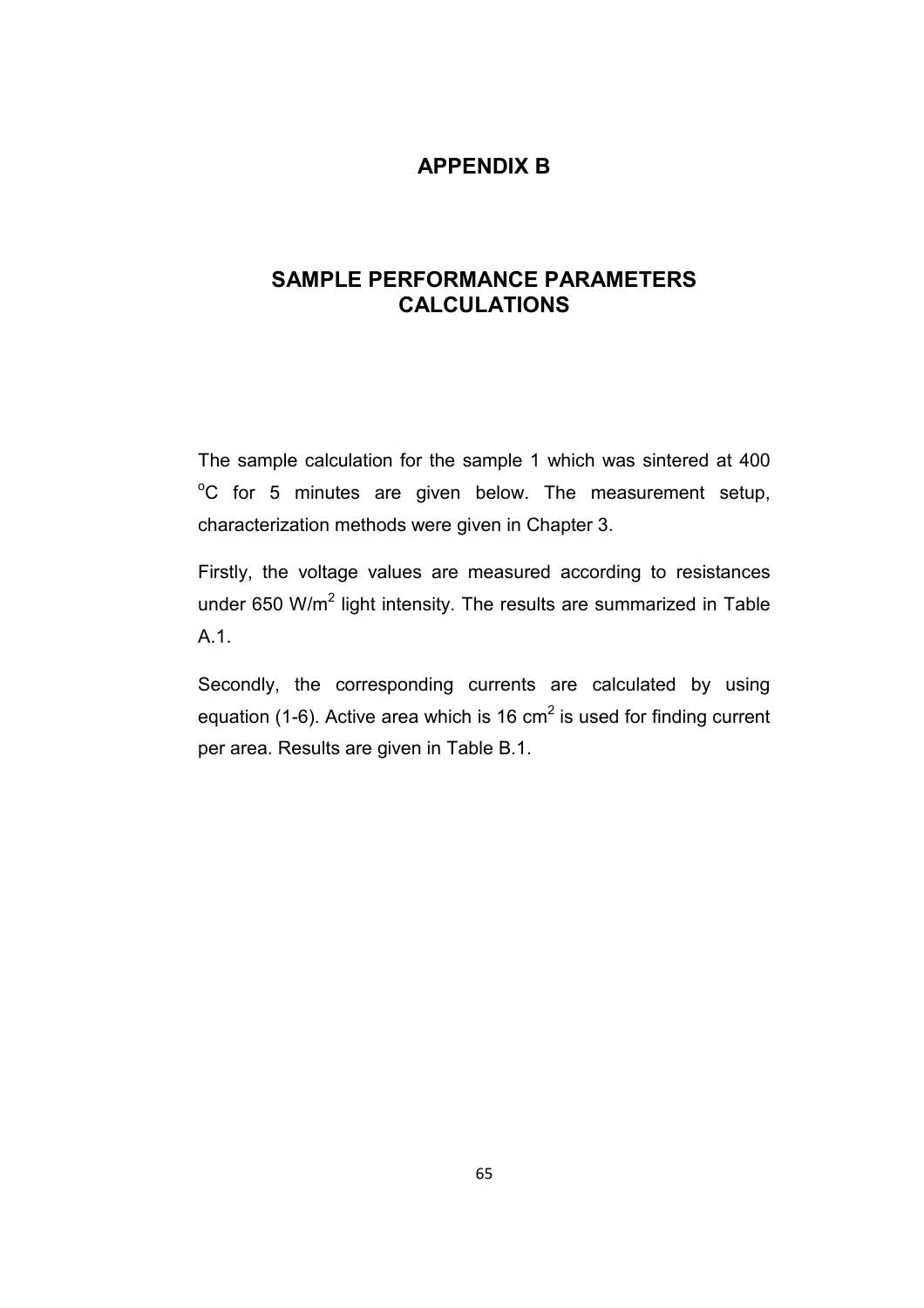| V(V)  | $R$ (k $\Omega$ ) | i (mA) | j (m $A/cm2$ ) |
|-------|-------------------|--------|----------------|
| 0.390 | 0.006             | 61.750 | 3.859          |
| 0.520 | 0.017             | 30.875 | 1.930          |
| 0.597 | 0.038             | 15.749 | 0.984          |
| 0.623 | 0.053             | 11.841 | 0.740          |
| 0.667 | 0.105             | 6.337  | 0.396          |
| 0.681 | 0.158             | 4.313  | 0.270          |
| 0.688 | 0.211             | 3.266  | 0.204          |
| 0.699 | 0.421             | 1.661  | 0.104          |
| 0.703 | 0.632             | 1.114  | 0.070          |
| 0.707 | 1.053             | 0.671  | 0.042          |
| 0.709 | 2.105             | 0.337  | 0.021          |
| 0.711 | 4.632             | 0.153  | 0.010          |
| 0.711 | 6.737             | 0.106  | 0.007          |
| 0.711 | 11.368            | 0.063  | 0.004          |
| 0.712 | 16.000            | 0.044  | 0.003          |

Table B.1. Calculated current values for sample 1

It is emphasized that the  $V_{oc}$  is the x intercept and  $I_{sc}$  is the y intercept values in the current-voltage figures. The third step of the calculation is calculating power values corresponding to voltages.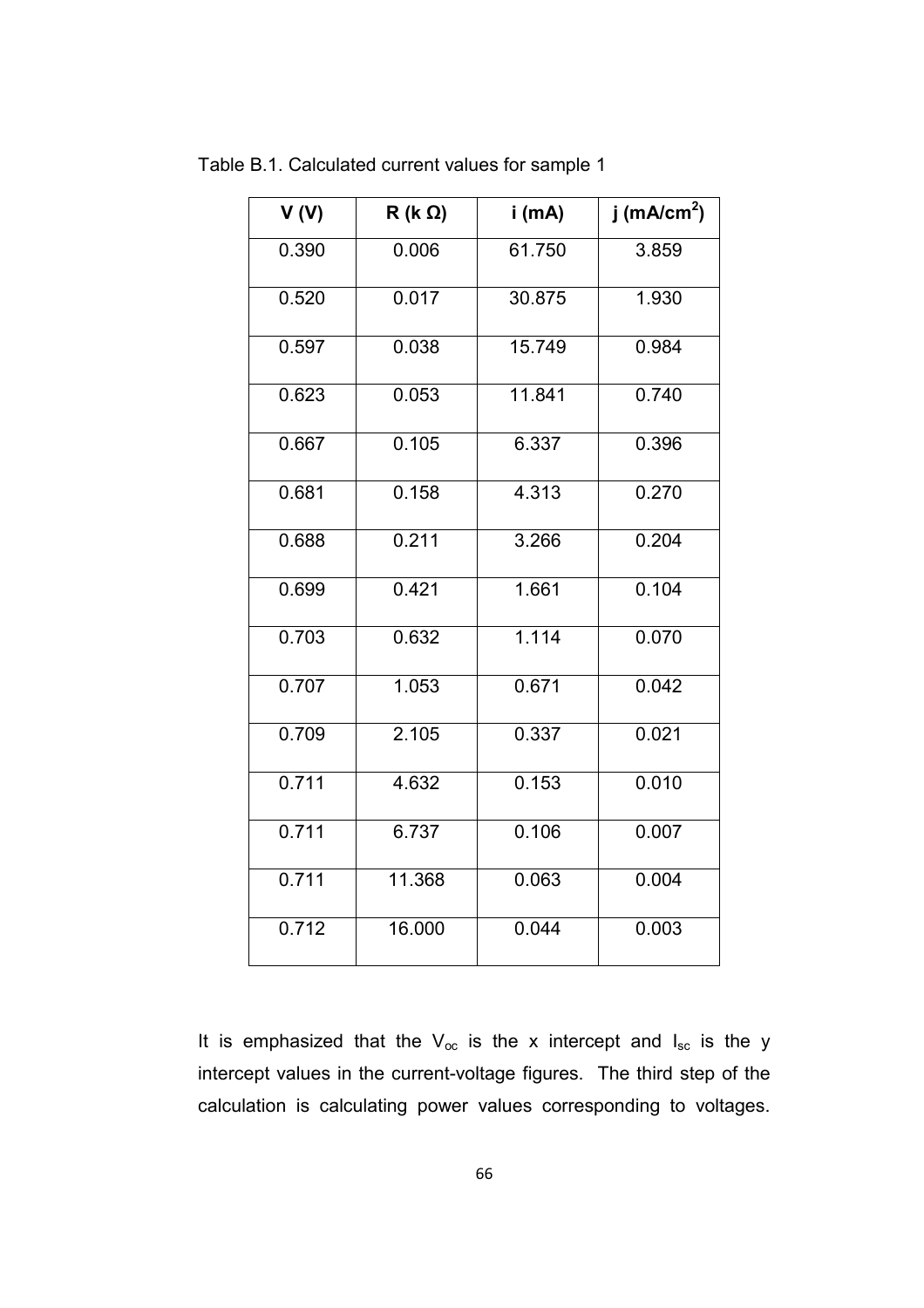Power values are calculated by equation (1-7) and given in Table A.6.

Fourth step is finding  $P_{MPP}$  which is the peak point of Power-voltage curve whose values are found in second step of calculation process. P<sub>MPP</sub> is shown in Figure B.1.



Figure B.1. Power-voltage curve for sample 1

Fifth step is finding efficiency of the DSSC. Recall equation (1-8).  $η = (P<sub>MPP</sub>) / (AxE)$ 

 $E = 650$  W/m<sup>2</sup>

 $A = 16$  cm<sup>2</sup>

 $P_{MPP}$ = 24.5 mW

Thus. efficiency is found as following:

η= 24.5 mW / [\*\*\*\*(650 W/m<sup>2</sup>)x(0.0001 cm<sup>2</sup>/m<sup>2</sup>)x16 cm<sup>2</sup>] \*100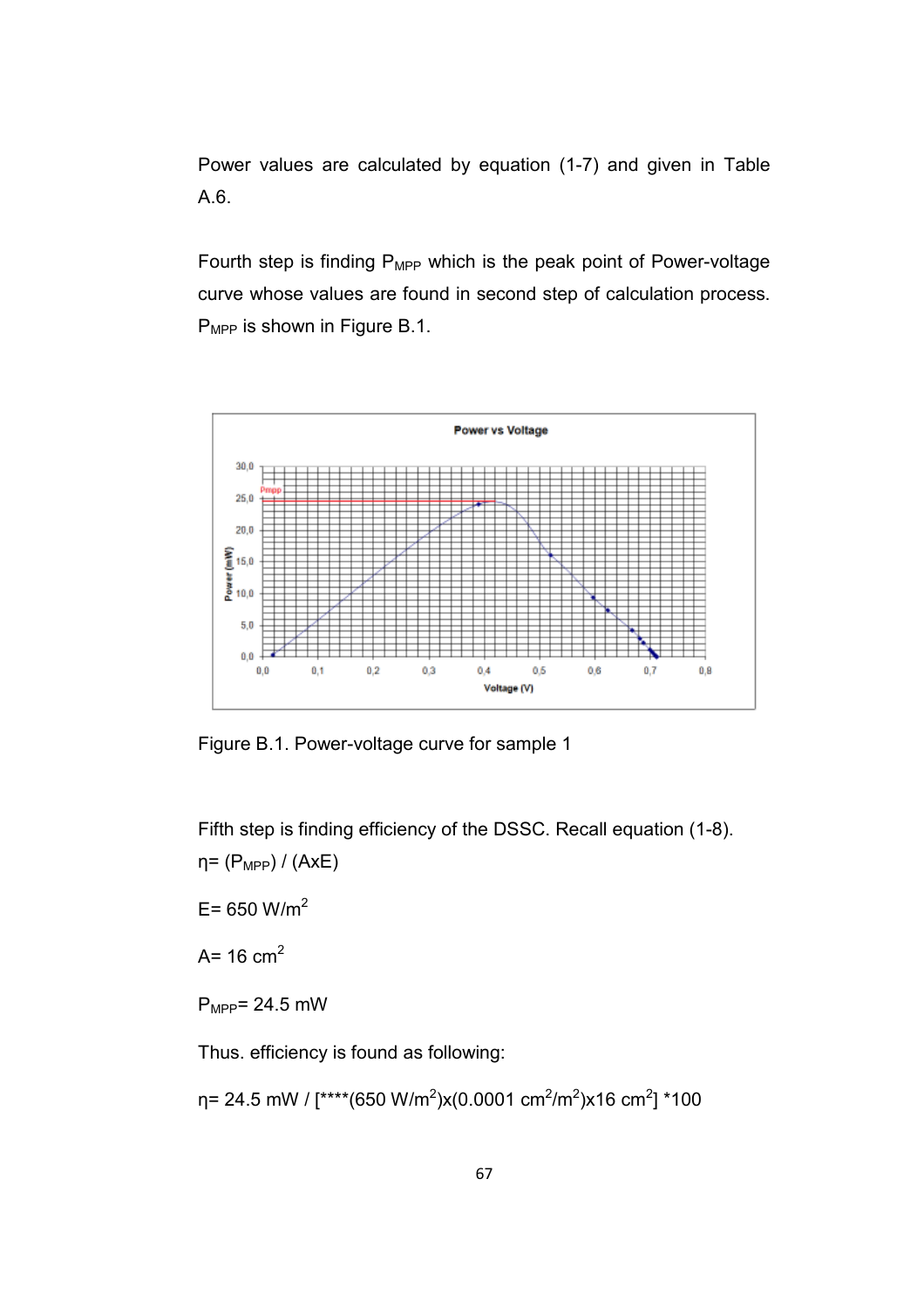= 2.356%

Final step is finding filling factor. Recall equation (1-5).

 $FF = P_{MPP} / Voc \times lsc$ 

 $V_{oc}$  = 0.712 V

 $I_{\text{sc}} = 75.840 \text{ mA}$ 

Thus, FF is found as following:

FF= 24.5 mW /( 0.712 V \* 75.840 mA) = 0.454